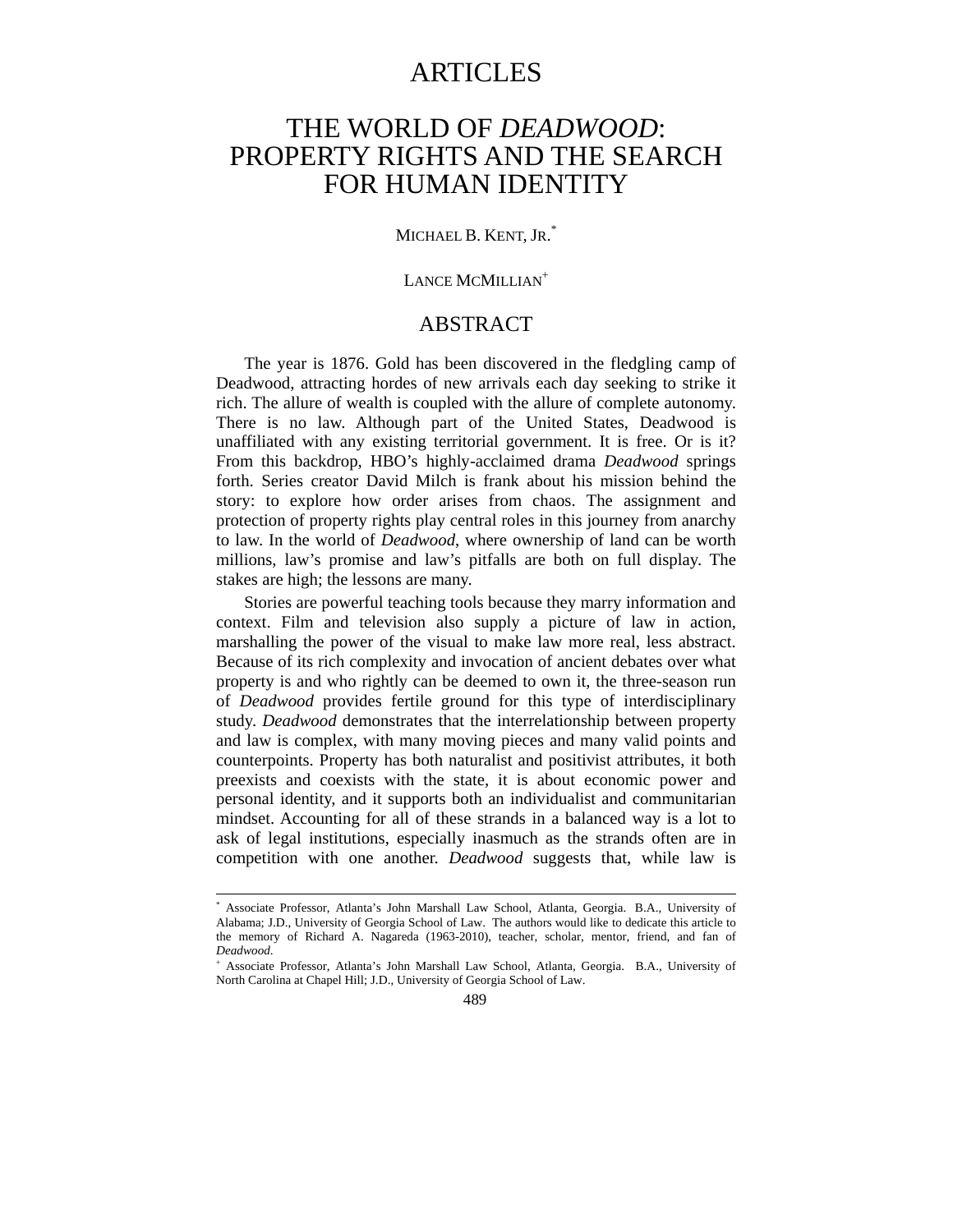certainly a component piece in the puzzle of human relations, it alone cannot do all that we ask of it. And therein may lie the ultimate lesson: law can be a blessing, but the human condition requires more.

## TABLE OF CONTENTS

| A. THE ORIGINS AND DEFINITION OF "PROPERTY" 505                  |  |
|------------------------------------------------------------------|--|
| 1. Property as Creature of Positive Law—Of Bundles and Exclusion |  |
|                                                                  |  |
| 2. Property as Natural Right-Of Labor and Possession 509         |  |
| B. PROPERTY'S RELATIONSHIP TO SOCIAL AND POLITICAL               |  |
|                                                                  |  |
|                                                                  |  |
|                                                                  |  |
| C. PROPERTY'S RELATIONSHIP TO PERSONHOOD AND COMMUNITY  516      |  |
| IV. PROPERTY THEORY IN ACTION: DEADWOOD518                       |  |
| A. THE WORLD WITHOUT LAW: DEADWOOD MEETS JOHN LOCKE  519         |  |
| B. THE RUMOR OF LAW: DEADWOOD VS. THE POSITIVISTS523             |  |
| C. THE BIRTH OF LAW: POWER AND PERSONHOOD IN DEADWOOD526         |  |
|                                                                  |  |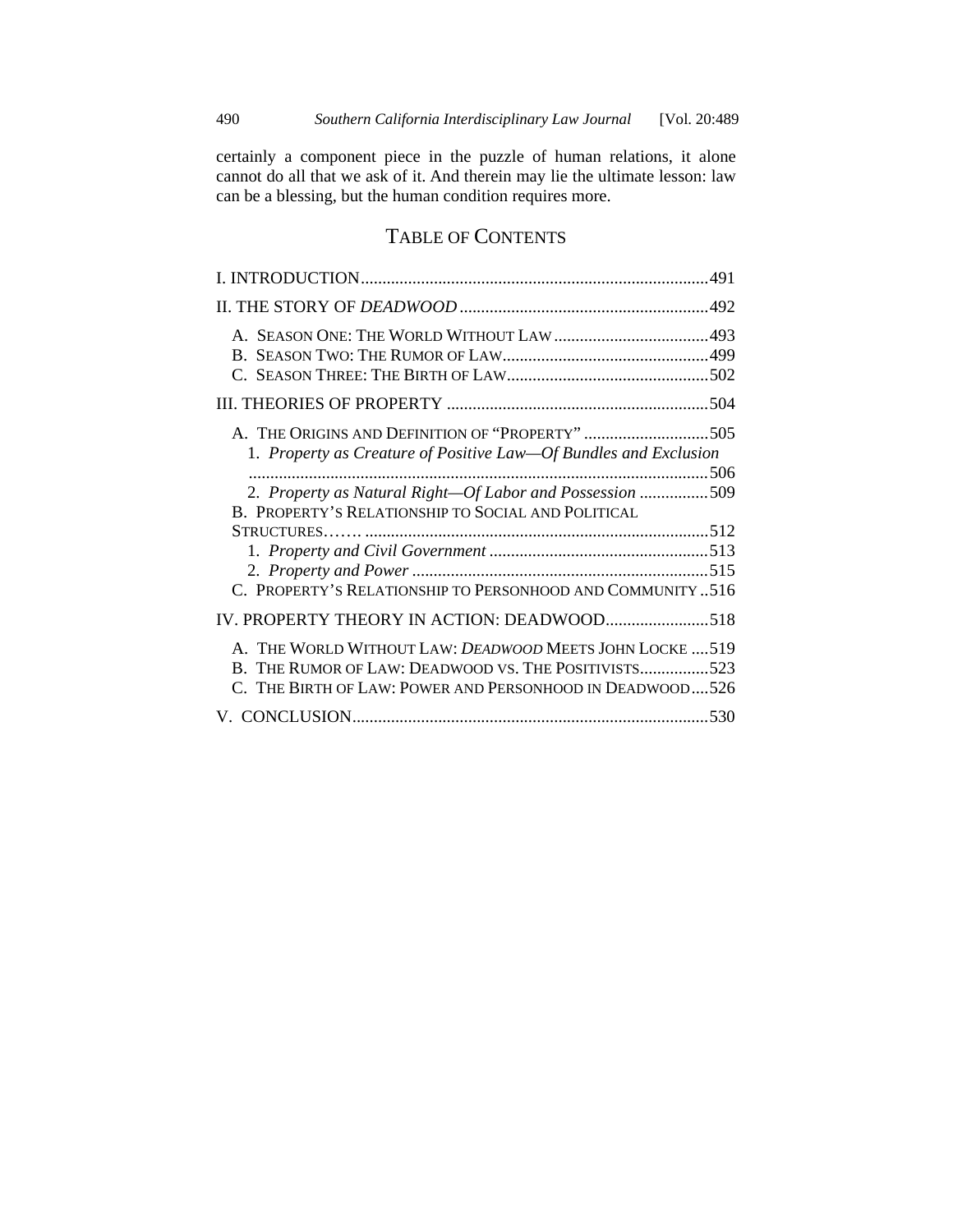"No law at all in *Deadwood*? Is that true?" *Deadwood*, Episode  $1<sup>1</sup>$ 

#### I. INTRODUCTION

The year is 1876. Gold has been discovered in the fledgling camp of Deadwood, attracting hordes of new arrivals each day seeking to strike it rich. The allure of wealth is coupled with the allure of complete autonomy. There is no law. Although located in present-day South Dakota, Deadwood is unaffiliated with any existing territorial government. It is free. Or is it? From this backdrop, HBO's highly acclaimed drama *Deadwood* springs forth.<sup>2</sup> Series creator David Milch is frank about his mission behind the story: to explore how order arises from chaos.<sup>3</sup> The assignment and protection of property rights play central roles in this journey from anarchy to law. In the world of *Deadwood*, where ownership of land can be worth millions, law's promise and law's pitfalls are both on full display.

Scholarship on law and popular culture has many dimensions, including an analysis of the depiction of law in cultural formats such as television.4 Because of its rich complexity and invocation of ancient debates over the nature of property and who rightly can be deemed to own it, the three-season run of *Deadwood* provides fertile ground for this type of interdisciplinary study. Film and television also supply a picture of law in action by marshalling the power of the visual, making law more real and less abstract. This is no small thing. Stories are powerful teaching tools because they marry information and context.<sup>5</sup> By seeing how law affects

<sup>&</sup>lt;sup>1</sup> *Deadwood: Deadwood* (HBO television broadcast Mar. 21, 2004).<br><sup>2</sup> *See generally Deadwood* (HBO television broadcast Mar. 21, 2004–Aug. 27, 2006) (spanning three seasons in thirty-six episodes).<br> $3 \text{ Eynending on his vision of } t$ 

Expanding on his vision of telling a story about civilization-building, Milch describes the core idea behind *Deadwood*:

*Deadwood* is a show about how order arises out of the mud. That's what you see in the opening credits, and that's what you see as the story moves forward: men coming together out of the most limited motives to create something larger than themselves. Order is provisional and mysterious. It requires a temporary suspension of immediate concerns in the interest of an agreed-upon fiction about a better tomorrow.

DAVID MILCH, DEADWOOD: STORIES OF THE BLACK HILLS 135 (2006). Milch is an artist of the first order and has experience creating transformative television. In particular, prior to *Deadwood*, he cocreated the iconic police drama *NYPD Blue* and won an Emmy for his work on *Hill Street Blues*. READING DEADWOOD: A WESTERN TO SWEAR BY 104-05 (David Lavery ed., 2006). *See also* Alan Sepinwall, *Milch + Mann + Hoffman = Awesome?*, WHAT'S ALAN WATCHING?, (Mar. 2, 2010, 2:05 PM), http://sepinwall.blogspot.com/2010/03/milch-mann-hoffman-awesome.html (describing Milch as

<sup>&</sup>quot;one of the smartest and most talent writers to ever work in TV"). 4 *See* Lawrence M. Friedman, *Law, Lawyers, and Popular Culture*, 98 YALE L.J. 1579, 1587 (1989) (explaining dimensions of popular legal culture).

<sup>5</sup> *See* CHIP HEATH & DAN HEATH, MADE TO STICK: WHY SOME IDEAS SURVIVE AND OTHERS DIE 204– 37 (2007) (describing the role of stories in the spread of new ideas). *See also* Lance McMillian, *The Death of Law: A Cinematic Vision*, 32 U. ARK. LITTLE ROCK L. REV. 1, 11 (2009) (explaining why the "broad reach of popular culture inevitably shapes popular opinions about the law").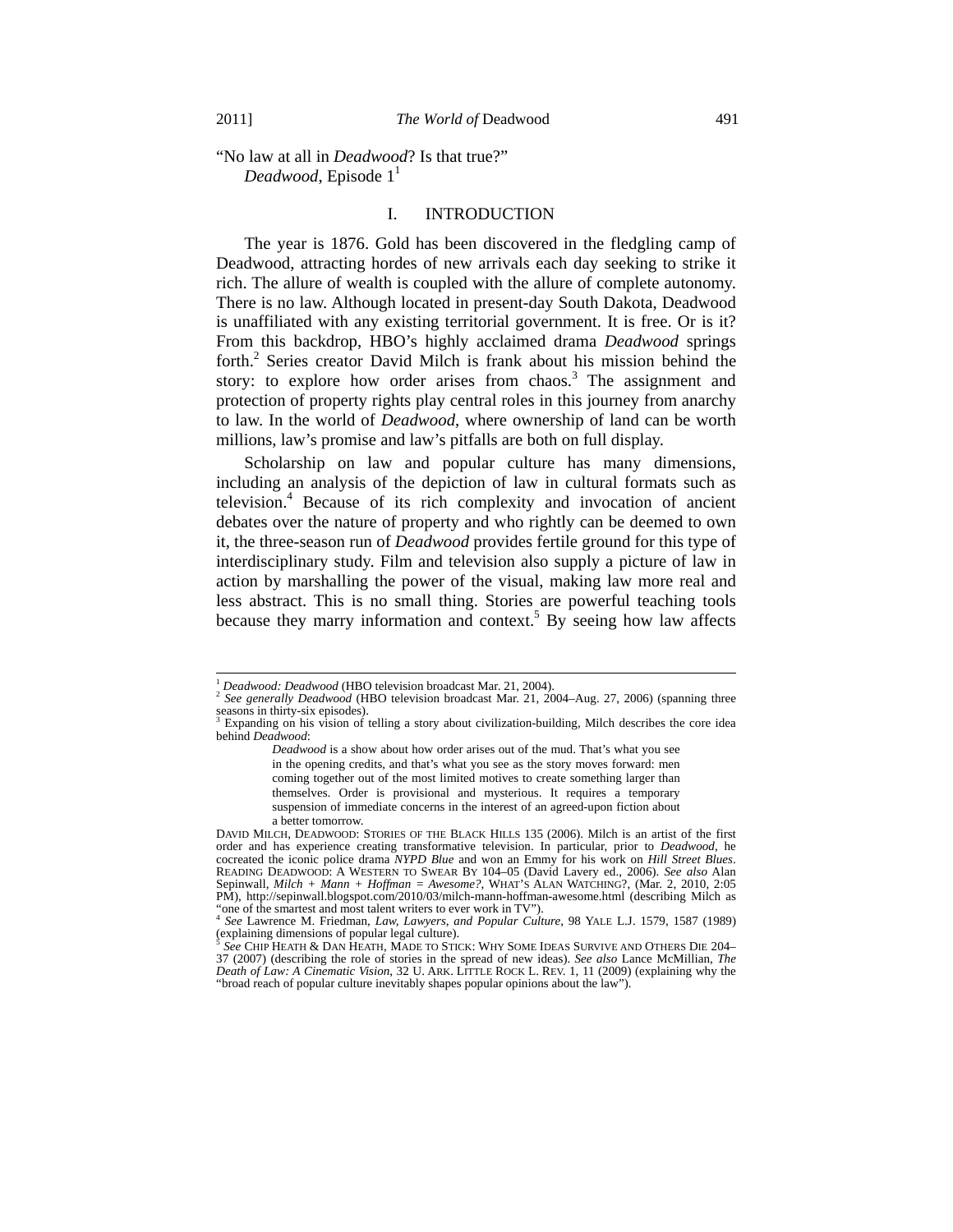characters we know and care about, we become more attune to the potential effects of legal decisions in the real world.

Building on this potential, this Article considers the following questions in the context of the drama that unfolds in *Deadwood*: How are claims to property established in the absence of government? How does the future "threat" of law affect the functioning of the organic property system that arises in law's vacuum? When law inevitably arrives, what standards should be employed to determine the validity of the initial, non-legal claims? What stakeholders should be allowed to decide what these standards are? From where does law's legitimacy to authoritatively settle these nascent property divisions derive? Is this legitimacy just? How does property and the standards by which it is defined shape identity, both with regard to individuals and their community? By analyzing these questions through the creative platform of *Deadwood*, this Article strives to reinforce in a new and interesting way the indispensable role property rights play in the guaranty of freedom.

#### II. THE STORY OF *DEADWOOD*

The narrative of *Deadwood* begins in 1876. Bare wilderness only a short time before the viewer joins the story, the camp of Deadwood has just arisen from the mud. Its existence is geographical fortuity. Deadwood sits in close proximity to the Black Hills where gold has been discovered.<sup>6</sup> This discovery produces a predictable metamorphosis, as Deadwood rapidly changes from wilderness to civilization. Law plays an enormous role in this transformation. The three-season arc of *Deadwood* can be divided into three phases of "law" that capture the town's evolution: (1) Season One the world without law; (2) Season Two—the rumor of law; and (3) Season Three—the birth of law. This development does not arise in a vacuum. Gold—and the actions of those who thirst after it—controls Deadwood's trajectory:

The only reason the town of Deadwood exists is gold . . . .

. . .

[T]he presence of gold brings in all these new people from the outside: hardware stores selling tools to the miners and telegraph wires to keep markets informed of the quantities of gold that are mined, which influence the market price of gold in London and Zurich. And hardware store owners and telegraph operators have their own needs, which in turn must be served by more outsiders.

 <sup>6</sup> *Deadwood* is a mix of the factual and the fictional. Deadwood was a real camp that originated with the discovery of gold in the Black Hills. Many of the show's characters—Al Swearengen, Seth Bullock, Wild Bill Hickok, and George Hearst, for example—are historical figures, while others (Alma Garrett, most prominently) are not. The show itself makes only a slight pretense to historical accuracy. Rather, *Deadwood* is Milch's vehicle to tell his stories.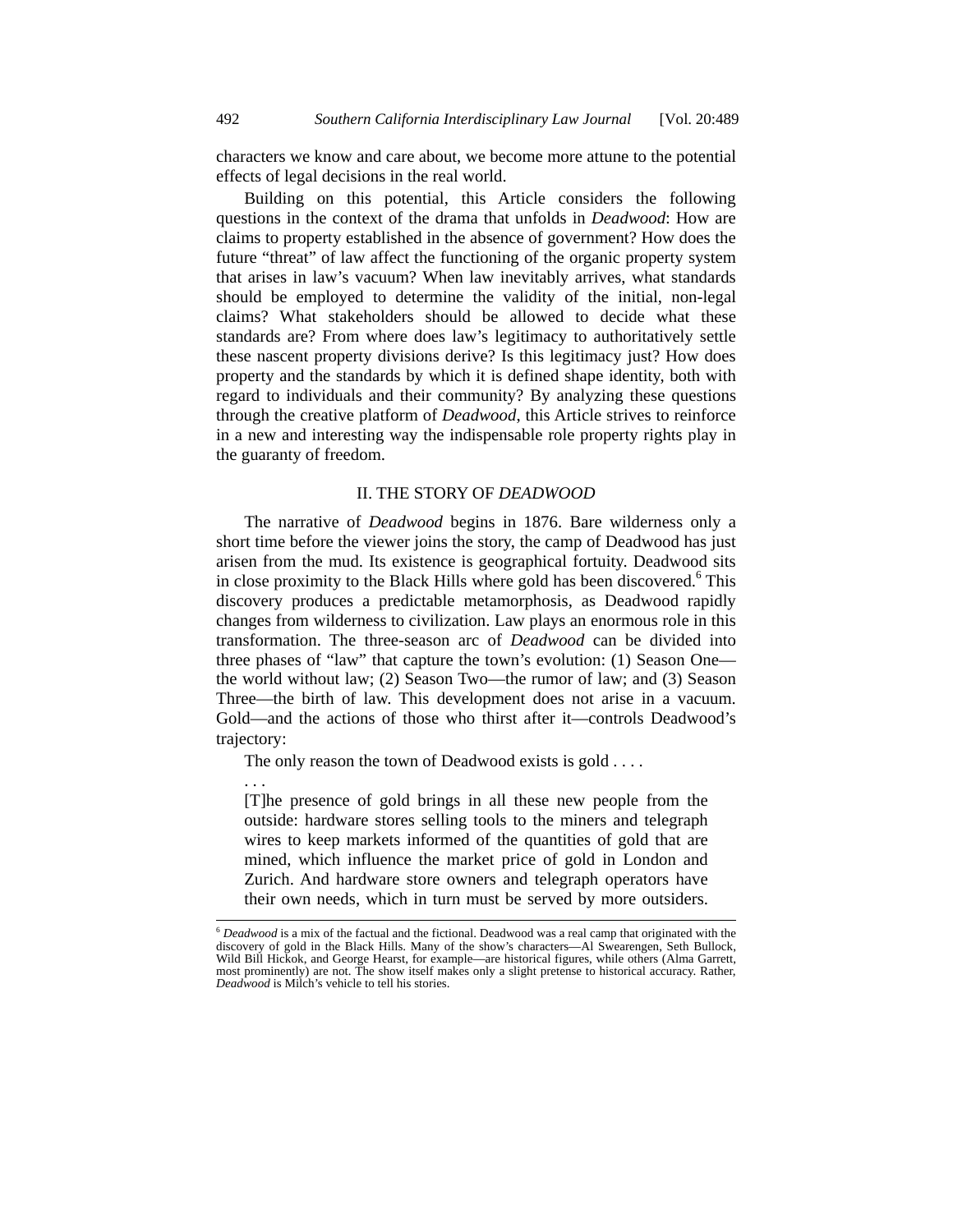That's why the world of Deadwood keeps getting more complicated, as alliances are formed and discarded, and new realities evolve that have their own influence on the situation, which is always fluid and evolving. That's how the civilizing game is played. $<sup>7</sup>$ </sup>

Gold—that is, property—is the key to everything, including the growth of legal norms and the self and collective identities of all those who eventually call Deadwood home.

#### A. SEASON ONE: THE WORLD WITHOUT LAW

*Deadwood* is a work of art, filled with nuance, subtlety, and layers of meaning that deepen with each viewing. Synopsizing the story inevitably weakens it and carries a meaningful risk of doing a disservice to both the show and to the reader.<sup>8</sup> With this disclaimer in mind, we seek only to highlight those plot elements necessary to (a) provide sufficient factual context so that those who have yet to see *Deadwood* can nevertheless find value in this Article, and (b) advance the discussion of the role property rights play in the drama that unfolds over *Deadwood*'s three seasons.

The first season of *Deadwood* portrays a world without law. Deadwood has no mayor, no sheriff, and no government of any kind. Nor is it associated with any existing United States territory. It is free, unincorporated, and unencumbered. Gold and autonomy beckon the

 When the disjunction between our own inconsequence and what we would like to feel about our vital connection to the universe gets to be too much, we try to resolve that contradiction through the pursuit of altered states. I always had the secret suspicion that history had tended toward my birth and would trail into tawdry inconsequence after I left. Yet the facts of the universe appear to mitigate against that conclusion. The more that we are able to organize our own experience so that it seems to obey our imagination, and less to obey the processes of nature, the more we possess that belief in ourselves that produces exaltation. One way to get that feeling—and it's no secret that I have some extensive personal experience in this area—is to get fucked up.

<sup>-&</sup>lt;br>7  $<sup>7</sup>$  MILCH, *supra* note 3, at 45–46.</sup>

While this Article focuses on property rights in *Deadwood*, the show also meaningfully explores other themes universal to the human condition. These include escapism through intoxicants such as drinking, gambling, and drugs; love and marriage; sex and prostitution; the oppression of women and minorities; and the relationship between language and meaning. The imprint of Milch, the person and the artist, resonates on all these themes. Drawing on his own life, for example, Milch explains the link between substance abuse and self-identity:

*Id.* at 67. This type of depth on display in *Deadwood* explains why many consider the series to be one of the greatest television shows of all-time. *See* Andrew Johnston, Matt Zoller Seitz & Alan Sepinwall, *David vs. David vs. David; or Which Is the Greatest TV Drama Ever, Simon's* The Wire*, Milch's*  Deadwood, or Chase's The Sopranos?, THE HOUSE NEXT DOOR (Mar. 5, 2008, 1:00 PM), http://www.thehousenextdooronline.com/2008/03/david-vs-david-vs-david-or-which-is.html (arguing that *Deadwood* is the greatest show ever according to NEW YORK TIMES critic Matt Zoller Seitz); A.J. Schnack, *Ode to Deadwood*, ALL THESE WONDERFUL THINGS (June 10, 2006), http://edendale.typepad.com/weblog/2006/06/ode\_to\_deadwood.html (arguing that *Deadwood* is the "finest series on television"); *The 50 Greatest TV Shows of All Time*, EMPIRE ONLINE, http://www.empireonline.com/50greatesttv/default.asp?tv=31 (last visited Feb. 8, 2011) (ranking *Deadwood* among all-time greats).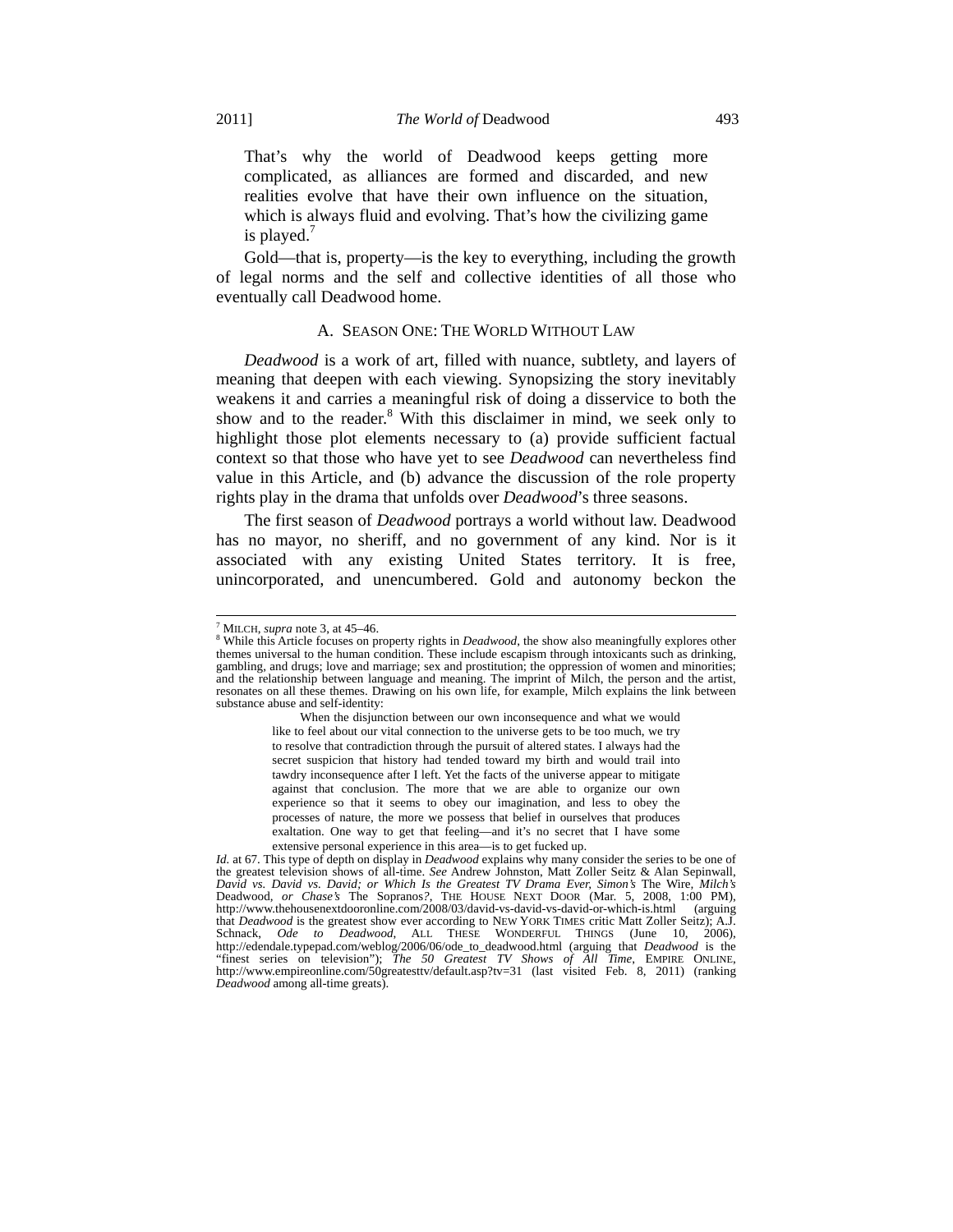adventurous. Lawlessness combined with the race for vast amounts of wealth seems to be a bad combination. Thomas Hobbes's warning that life in such a state of nature is "solitary, poore, nasty, brutish, and short" strikes a chord here.<sup>9</sup> The reality in Deadwood, however, is different. In the absence of law, custom and community norms control, and a functioning market quickly develops. Freedom appears to work, and the people of Deadwood seem pleased with the emerging course of dealing.

But this is not to say that those in Deadwood believe that they will be free forever. The happenings in Deadwood do not go unnoticed by the outside world. And therein lies a threat. Deadwood lacks an affiliation with any existing territory because the land upon which it sits legally belongs to the Sioux. The settlers of Deadwood, however, have no fear that the Sioux will assume ownership of the emerging gold claims. This is 1876, after all. Instead, their concerns center on the potential legalities posed by the presence of the Sioux factor. Magistrate Clagett, a political fixer hired to help the camp in its political dealings with outsiders, explains the risk that Deadwood's organic property system may be for naught once the federal government and the Sioux reach an agreement on a new treaty:

Assuming the new treaty, the hills will be annexed. The territory respects the statutes of the Northwest Ordinance, which state that a citizen can have title to any land unclaimed or unincorporated by simple usage. Essentially, if you're on it and you improve it, you own it. But, what complicates the situation is that the hills were deeded to the Sioux by the 1868 Fort Laramie Treaty. This could mean that the land occupied by the camp doesn't fall under any statutory definition of unclaimed or unincorporated.<sup>10</sup>

Al Swearengen, owner of the Gem Saloon and unofficial leader of Deadwood, responds to Clagett's warning with blunt realism: "So who needs to get paid?"11 This theme of Deadwood-against-the-world recurs throughout the series. It is impossible for Deadwood to remain autonomous forever. The key question relates to whether Deadwood will join with others on its own terms or someone else's.

Four seminal events dominate the landscape of Season One: (1) the arrival of Seth Bullock in Deadwood to open a hardware store; (2) the murder of another new arrival, Wild Bill Hickok; (3) the battle over the Garrett gold claim; and (4) the decision of the town elders to institute the symbols of legal order. Each of these happenings, in its own unique way, reveals a great deal about how property rights systems operate in the void of formal law. In America, law is the great arbiter. Without this umpire of

<sup>-&</sup>lt;br>9 <sup>9</sup> THOMAS HOBBES, LEVIATHAN 89 (Richard Tuck ed., Cambridge Univ. Press 1991) (1651). <sup>10</sup> *Deadwood: No Other Sons or Daughters* (HBO television broadcast May 16, 2004). <sup>11</sup> *Id.*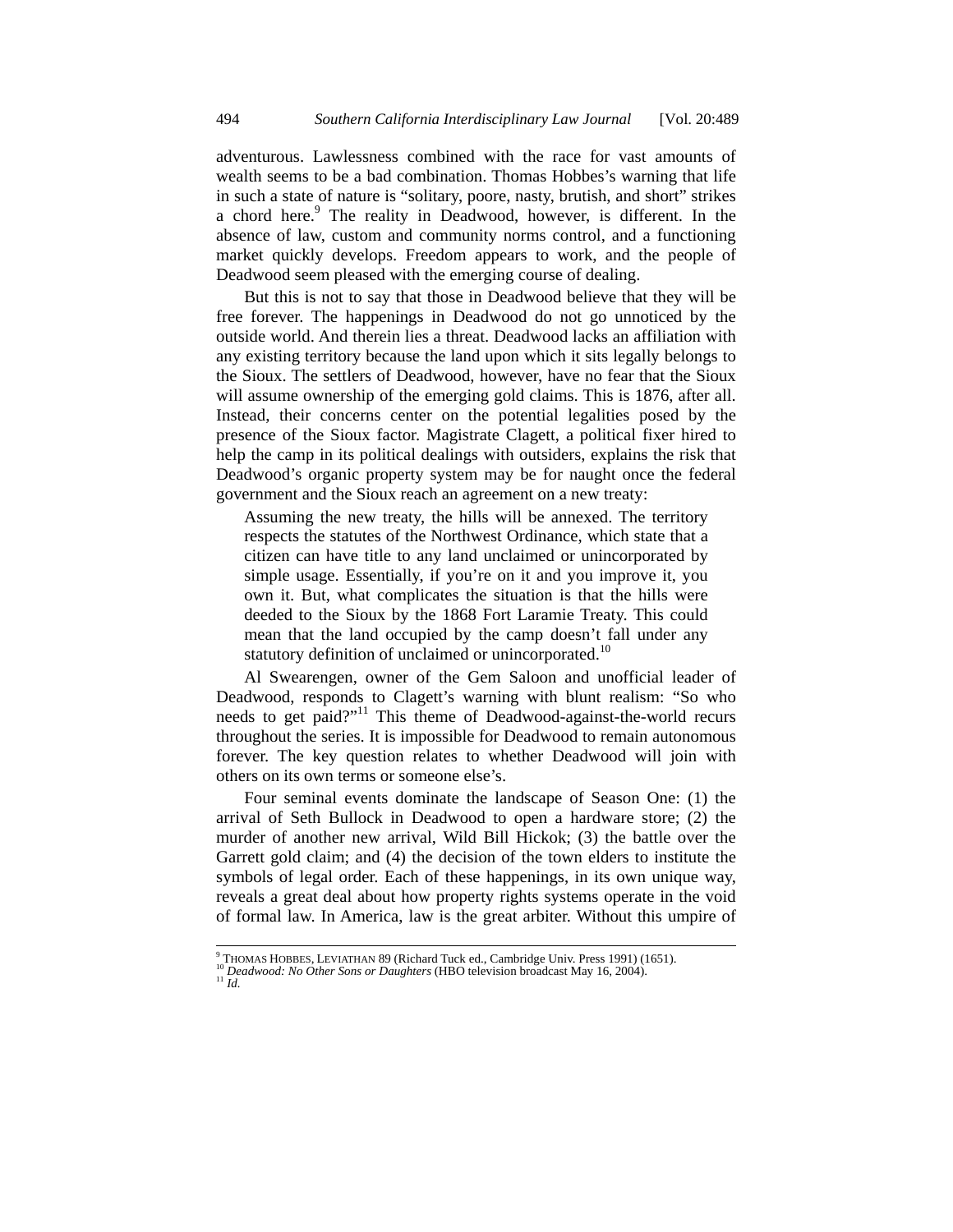last resort, who decides what? The common link among these events is that they illuminate how context determines the answer to this important question.

First, there is Seth Bullock, a marshal in the Montana territory, seeking to make the transition from lawman to businessman. His insight: gold miners need tools. Seeking to capitalize on this basic idea, Bullock and his business partner, Sol Star, leave Montana for Deadwood. The aspiring entrepreneurs quickly identify the perfect plot of land, which is owned by Swearengen, for their new endeavor. Negotiations follow. The first exchanges between Bullock and Swearengen are significant, as the two men loom large throughout *Deadwood*'s run. Bullock represents the reserved, flawed hero; Swearengen represents the larger-than-life, redeemable antihero.<sup>12</sup> Initial discussions abruptly end when Swearengen distrustful of Bullock's incipient friendship with Wild Bill Hickok informs the would-be purchasers, "here's my counteroffer to your counteroffer: Go fuck yourself!"<sup>13</sup> When a competing saloon moves in across the street from Swearengen's place, negotiations resume. The dialogue that follows touches upon a number of issues familiar to first-year property students:

AL: I only hope you understand my being short with you out in the street this morning.

SOL: You had a lot on your mind.

AL: I had a lot of what's left of my fucking mind, these new interests coming in. I only hope you understand and see my thinking in not selling you that lot outright. SETH: What's your thinkin' today?

<sup>&</sup>lt;sup>12</sup> Milch writes that "[Swearengen] is a very good man with none of the behaviors of goodness." MILCH, *supra* note 3, at 17. Swearengen is played by veteran British actor Ian McShane, whose performance helps to create one of television's greatest and most interesting characters. 13 *Deadwood: Deep Water* (HBO television broadcast Mar. 28, 2004). In Deadwood, profanity becomes a

controversial art form due to its unrelenting ubiquity. *See, e.g.*, Carl Swanson, *Cussing and Fighting*, N.Y. MAG., Apr. 19, 2004, *available at* http://nymag.com/nymetro/news/people/columns/intelligencer/n\_10191/ (detailing criticism and noting that the first episode of *Deadwood* used the word "fuck" or its derivation forty-three times); *The Number of Fucks in Deadwood*, THE W. VA. SURF REP., http://www.thewvsr.com/deadwood.htm (last visited Feb. 1, 2011) (numbering the instances of the use of "fuck" during the run of *Deadwood* as 2980). The use of "fuck" in Deadwood is not gratuitous. It serves an artistic purpose. The same personality who would risk everything to come to Deadwood in the first place is the same personality who would flaunt social conventions through liberal use of the words "fuck," "cocksucker," and the like. Milch explains:

The men who came to Deadwood craved a new beginning, a chance to break their ties to civilized institutions and forms of meaning. All the men in Deadwood swear—from passing vulgaritisms to inflamed blasphemy to savage obscenities. Profanity purges language of meaning, and this is why it's necessary. To raze the English language—down to the ground, down to the harsh syllables of profanity is to break free.

MILCH, *supra* note 3, at 15. Profanity and the personal autonomy promised by the idea of a lawless Deadwood walk hand-in-hand together.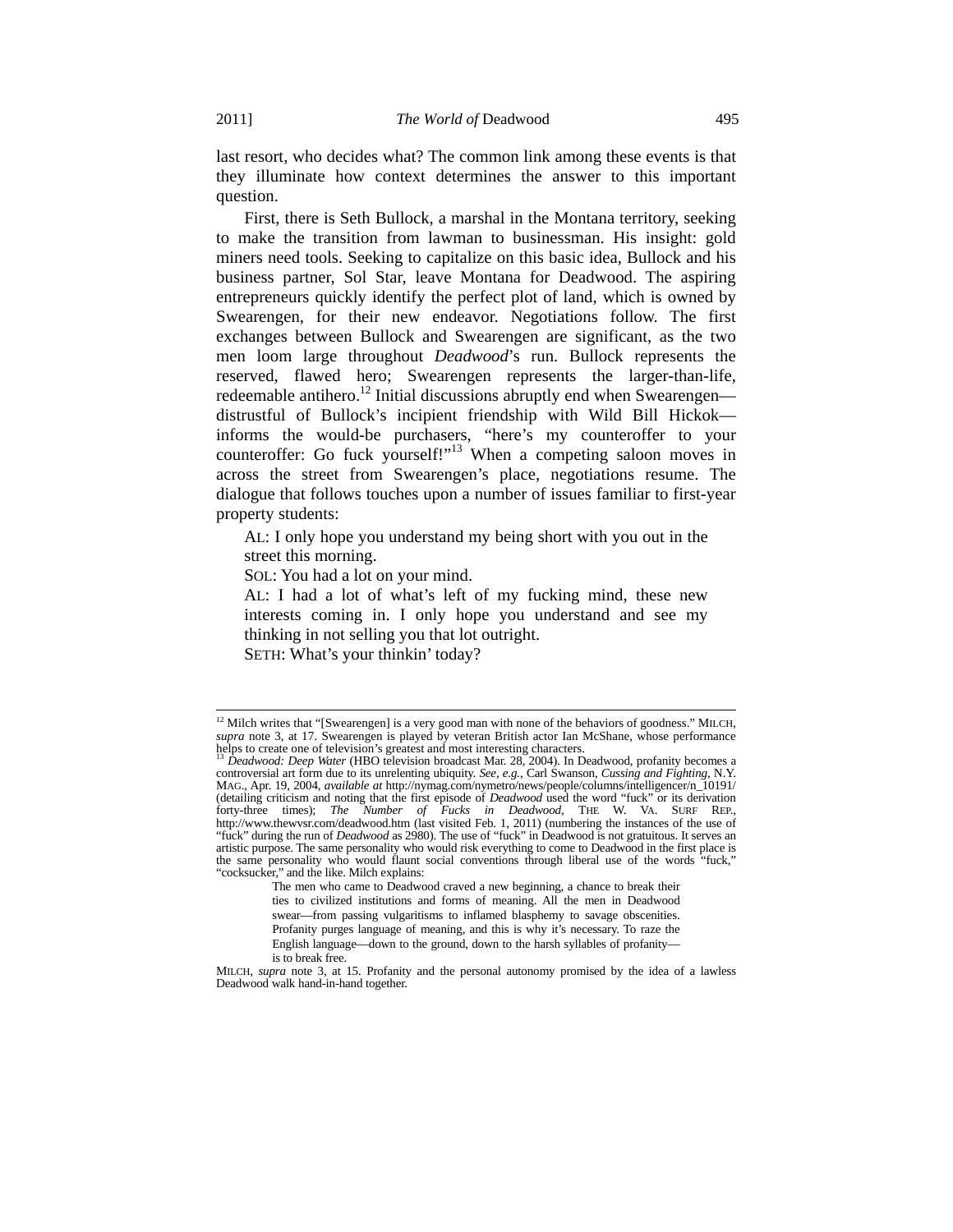AL: Gets dead set at the fucking point which I like in most situations. Do you know these new saloon interests? Are you acquainted with them at all?

SOL: Nope.

SETH: Not them and not Bill Hickok. And all we want to do is run a hardware business.

AL: I have got to be satisfied. See, I'm the simple type cocksucker. That when he sees lightening, readies for thunder. And takes the thunder if it comes from part of the same fuckin' storm.

SOL: Why wouldn't ya, Mr. Swearengen?

AL: Well thank you for sayin' that, even if you don't fuckin' mean it.

SETH: What would make you comfortable sellin' to us?

AL: Thousand. Plus right of first refusal on any further sale.

SOL: Accepted.

AL: And right to buy back at the original price, plus the cost of your improvements.

SOL: Accepted.

AL: No gambling on the fuckin' premises. No association of any kind with these Bella Union cocksuckers.

SOL: Accepted.

SETH: We can't sell 'em our goods?

AL: No. What do you think of that?

SOL: Accepted.

AL: What do you think?

SETH: Accepted.

AL: Or, they could buy your wares in your normal course of your normal fucking business. I'd guess it'd be okay to transact with these cocksuckers.

SETH: So we can sell 'em our wares?

AL: Your normal fucking wares. No gambling, whoring or whiskey on the fucking premises is the chief fucking point.

SOL: Agreed. [Puts his hand out]

AL: I spit in my hand. [Does so] Will that drive you screaming into the hills? [Sol spits in his own hand and they shake, Al then shakes with Seth—who has not spit into his hand] The ah, thousand'd be nice.<sup>14</sup>

This brief discussion explicitly raises basic property questions of rights of first refusal, covenants not to compete, and servitudes. But how are these agreements enforced? And why does Swearengen have the right to sell the plot under consideration in the first instance? Deeds do not exist and

<sup>&</sup>lt;sup>14</sup> Deadwood: Reconnoitering the Rim (HBO television broadcast Apr. 4, 2004).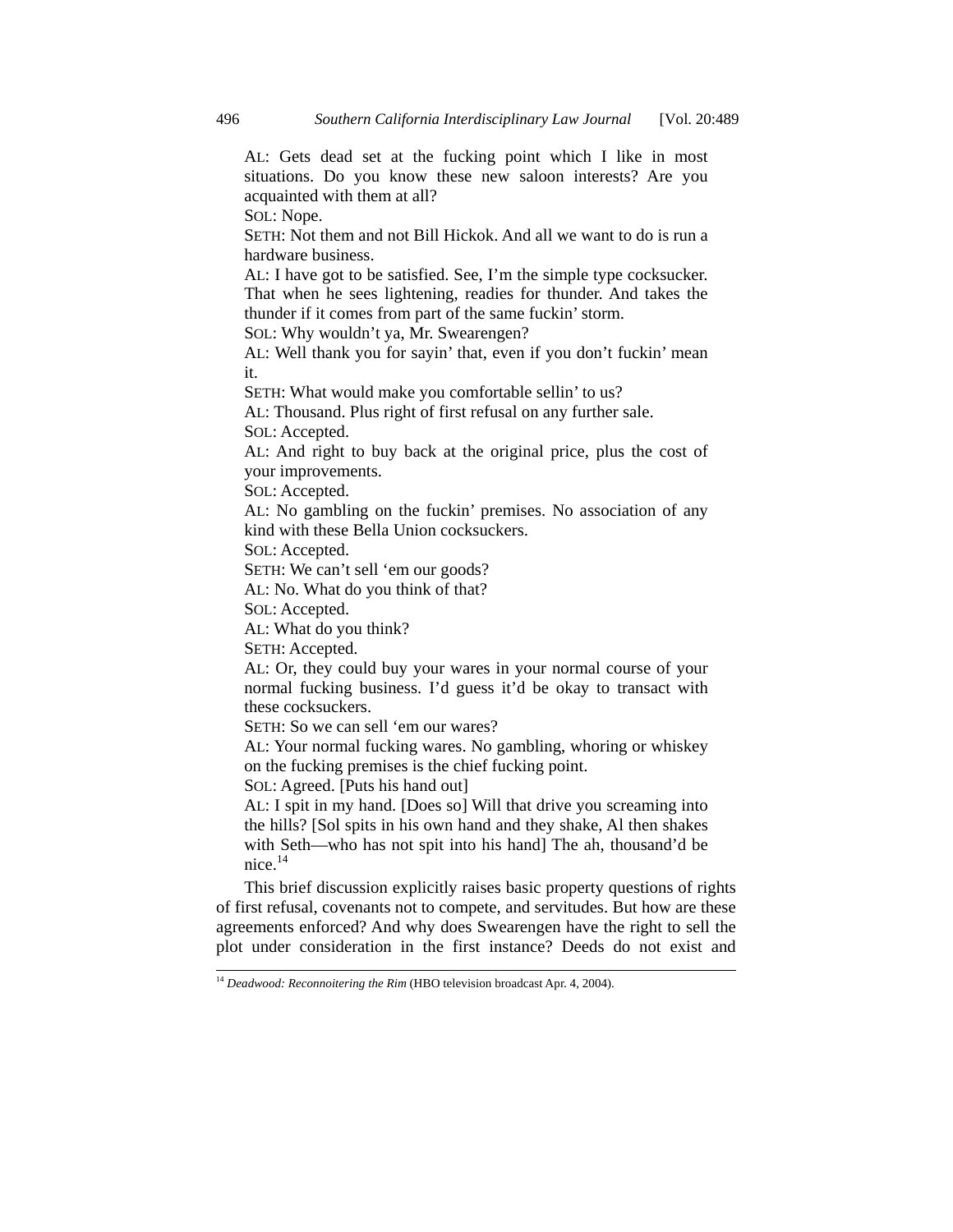transactions are secured by handshakes—with spit or without. When expectations go asunder, there are no courts to which to appeal. In this type of culture, a commitment to honor and well-established business practices are seemingly essential to maintaining order.

The second major event that occurs early in Season One is the murder of Wild Bill Hickok, a famous gunfighter, by the coward, Jack McCall.<sup>15</sup> Based on a true event in which the real Hickok was the victim of a gunshot to the back of the head, the circumstances of the killing are irrelevant for present purposes; the aftermath is key. In a world without law, how will murderers be brought to justice? The very American instinct of those in Deadwood is to have a trial. Swearengen, however, becomes concerned that a trial would attract unwanted federal attention, due to Wild Bill's fame and notoriety. Swearengen explains his fear that the trappings of a trial presuppose a sovereignty that does not exist and could destroy the expectations of those who have come to Deadwood to make their fortunes:

We're illegal. Our whole goal is to get annexed to the United fuckin' States. We start holdin' trials, what's to keep the United States fuckin' Congress from sayin', "Oh, excuse us, we didn't realize you were a fuckin' sovereign community and nation out there. Where's your cocksucker's flag? Where's your fuckin' navy or the like? Maybe when we make our treaty with the Sioux we should treat you people like renegade fuckin' Indians. Deny your fuckin' gold and property claims. And hand everything over instead to our ne'er-do-well cousins and brothers-in-law."<sup>16</sup>

These concerns lead Swearengen to arrange for the jury to acquit McCall.<sup>17</sup> Swearengen then wisely advises McCall to quickly leave town before others take justice into their own hands.<sup>18</sup> Bullock is among those who are most incensed that Hickok's murderer is set free. He tracks down McCall and contemplates killing him, but ultimately decides to turn McCall over to United States authorities.<sup>19</sup>

The next major event in Season One is the discovery of the Garrett gold claim. Brom Garrett is a bumbling man from New York who is not as smart as he thinks he is. Swearengen uses a stooge to sell Garrett a worthless gold claim. Garrett becomes suspicious after surveying the

<sup>&</sup>lt;sup>15</sup> *Deadwood: Here Was a Man* (HBO television broadcast Apr. 11, 2004).<br><sup>16</sup> *Deadwood: The Trial of Jack McCall* (HBO television broadcast Apr. 18, 2004).<br><sup>17</sup> *Id.* <sup>18</sup> *Id* 

<sup>18</sup> *Id.* 19 The acquittal of McCall by a Deadwood jury is historically accurate. *See* Press Release, S.D. Office of Tourism, Marks of History: Hanging of Jack McCall (June 3, 2009), *available at* http://www.travelsd.com/Newsroom/Detail?id=90332 (last visited Feb. 9, 2011). Subsequently, McCall was retried for the murder by a federal court in South Dakota. *Id.* McCall claimed that the retrial violated the constitutional guarantee against double jeopardy. *See id.* The court rejected this argument, however, precisely on the grounds that the Deadwood trial was illegal in light of Deadwood's lack of sovereignty. *Id.* McCall was thereafter convicted and executed. *Id.*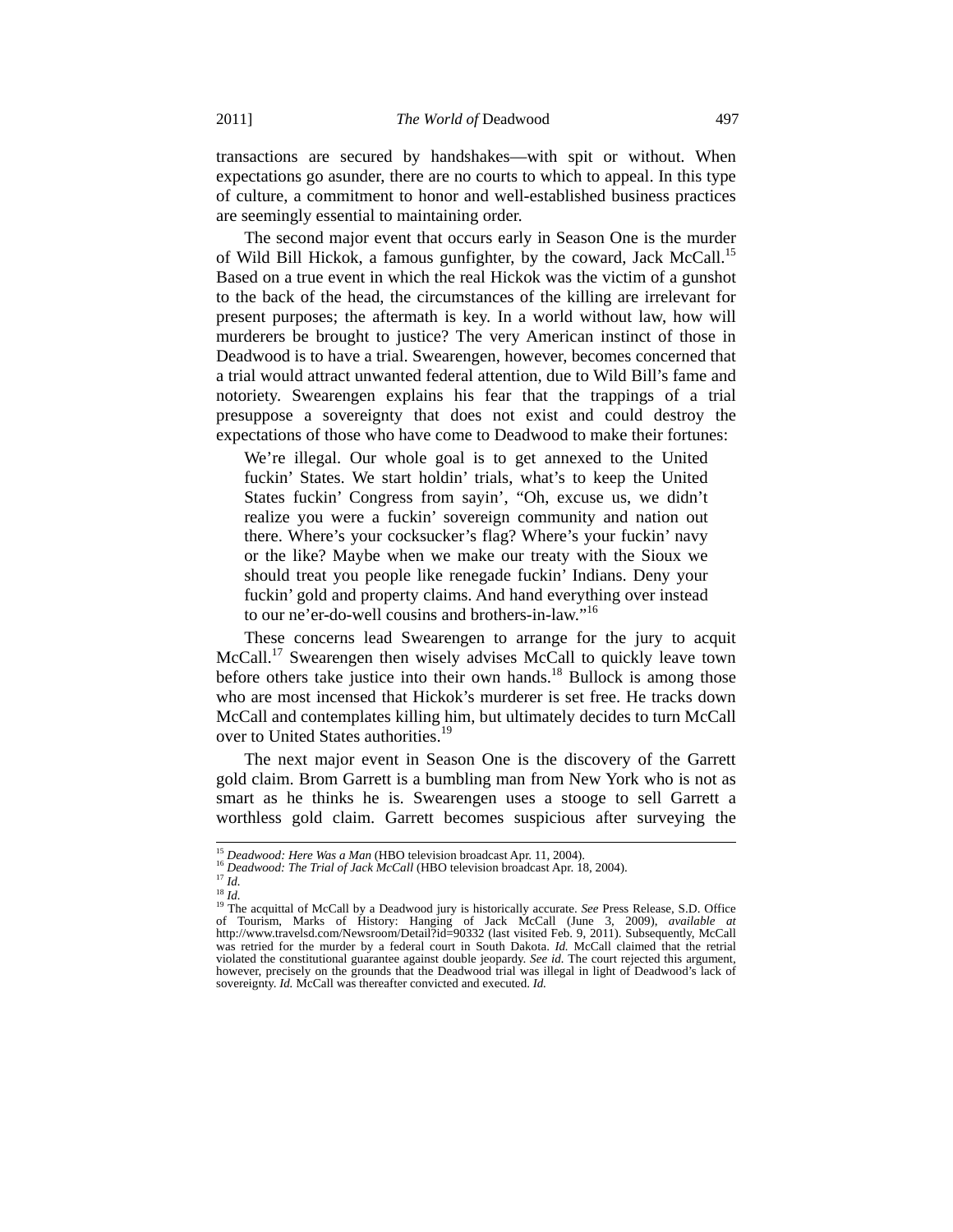property and demands that the deal be voided. He even threatens to bring in the Pinkertons to investigate.20 Before Garrett rescinds the deal, Swearengen convinces Garrett to do another inspection with his muscleman, Dan Dority. Predictably, Dority pushes Garrett off a cliff. Before this happens, however, Garrett and Dority discover gold.<sup>21</sup> The worthless gold claim is no longer worthless. Indeed, it is the largest strike in Deadwood by far.

After Garrett is murdered, the ownership of the gold claim passes to Garrett's widow, Alma Garrett. Recognizing its worth, Swearengen tries to buy the land back from Alma through a surrogate. This act is significant in itself: despite his murdering ways, Swearengen still views Alma as the rightful owner of the claim—a powerful symbol of the sanctity of gold claim transactions in the Deadwood community. In fact, Garrett's murder is precipitated by his threat to upset the functioning of this system. Alma, however, is not as foolish as her late husband, and she wonders what prompted the new sudden interest to buy back the gold claim. She enlists the help of Hickok, Bullock, and expert gold prospector, Whitney Ellsworth, to safeguard her interests.<sup>22</sup> When the true value of the claim is discovered, Swearengen backs off. Alma is a rich woman. But as subsequent seasons of *Deadwood* bear out, the battle for her gold is hardly over.

 Lastly, there is a decision by the town elders to institute the signs of legal order. Yet why? If part of Deadwood's attractiveness lies in its autonomy, what is the point of organizing a governing structure at all? The thinking centers on the world external to Deadwood. Even if Deadwood wanted to live without law in perpetuity, the rest of the United States would not accede to that wish. By organizing itself, Deadwood hopes to gain legitimacy in the eyes of the troublesome outsiders. Swearengen explains his thoughts to Bullock: "Informal municipal organization. Not government. No, that would mark us rebellious. But structure enough to persuade those territorial cocksuckers in Yankton that we're worthy enough to pay them their fucking bribes." $^{23}$ 

A meeting of the town leaders is therefore called, even though there is considerable confusion as to who fits this bill. Basically, anyone who attends the meeting is considered to fit the bill. Swearengen explains to the group that "[o]ur proper order of business is to make titles and departments

<sup>&</sup>lt;sup>20</sup> The Pinkertons were detectives in the employ of the renown Pinkerton National Detective Agency. *See generally* JAMES D. HORAN, THE PINKERTONS: THE DETECTIVE DYNASTY THAT MADE HISTORY (1967) (detailing the controversial history of the Pinkerton family father-sons-detectives).<br>
<sup>21</sup> Deadwood: Reconnoitering the Rim, supra note 14.<br>
<sup>22</sup> Id.<br>
<sup>23</sup> Deadwood: No Other Sons or Daughters, supra note 10. At t

capital of the Dakota Territory. *See* Lance D. Dutton, *South Dakota's Aggravating Circumstances on Trial*, 53 S.D. L. REV. 139, 150 n.77 (2008).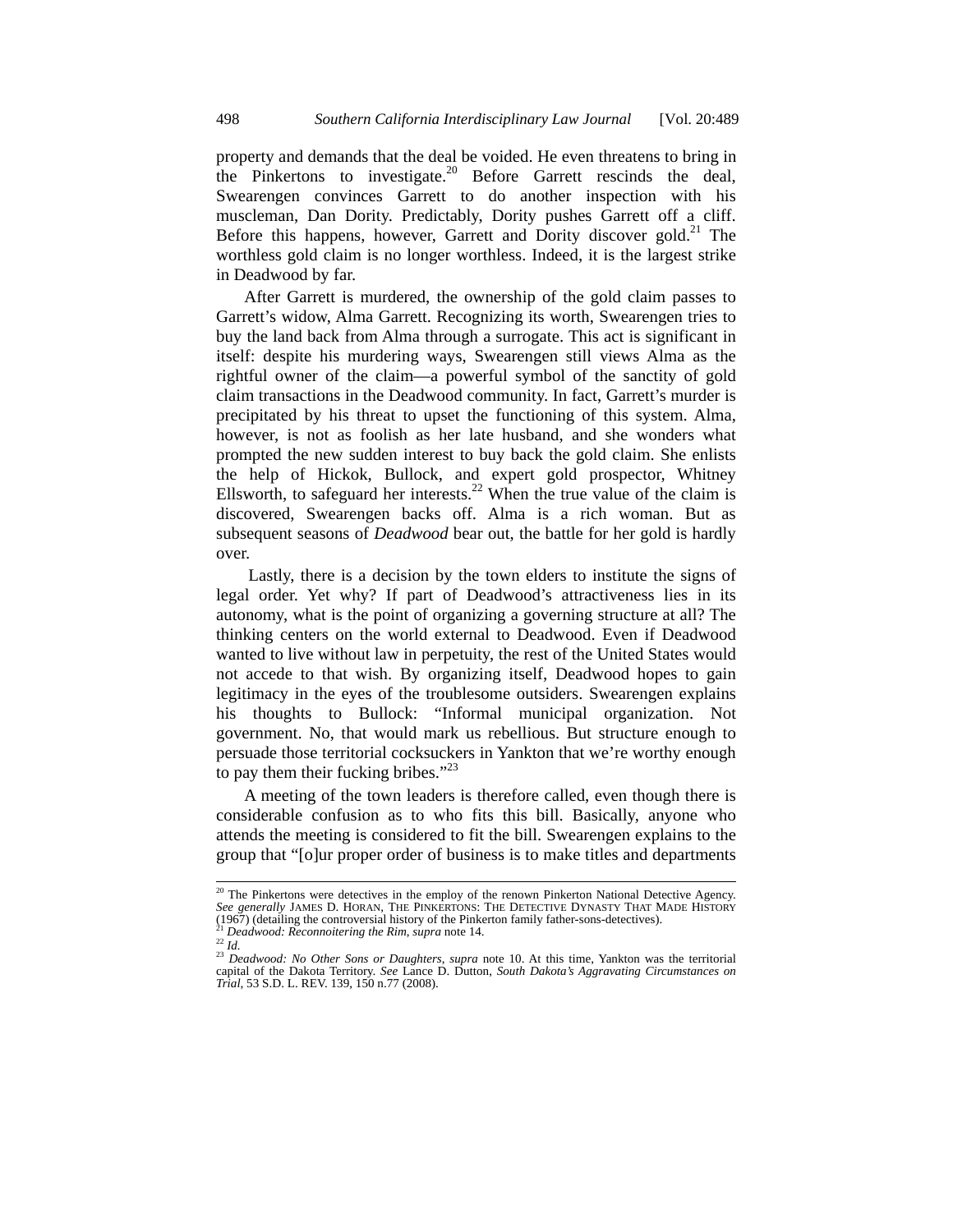before the territorial cocksuckers send in their cousins to rob and steal from us."<sup>24</sup> Echoing his earlier comments to Bullock, Swearengen describes the realities on the ground, including the link between bribing the politicians and creating some type of town structure:

I'm declaring myself conductor of this meeting as I have the bribe sheet.

So, U.S. Government's negotiating peace with Spotted Elk, Red Cloud and other leaders of the heathens. The heathens will get money to give up the hills and the hills'll be annexed to the territory. Cost to avoid getting fucked in the ass by those legislative cocksuckers was just handed to me by Yankton's toll collector, who suggests also our best case in keeping title to the claims, property and businesses is to start up now, a kind of an informal governing organization that will be recognized by the territorial cocksuckers and given legal status when the territory is annexed, since we'll all have proved ourselves civilized sorts that don't only wear our pants to cover our tails. Hence the fuckin' meeting.<sup>25</sup>

No real authority springs forth from this gathering.<sup>26</sup> None of these men<sup>27</sup> want to be governed by each other or by strangers from Yankton. The decision to form an "informal municipal organization" is strategic only, designed as a defensive maneuver to protect their property rights. It is playing the game of politics. At Season One's end, it can fairly be said that Deadwood remains essentially free. There is no law. But here is the inescapable rub: law is coming.

#### B. SEASON TWO: THE RUMOR OF LAW

While the early days of Deadwood lack a formal legal structure, a type of quasi-law emerges in the form of well-established norms to which the members of the community conform. This arrangement seems to work. Expectations are settled, and people know where they stand. What happens, though, when this apple cart gets overturned? When the certain becomes uncertain? The answer is fear and chaos. Law is set to arrive in Deadwood, but no one knows exactly what it will look like. Rumors, however, abound,

. . . .

<sup>&</sup>lt;sup>24</sup> *Deadwood: No Other Sons or Daughters, supra* note 10.<br><sup>25</sup> *Id.* <sup>26</sup> For example, Swearengen's proposed method of selecting officeholders is to "[p]ick the names from a fuckin' hat." *Id.* A short discussion occurs as to whether taxes should be collected to pay the necessary bribes. *Id.* E.B. Farnum—a repugnant little man who nobody respects—observes, "[m]ore than providing services to ' informal or temporary." *Id.* Despite the universal disregard of Farnum, the others agree to his request to be the new mayor. *See id.* 27 And it is all men at the meeting. *Id.* Alma Garrett is not invited even though she is the richest person

in the town. Even after forming the town bank in a later season, Alma never finds herself considered one of Deadwood's leaders.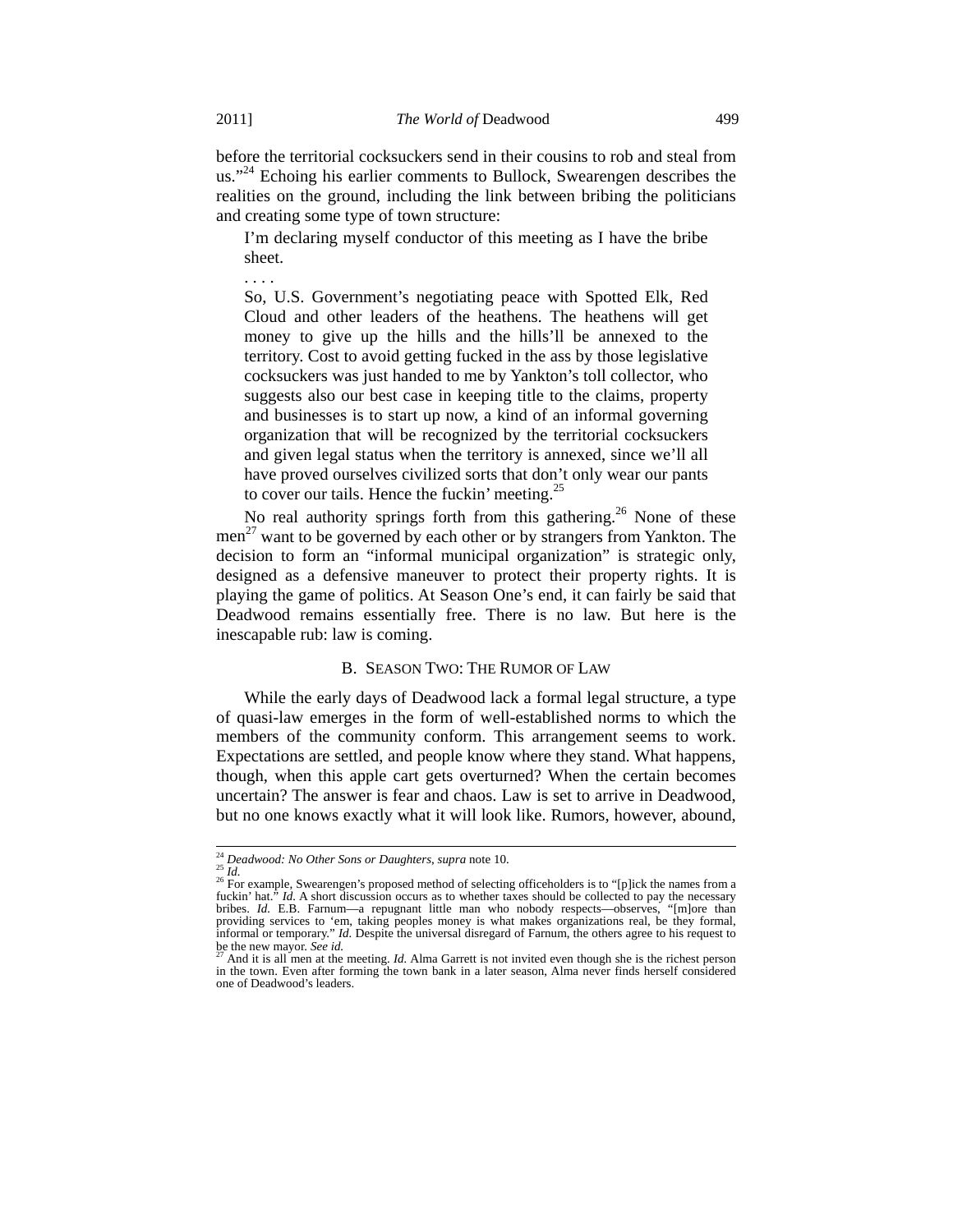which greatly impacts the existing market for gold claims. This is the story of Season Two.

Two new characters on the scene loom large in sowing and reaping the seeds of this new uncertainty: Hugo Jarry (the politician) and Francis Wolcott (the businessman). Jarry is an official with the Yankton territorial government. He is a standard political hack.<sup>28</sup> Upon arriving in Deadwood, Jarry uses his position to cast doubt as to whether the new territorial government will honor existing gold claims. Jarry accomplishes this aim in a public notice that utilizes classic government doublespeak:

#### NOTICE!

As to ownership of the claims in the newly constituted County of Lawrence, as annexed to the Dakota Territory, a presumption of legitimate title shall obtain for claims filed, or staked according to custom, and worked actively and continuously prior to amendment of the treaty with the Sioux Nation, September 1876. This presumption shall be subject to qualification, according to mitigating facts. New title will be awarded on claims to which title is denied, at set prices, via lottery, as conducted by the county commissioner, at times and locations to be publicly announced.<sup>29</sup>

The problem with this language is that the first two sentences stand in marked tension with one another. "[A] presumption of legitimate title" is a meaningless guarantee if it is "subject to qualifications, according to mitigating factors." In effect, Jarry is telling the people of Deadwood, "Your title is safe until the politicians decide otherwise."

The locals understand this message and do not take kindly to it. A mob forms, attacks Jarry, and appears ready to kill him until Bullock—who is now the sheriff—fires a shot into the air to restore order. Jarry quickly leaves town, but the disquiet he unleashed remains in his wake. Naturally, the greater the doubt concerning the legal standing of the existing gold claims, the less value these claims have on the open market. This economic reality plays right into the hands of Francis Wolcott.

Wolcott is the right hand man of gold tycoon George Hearst. The mere mention of Hearst's name inspires fear and reverence. Farnum, the feckless and corrupt mayor, tries to scam Wolcott but withers when he learns that Wolcott is in Hearst's employ. To make up for the attempted fraud, Farnum agrees to do Wolcott's bidding and spread rumors among the people of Deadwood, calling into question "the validity of the present titles to the

 <sup>28</sup> In an unrelated storyline, Wolcott is revealed to be a disturbed man who murders prostitutes. *See Deadwood: Advances, None Miraculous* (HBO television broadcast May 8, 2005). But even he has standards. After meeting with Jarry, Wolcott observes, "I am a sinner who does not expect forgiveness. But I am not a government official." *Id.* One senses from comments like this throughout *Deadwood* that

Milch has a low opinion of politicians and bureaucrats. 29 *Deadwood: Complications (Formerly "Difficulties")* (HBO television broadcast Apr. 3, 2005).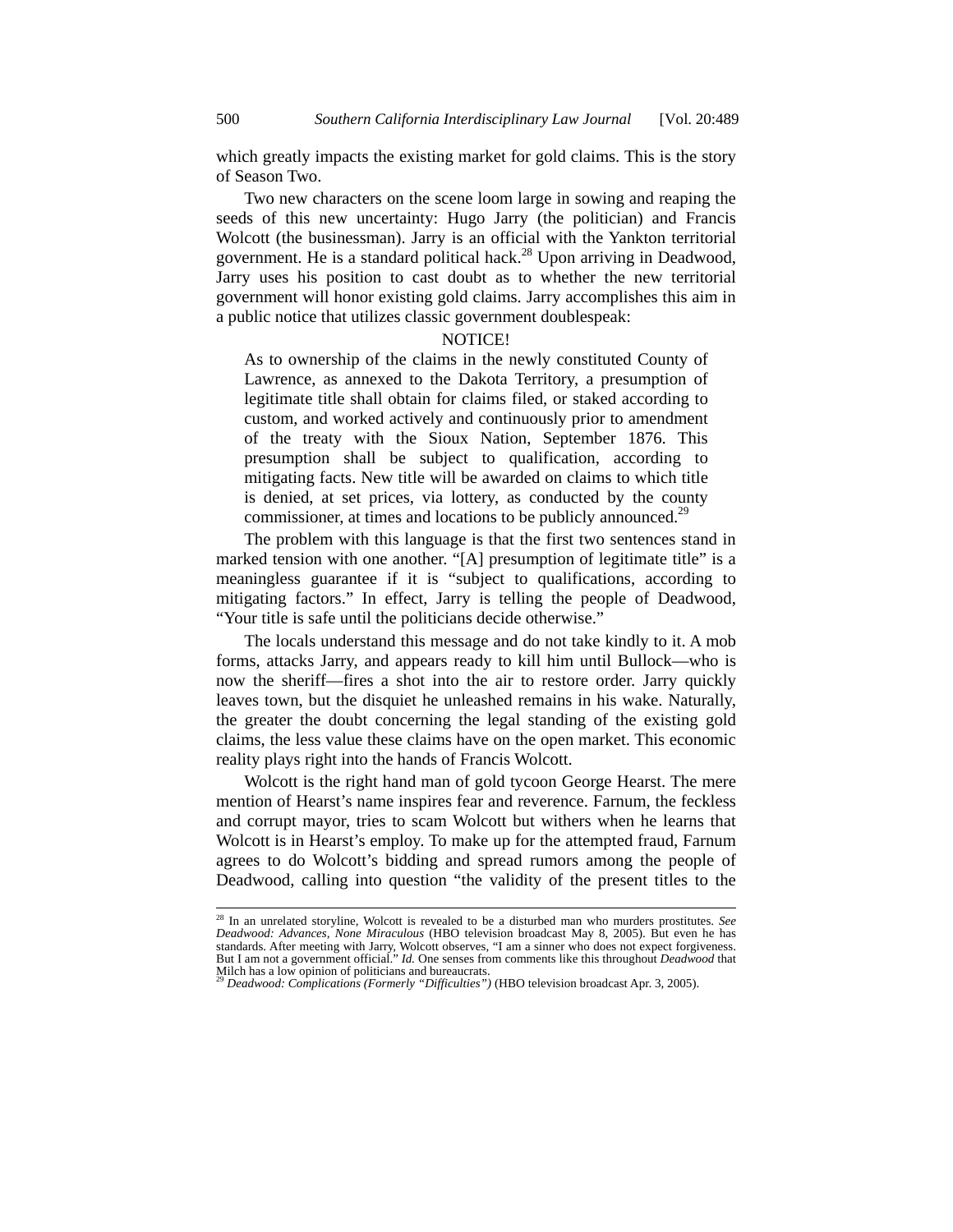claims."30 This misdirection, combined with Jarry's official pronouncement, causes a panic among those holding gold claims, which is Wolcott's intended result.<sup>31</sup> The lawless stability of Season One thus shatters as rumors of law abound. Wolcott capitalizes on this development and purchases most of the existing gold claims at discounted prices using Hearst's money. Hearst begins mining operations almost immediately.

After the massive sell-off of gold claims, the only meaningful gold claim that eludes Hearst's grasp is the one belonging to Alma. The battle between Hearst and Alma forms the backbone of Season Three. In Season Two, however, the mysterious circumstances under which Alma's late husband died, come back to haunt her. Alma is innocent of wrongdoing; however, her in-laws hire the Pinkertons to frame Alma for the murder of her late husband.<sup>32</sup> With Alma out of the way, the gold would then belong to her in-laws who would quickly sell to Hearst. The plan falls apart when the Pinkertons try to bribe Swearengen for \$50,000 to claim that Alma hired him to kill her husband.<sup>33</sup> Swearengen resists for two reasons. First, he passionately hates the Pinkertons because he sees them as tools of the rich to oppress others.34 Second, Alma's presence is the only obstacle standing between Hearst and the complete control of Deadwood.<sup>35</sup>

A final aspect of Season Two centers on Deadwood's attempt to gain bargaining leverage in its dealings with Jarry and the territorial government of Yankton. Swearengen and Bullock hatch a plan. Just as Jarry and Wolcott fostered uncertainty in Deadwood through vague statements and rumor-mongering, the town leaders also create uncertainty as to whether Deadwood would actually become a part of Yankton. Rumors begin to circulate about serious annexation talks between Deadwood and the Montana territory.<sup>36</sup> This talk is make-believe, but the assumed supremacy of Yankton no longer seems secure.

Jarry quickly arrives back in town, ready to bargain. Because of Hearst, title to gold claims is no longer the predominant legal issue facing those in Deadwood. Instead, self-government in the form of elections serves as the focal point of negotiations between Swearengen and Jarry.<sup>37</sup> An agreement is reached guaranteeing elections in six weeks' time with eligible voters being those residing in the area for two or more weeks.<sup>38</sup> With Hearst

 $37$  *Id.* 

<sup>30</sup> *Deadwood: New Money* (HBO television broadcast Mar. 20, 2005). 31 *See id.* 

<sup>&</sup>lt;sup>32</sup> *Deadwood: E.B. Was Left Out* (HBO television broadcast Apr. 17, 2005). <sup>33</sup> *Id* 

<sup>&</sup>lt;sup>34</sup> *Id.*<br><sup>35</sup> As Swearengen tells a surprised Alma, "I don't like the Pinkertons. Bein' the Hearst combine and

their fucking ilk got their eyes on taking over here, your staying suits my purpose." *Id.* <sup>36</sup> *Id.* 

<sup>38</sup> *Id.*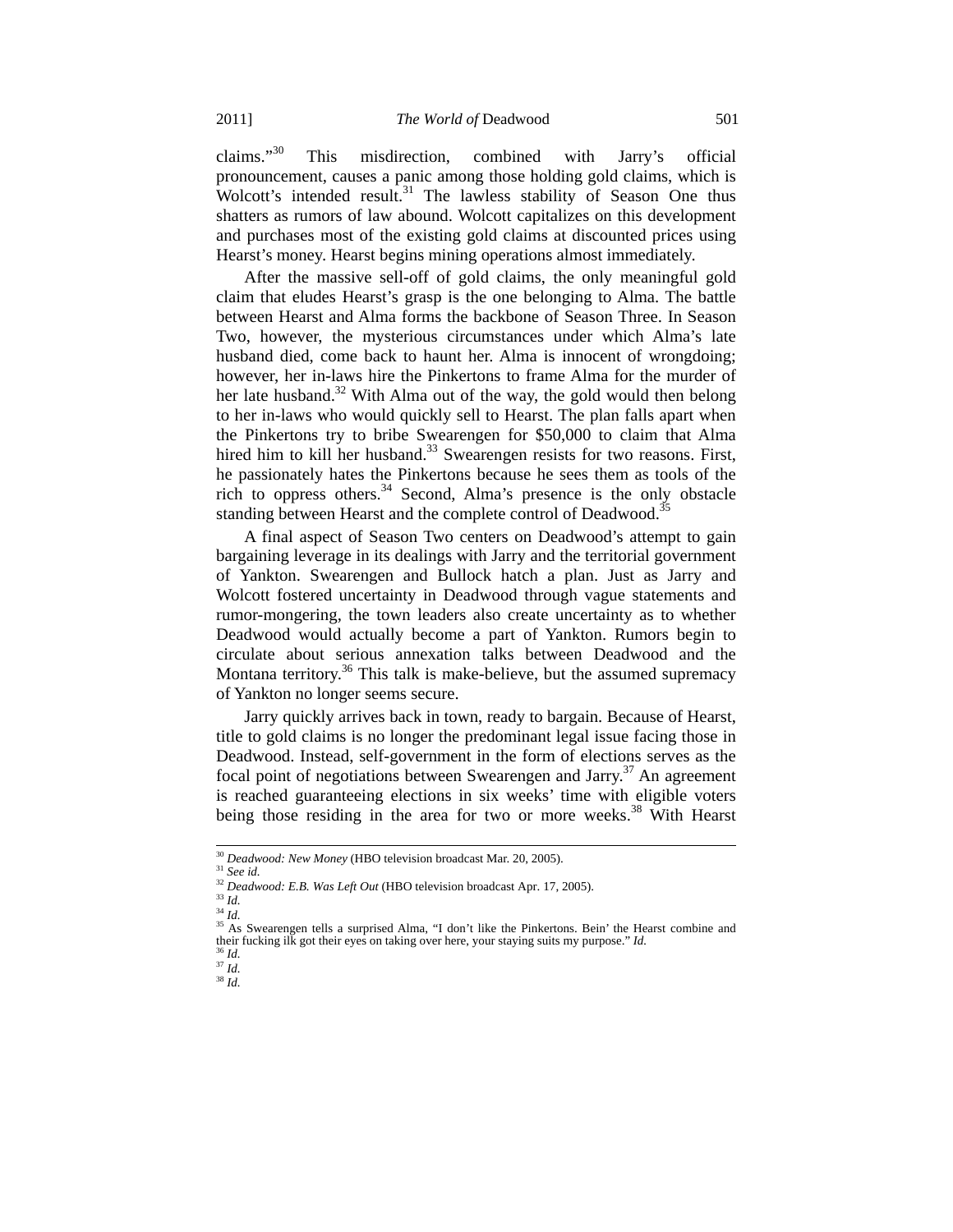himself now in Deadwood, Season Two ends with spirits running high as the big news spreads: "Elections are coming! Elections are coming!"<sup>39</sup>

#### C. SEASON THREE: THE BIRTH OF LAW

In the world of *Deadwood*, no one is more powerful than George Hearst. That said, Hearst does not seek power for its own sake, unlike many people. Rather, power is just a means to his singular end of obtaining more gold, or as Hearst calls it, "the color."40 This relentless pursuit is not merely—or even primarily—economic. Because of his prowess at discovering gold, Hearst earned the nickname "boy-the-earth-talks-to" from the Indians.<sup>41</sup> There is an almost religious relationship between the earth and Hearst that represents the driving force of Hearst's life. Everything is about the color; nothing else matters.

And that includes other people. Hearst is utterly ruthless with those that stand between him and his passion. A shocking scene between Hearst and Swearengen occurs early in Season Three. Hearst wants the Garrett gold claim and enlists Swearengen's help with these menacing words: "I'll not name how you would benefit from the action I wish you to take, saying only instead that it's my will. To which I will have you bend . . . ."42 When the defiant Swearengen resists, Hearst cuts off one of his fingers.<sup>43</sup> The larger-than-life Swearengen temporarily becomes a humbled and insecure mess in the aftermath.

To assert psychological dominance over the town, Hearst employs a strategy of terror. First, he orders the murder of a miner named Pasco who attempted to unionize Hearst's workers.<sup>44</sup> Next, he arranges for the body of the dead man to be left in the middle of Deadwood's main street with a knife in his chest.<sup>45</sup> The message is "I can do whatever I want to do, and you cannot stop me." Bullock is enraged at Hearst's brazenness. When Hearst tells Bullock to go "fuck [himself]" and talks of killing him, Bullock arrests Hearst for threatening a peace officer and fittingly places him in a cell that contains Pasco's corpse.<sup>46</sup> The general reaction to the arrest is telling: instead of celebrating Bullock's willingness to stand up to the town bully, the fear is that Bullock's rashness may impel Hearst into destroying Deadwood.<sup>47</sup> Hearst's mission to instill fear in the populace has succeeded.

<sup>&</sup>lt;sup>39</sup> *Deadwood: Boy-The-Earth-Talks-To* (HBO television broadcast May 22, 2005).<br><sup>40</sup> *Deadwood: Tell Your God to Ready for Blood* (HBO television broadcast June 11, 2006) ("[A]ffairs<br>of that sort are not my interest, Mr.

<sup>&</sup>lt;sup>41</sup> Deadwood: Boy-The-Earth-Talks-To, supra note 39.<br><sup>42</sup> Deadwood: I Am Not the Fine Man You Take Me For (HBO television broadcast June 18, 2006).<br><sup>43</sup> Id.

<sup>44</sup> **Deadwood: A Two-Headed Beast (HBO television broadcast July 9, 2006).**<br><sup>45</sup> *Id. M* 

<sup>47</sup> *Deadwood: A Rich Find* (HBO television broadcast July 16, 2006).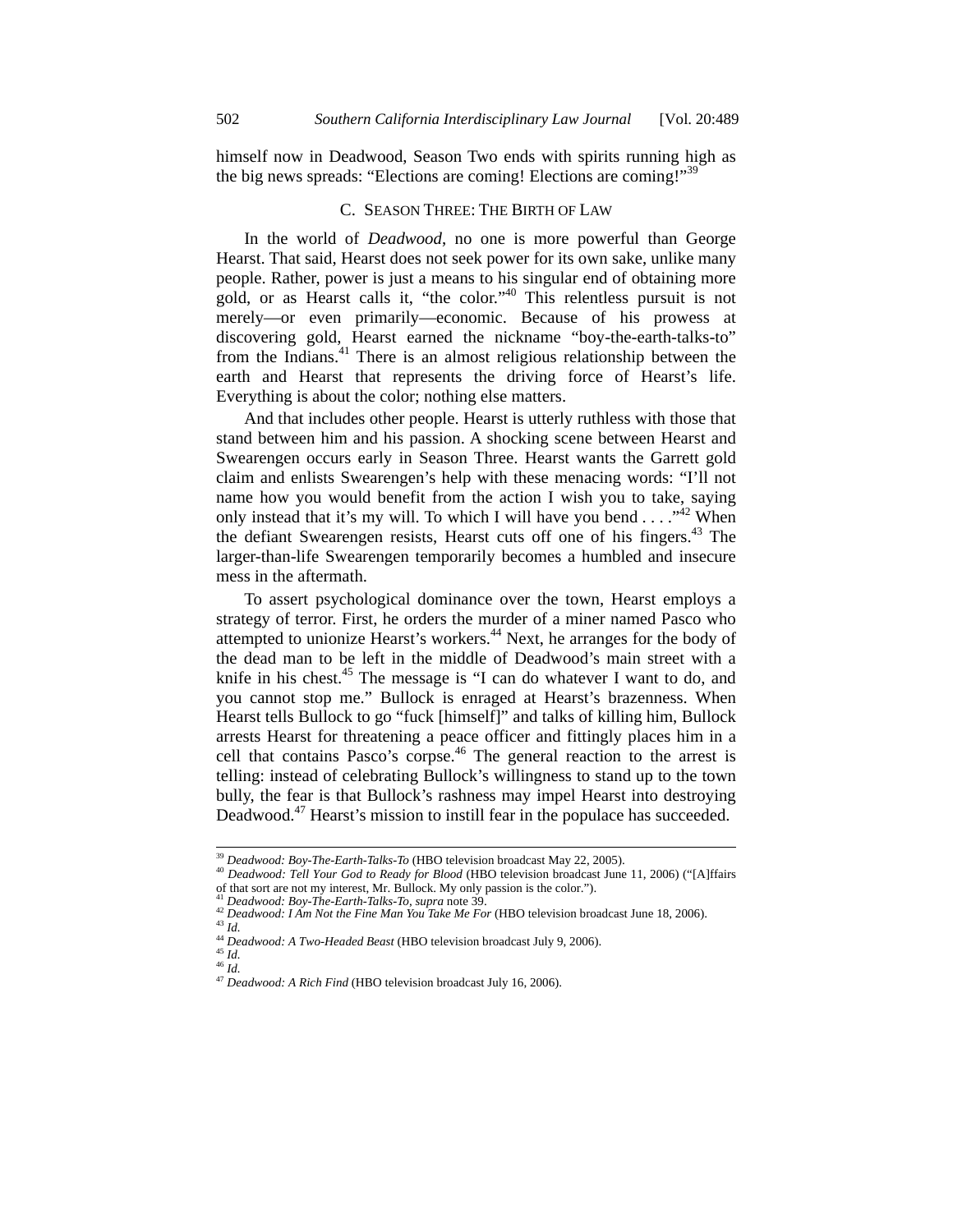But the people of Deadwood remain a proud, independent bunch. The elders come together again to plot strategy. Is violence the answer? Not yet. As an alternative, the passive-aggressive course of action is chosen. A.W. Merrick, owner and operator of the Deadwood newspaper, publishes a letter from Bullock to Pasco's mother, informing her of her son's murder.<sup>48</sup> Since everyone knows that Hearst is behind Pasco's murder, the purpose behind printing the letter is to place a bright spotlight on the human costs of Hearst's barbarism. The letter reads:

It becomes my painful duty to inform you that Pasco Carwen was killed earlier this week. His body was found dead in the road. . . . It was not mutilated in any way. His death seems to have been instantaneous as he was stabbed through the heart. Pasco's funeral occurred today and was attended by coworkers and friends who all shared the same high opinion of him. Everything was done by kind hands that was possible under the circumstances, and a Christian burial was given him. I was not personally acquainted with Mr. Carwen, save for one encounter where he demonstrated grief and deep compassion at the passing of a friend. I knew him by reputation as an earnest worker and a diligent believer in right and wrong. His memory I am sure will always be with those who knew and loved him, among whose number I imagine you as first. A letter from you which I found in his tent causes me to convey this sad intelligence to you. Sincerely yours, Seth Bullock.<sup>49</sup>

The message of condemnation conveyed by the publication of this letter is not lost on Hearst. He responds by hiring twenty-five Pinkerton agents to serve as his muscle in town.<sup>50</sup> If the murder of Pasco was a play to establish psychological dominance over Deadwood, the Pinkerton gambit represents an effort to assert physical dominance. Almost immediately, one of the Pinkerton agents pistol whips Merrick and trashes the newspaper offices in retaliation for publishing the Bullock letter.<sup>51</sup>

Hearst's central concern, however, remains obtaining the Garrett gold claim. Knowing Hearst's intent, a naïve Alma attempts to reach out to Hearst by proposing a business partnership between the two of them.<sup>52</sup> The mere idea of this partnership offends Hearst greatly, and he almost rapes Alma in response. Growing more cognizant of the type of man Hearst is, Alma nevertheless digs in her heels and refuses to sell, which only ratchets up the tension even more.<sup>53</sup> One day as Alma walks to her bank, gun shots

<sup>&</sup>lt;sup>48</sup> *Deadwood: Unauthorized Cinnamon* (HBO television broadcast July 23, 2006).<br><sup>50</sup> *Deadwood: A Constant Throb* (HBO television broadcast Aug. 13, 2006).<br><sup>51</sup> *Id* 

<sup>52</sup> *Id.* 

<sup>53</sup> *Id.*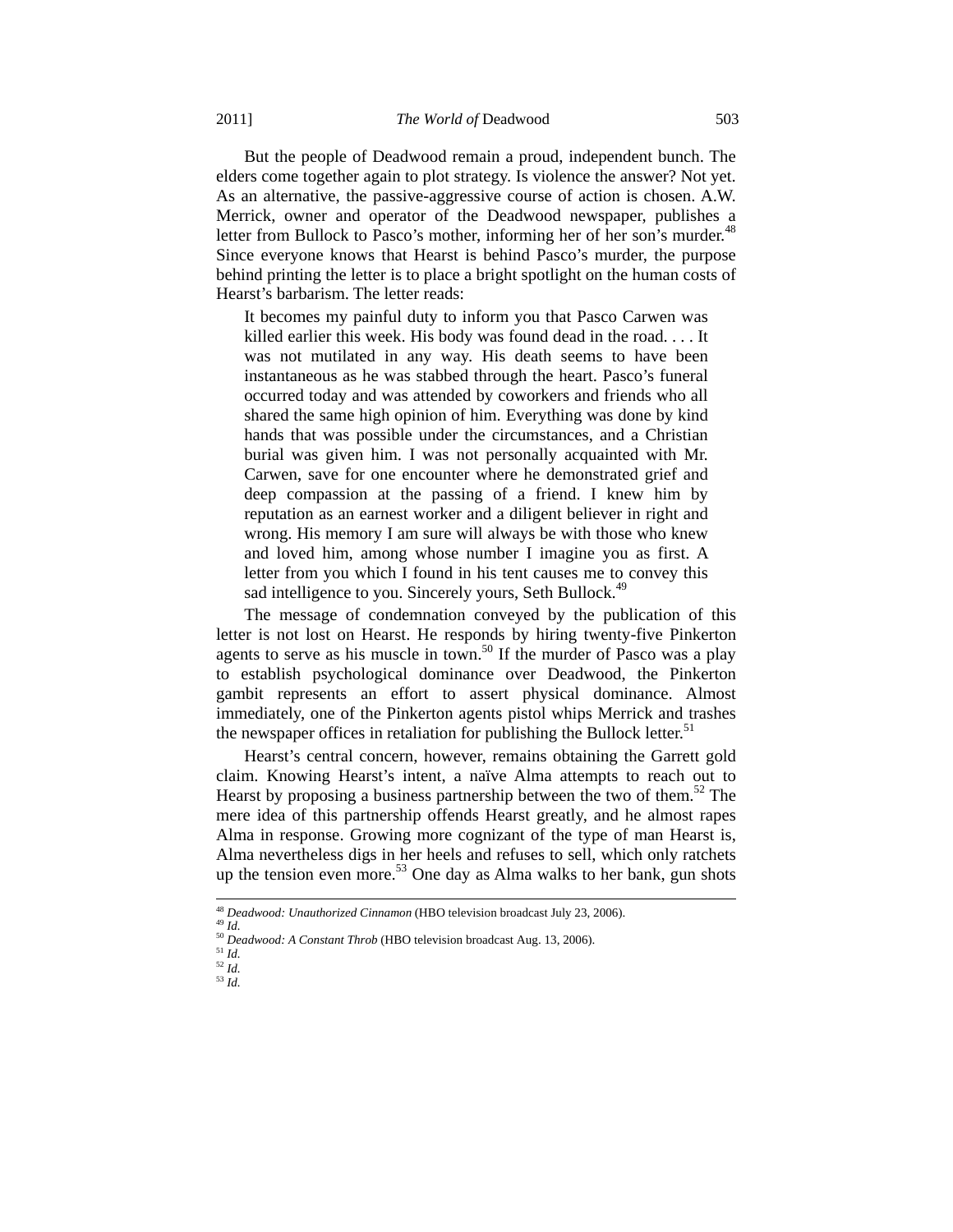are fired at her. Swearengen protects her and encourages her to complete her walk to "get that fucking angler fulminating."<sup>54</sup> More Pinkertons arrive, one of whom murders the gold prospector Ellsworth, who is now Alma's new husband.<sup>55</sup> Alma has no choice but to sell, which she does with a gun at the back of her head.<sup>56</sup> Hearst pays her a fair price but becomes offended when Bullock suggests that Hearst might steal the money back.<sup>57</sup> Remarkably, Hearst appeals to Alma to renounce Bullock's uncivilized insult.58 Alma responds: "I acknowledge the pretence to civility—in a man so brutally vicious—as vapid and grotesque."<sup>5</sup>

What about the hoped-for elections? Hearst is unimpressed. He tells Jarry, "Elections cannot inconvenience me. They ratify my will or I neuter them."<sup>60</sup> Here, the election serves to ratify Hearst's will. In weeks prior to the voting, hundreds of United States soldiers are purposely stationed near Deadwood so as to become eligible to vote.<sup>61</sup> Working through the corrupt Jarry, Hearst instructs the soldiers how to vote, thereby dictating the electoral outcome.<sup>62</sup> With his mission satisfied, Hearst prepares to leave town, surrounded by his bodyguards.<sup>63</sup> Tensions remain high. In response to Hearst's amassing of Pinkertons, Swearengen has called upon significant reinforcements of his own.<sup>64</sup> The forces of the two men are armed and ready to fight.<sup>65</sup> One wrong move could lead to a bloodbath. But everyone stands down, and violence is averted. Hearst leaves town, bringing Season Three of *Deadwood* to an uncertain close.<sup>66</sup>

#### III. THEORIES OF PROPERTY

As the foregoing narrative suggests, property interests play a crucial role in the saga of *Deadwood*. The surrounding land and its resources act as a primary draw for new residents, who seek to obtain riches either by striking gold or by providing goods and services to those attempting to do so. Property is also at work in a broader sense as a representative of liberty

<sup>64</sup> *Id.*

<sup>54</sup> *Id.* <sup>55</sup> *Deadwood: The Catbird Seat* (HBO television broadcast Aug. 20, 2006).

<sup>56</sup> *Deadwood: Tell Him Something Pretty* (HBO television broadcast Aug. 27, 2006). 57 *Id.*

<sup>58</sup> *Id.* <sup>59</sup> *Id.* <sup>60</sup> *Deadwood: A Constant Throb*, *supra* note 50. 61 *Id.* 

<sup>62</sup> *Deadwood: Tell Him Something Pretty*, *supra* note 56. 63 *Id.* 

<sup>&</sup>lt;sup>66</sup> A planned, final fourth season of *Deadwood* never materialized. Milch rationalizes the denial of the opportunity to complete his vision as follows: "The biggest lie is the idea that we are entitled to a meaningful and coherent summarizing, a conclusion, of something which never concludes. In that regard, this is the lie I'm telling myself so I don't set fire to anything." Alan Sepinwall, *Welcome to \*^&@* Deadwood *and* The Wire *on DVD!*, WHAT'S ALAN WATCHING? (Dec. 23, 2008, 5:02 PM), http://sepinwall.blogspot.com/2008/12/welcome-to-deadwood-and-wire-on-dvd.html.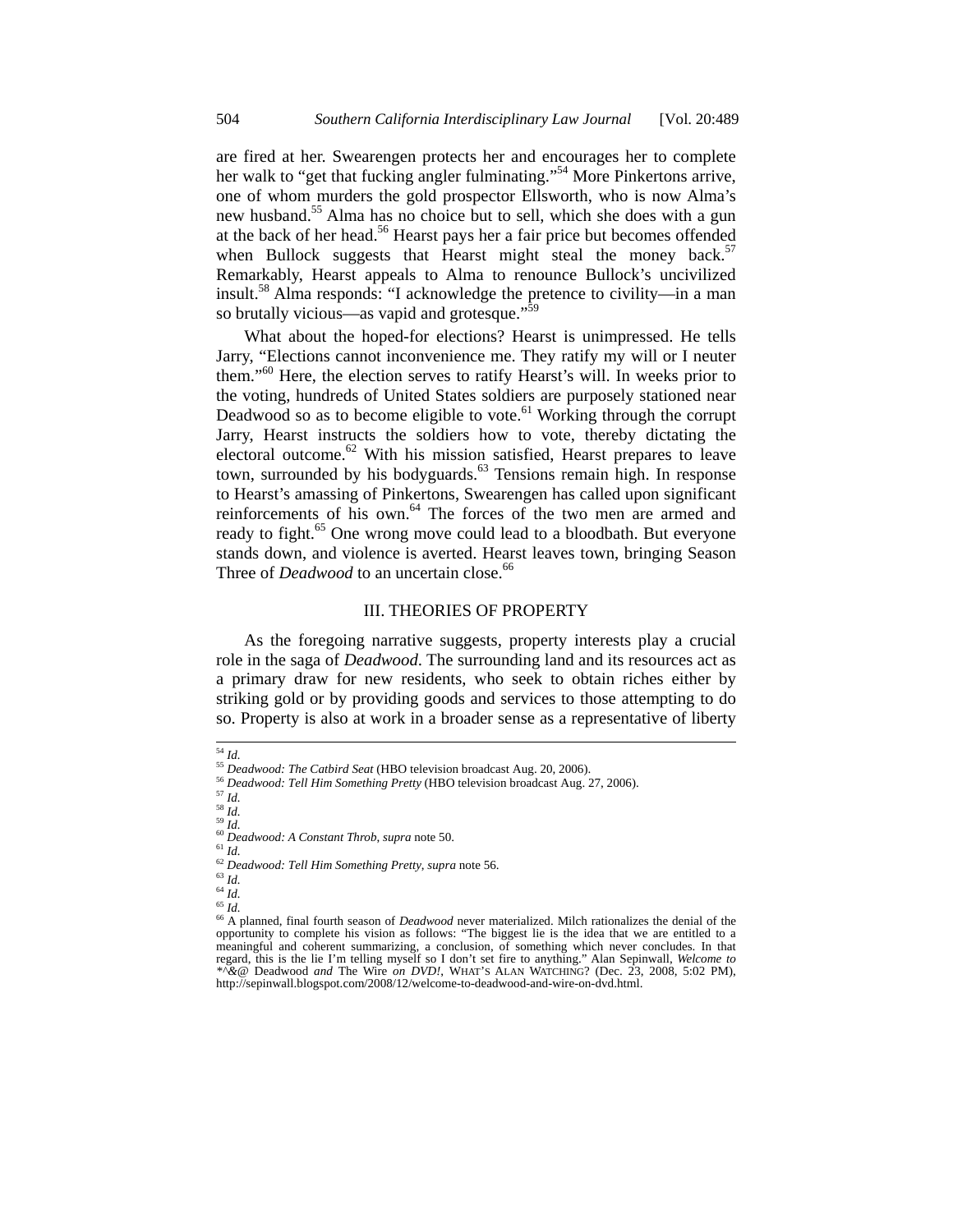and freedom. The allure of wealth is coupled, and perhaps enhanced, by the prospect of complete autonomy, untouched by the laws that restrain other communities. Of course, this absence of a formal legal system simultaneously threatens any rights in property, due to the vice and lack of stability it engenders. Thus, for the protection of their interests, the residents develop an organic system of property and government in the absence of law, and they ultimately seek the protection of a more formal regime. The introduction of this regime, however, threatens the continued existence of the rights and relationships previously forged. These various struggles to acquire and protect property serve as catalysts in shaping the identity of both the individual characters and the larger community in which they take part.

For these reasons, *Deadwood* presents a useful backdrop against which to consider some well-established theories about the nature and extent of property rights. This part provides brief descriptions of select property theories implicated by the story of *Deadwood*. At the outset of this discussion, the adjectives "brief" and "select" are emphasized. It is not the purpose of this part to provide a comprehensive examination of the various ways in which property has been considered in American legal thought, nor do we imagine the following to be a full account of the theories discussed. Such feats would prove difficult even for an entire volume and are quite impossible in the limited space set aside for this discussion. Rather, the aim is to provide succinct (but hopefully adequate) overviews of some of the more prominent strands in American thinking regarding property, grouped roughly into three related categories: (1) the origins and proper definition of "property" and the rights it encompasses, (2) property's relationship to social and political structures, and (3) property's relationship to personhood and community.

#### A. THE ORIGINS AND DEFINITION OF "PROPERTY"

Private property has been described as "a vital need of the [human] soul"<sup>67</sup> and "a paradigmatic right" in Western thinking.<sup>68</sup> Such statements suggest that property is significant not only as an area of legal inquiry, but also as a cultural phenomenon. Despite this seeming importance, property's precise origins, along with its proper definition, have long been a subject matter of intense debate. Among the most contentious issues is whether property is a creature of positive law that primarily focuses on the relationships between individuals or, instead, whether it exists as a natural right focusing on an individual's relationship to things. This section seeks

et<br><sup>67</sup> Brian Tierney, The Idea of Natural Rights: Studies on Natural Rights, Natural Law and<br>Church Law, 1150–1626, at 157 (1997) (quoting Simone Weil: An Anthology 135 (Siân Miles ed., Grove Press 1986)).

*Id.* at 131.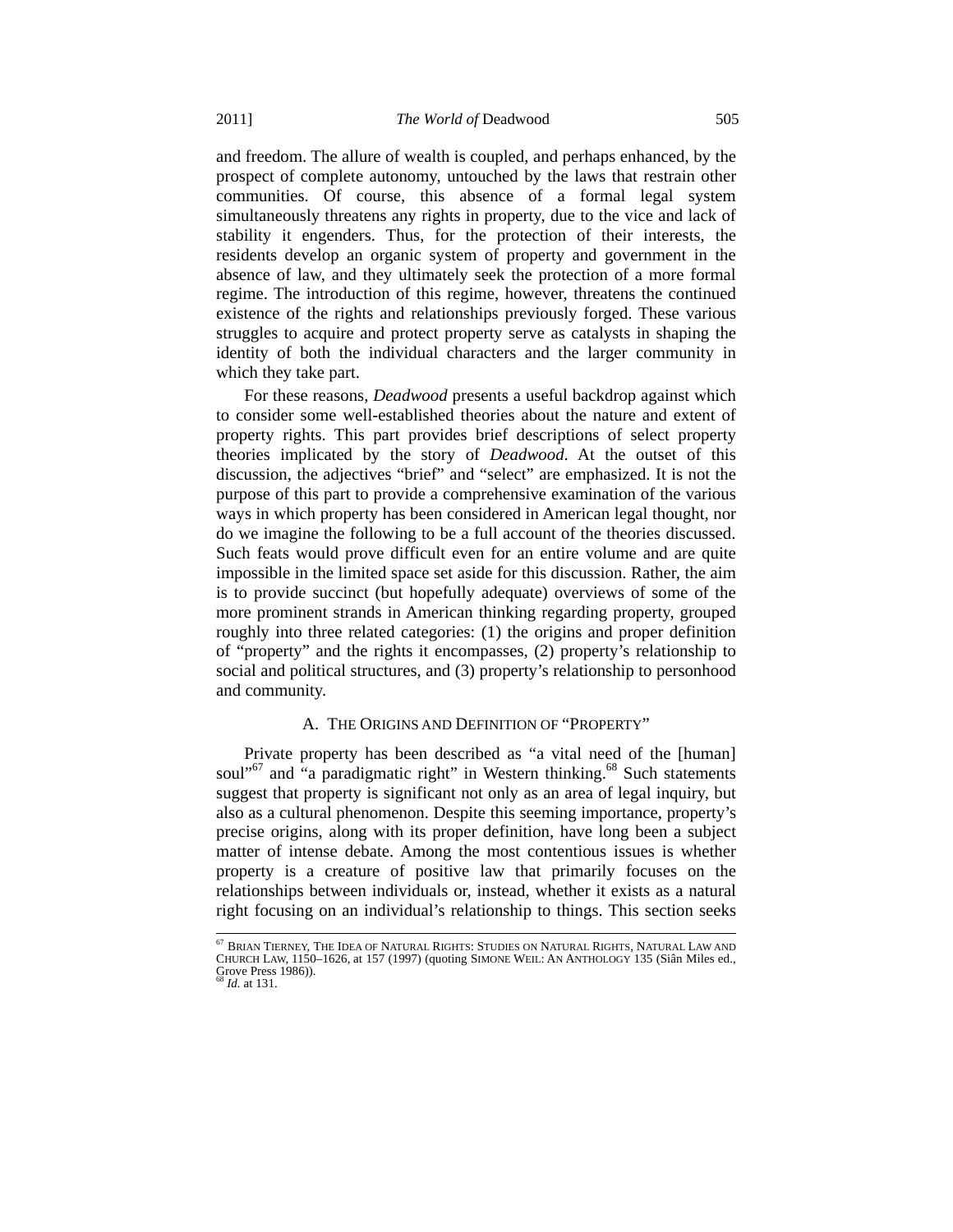to provide a basic overview of how this issue has played out in American thinking on property rights.

#### 1. *Property as Creature of Positive Law—Of Bundles and Exclusion*

The idea that property is an institution created by positive law primarily to regulate social relations between individuals has a long pedigree in Western thought. A famous pre-modern example of this line of thinking is found in the fourteenth century writings of the Franciscan jurist Bonagratia of Bergamo, who argued that private property is a product of human law, necessary to counter the social ills that resulted from mankind's fall into  $sin.69$  A similar mindset, absent the theological underpinnings, has prevailed among American jurists and scholars since the early twentieth century. Reflecting the broadly-held understanding of his time, Charles Reich in 1964 offered the following description: "Property is not a natural right but a deliberate construction by society. If such an institution did not exist, it would be necessary to create it, in order to have the kind of society we wish."<sup>70</sup> Thus, property is widely viewed as a creature of the law itself, designed initially to serve specific societal ends and capable of being redesigned as society (and the ends to be served) evolves.

Perhaps the most accessible example of this positivist notion lies in the "bundle" metaphor that is widely used in current discussions about property.<sup>71</sup> Made popular by the legal realists of the early twentieth century, $72$  this metaphor provides that property is not fundamentally about one's rights in or to a thing. Rather, property is an amalgam of various rights and duties that ultimately serve to define and regulate one's relationships with other people, with any particular thing being only of secondary importance.<sup>73</sup> According to this metaphor, property is dependent on the social context in which it occurs and the legal rules that define that

 <sup>69</sup> *See id.* at 151–53; Thomas Frank, *Exploring the Boundaries of Law in the Middle Ages: Franciscan* 

<sup>&</sup>lt;sup>70</sup> Charles A. Reich, *The New Property*, 73 YALE L.J. 733, 771–72 (1964).<br><sup>71</sup> See Thomas W. Merrill & Henry E. Smith, *The Morality of Property*, 48 WM. & MARY L. REV. 1849, 1870 (2007) (indicating that modern legal thought takes "as self-evident [the proposition] that property is a bundle of rights, the content of which is whatever lawmakers decide it should be"). 72 *See* Thomas W. Merrill & Henry E. Smith, *What Happened to Property in Law and Economics?*, 111

YALE L.J. 357, 365 (2001) (stating that bundle metaphor "became popular among the legal realists of the 1920s and 1930s"); Adam Mossoff, *The Use and Abuse of IP at the Birth of the Administrative State*, 157 U. PA. L. REV. 2001, 2008–13 (2009) (discussing connections between legal realists and positivist bundle theory).

<sup>&</sup>lt;sup>73</sup> See BRUCE A. ACKERMAN, PRIVATE PROPERTY AND THE CONSTITUTION 27 (1977) ("[P]roperty is not a thing, but a set of legal relations between persons governing the use of things."); Felix S. Cohen, Dialogue on Private Property, 9 RUTGERS L. REV. 357, 363 (1955) ("Property . . . is basically a set of relations among men, which may nor may not involve external physical objects."); Wesley Newcomb Hohfeld, *Fundamental L* (1917) ("[T]he supposed single right *in rem* correlating with 'a duty' on 'all' persons really involves as many separate and distinct 'right[-]duty' relations as there are persons subject to a duty . . . ."); Merrill & Smith, *supra* note 72, at 357–58 (identifying as "conventional wisdom" the notion that "[p]roperty is a composite of legal relations that holds between persons and only secondarily or incidentally involves a 'thing.'").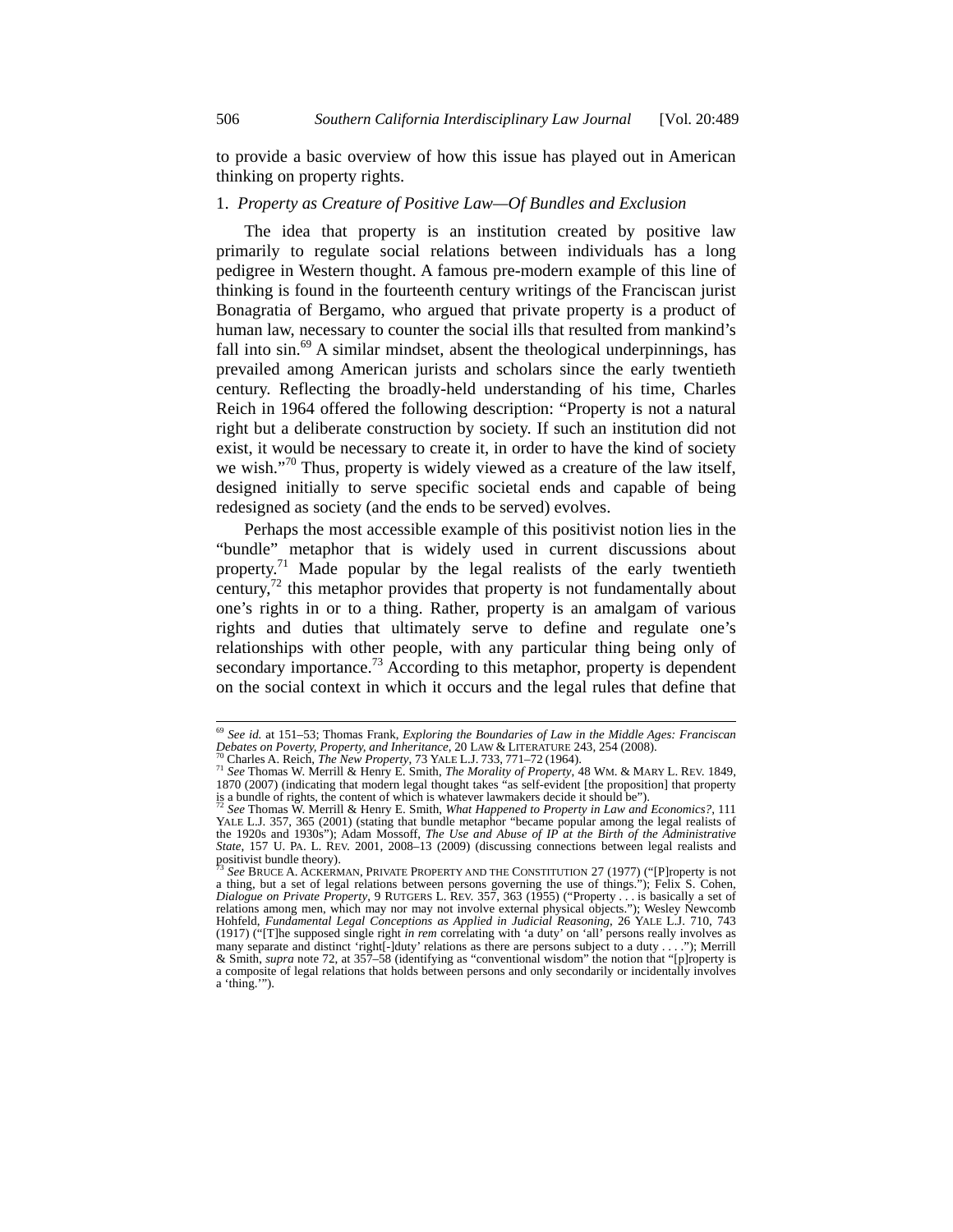context, which can be changed as circumstances require. For this reason, the configuration of the bundle that forms property in any given instance is subject to wide variation. "[P]roperty," as noted by one scholar, "is simply a label for whatever 'bundle of sticks' the individual has been granted" by the legal system, $74$  and the particular sticks included in the bundle are contingent on the given milieu in which they operate.

Once property is defined in this manner, however, certain theoretical problems necessarily arise. If property is merely any set of entitlements bestowed by the state, then it becomes difficult to differentiate property from other areas of legal inquiry. Under such a framework, there is little analytically to separate property from tort, contract, or other doctrinal rules that govern social and personal relationships. And without some substantive distinction among these areas, the question becomes whether property as a separate category serves any real function at all.<sup>75</sup> Indeed, legal realists Walter Hamilton and Irene Till famously described property as nothing more than "a euphonious collocation of letters which serves as a general term for the miscellany of equities that persons hold in the commonwealth."76 Taken to its logical conclusion, the bundle theory strips property of any fixed or inherent meaning.<sup>77</sup>

To overcome this dilemma, the legal realists and their successors had to link the bundle theory to some core principle that, more or less, would normally be expected to exist in the relationships they categorized as property.<sup>78</sup> In this vein, many courts have seized upon four such principles, declaring that the full bundle of property in most circumstances includes the rights of exclusion, possession, use, and disposition.<sup>79</sup> These rights have an extensive history in American jurisprudence, predating both the bundle metaphor and the social-relations context in which the legal realists advanced it.<sup>80</sup> Nonetheless, one of these rights—the right to exclude others—has become the chief component of property in modern American thinking. Felix Cohen, for example, proposed "a realistic definition of

<sup>&</sup>lt;sup>74</sup> Edward L. Rubin, *Due Process and the Administrative State*, 72 CALIF. L. REV. 1044, 1086 (1984).<br><sup>75</sup> *See* Thomas C. Grey, *The Disintegration of Property*, *in* NOMOS XXII: PROPERTY 69, 81 (J. Roland

Pennock & John W. Chapman eds., 1980) (indicating that "ultimate consequence" of this type of thinking is "that property ceases to be an important category in legal and political theory").<br><sup>76</sup> Walter H. Hamilton & Irene T

<sup>&</sup>lt;sup>76</sup> Walter H. Hamilton & Irene Till, *Property*, in 12 ENCYCLOPAEDIA OF THE SOCIAL SCIENCES 528, 528<br>(Edwin R. A. Seligman & Alvin Johnson eds., 1937).

<sup>&</sup>lt;sup>77</sup> See Joan Williams, *The Rhetoric of Property*, 83 IOWA L. REV. 277, 297 (1998) ("Labeling something as property does not predetermine what rights an owner does or does not have in it.").

as property sous note 73, at 378 (discussing the need to "get rid of the confusion of nominalism").<br><sup>79</sup> See, e.g., Loretto v. Teleprompter Manhattan CATV Corp., 458 U.S. 419, 435 (1982).

person to possess, use, enjoy, and dispose of a thing.' . . . 'The exclusive right of using and transferring property follows as a natural consequence from the perception and admission of the right itself.'") (quoting respectively Wynehamer v. People, 13 N.Y. 378, 433 (1856) and Grotius, book. 2, ch. 6, § 1); Vallance v. Bausch, 8 Abb. Pr. 368, 374 (N.Y. Gen. Term 1859) ("What other or further right of property is there or can there be, than the right of its free and exclusive use and enjoyment during life, with a right of free and absolute disposition."). *See also* discussion *infra* Part III.A.2 (discussing these rights in context of property as a product of natural law).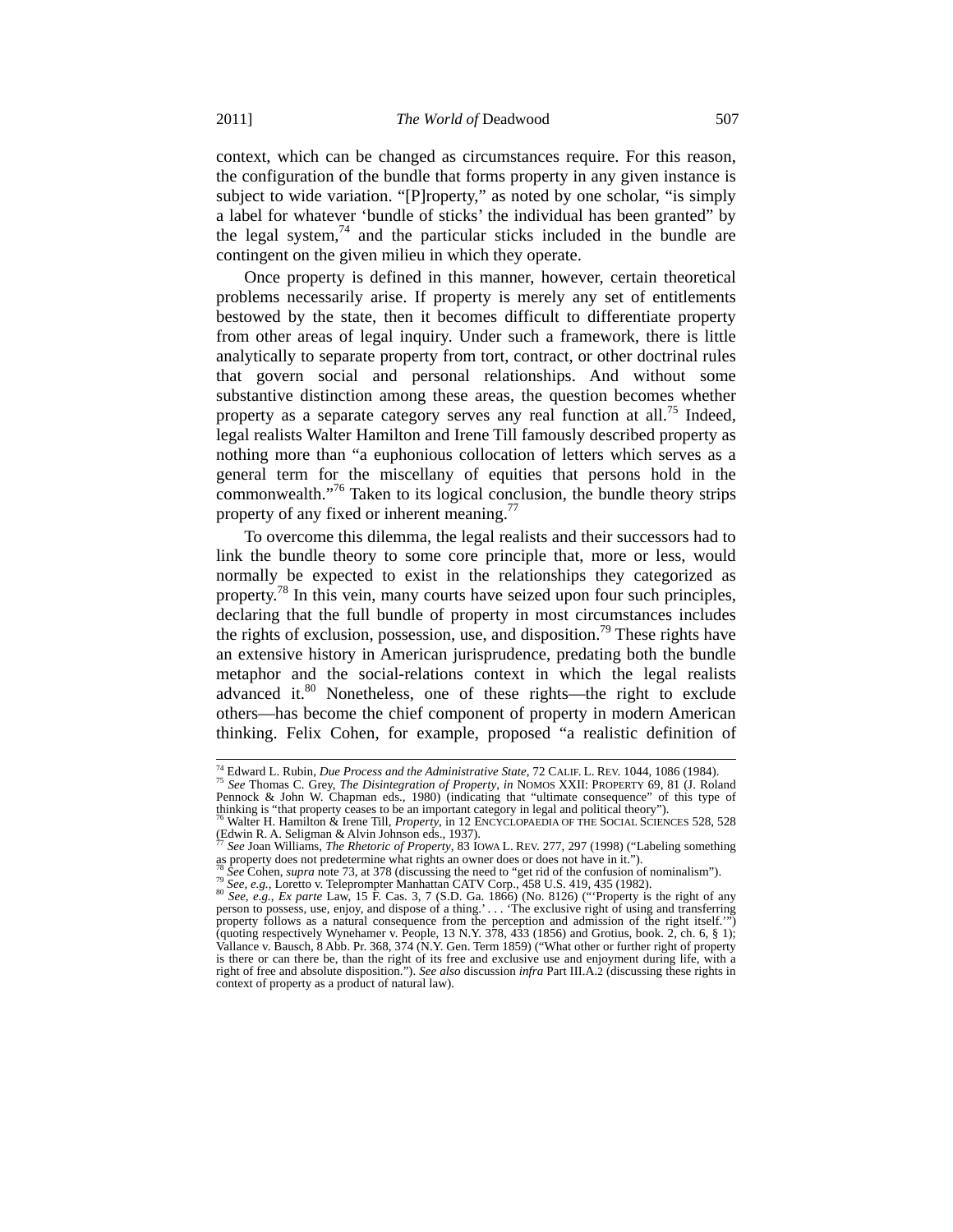private property in terms of exclusions which individuals can impose or withdraw with state backing against the rest of society.<sup>81</sup> The Supreme Court has described the right to exclude as "one of the most essential sticks in the bundle of rights that are commonly characterized as property."82 Thomas Merrill has gone even further, calling it "the sine qua non."<sup>83</sup> Thus, while the bundle can be configured and reconfigured by the lawmaker to deal with the exigencies of any particular set of circumstances, at the end of the day, the bundle normally needs at least some exclusion right to qualify as property.<sup>84</sup>

It should be noted that not all of those who have advanced exclusion as the most significant element of property adhere to the bundle metaphor or its positivist viewpoint. $85$  Even so, it seems logical that the prominence of the right to exclude corresponded with the rise of positivism and the bundle metaphor. If property really is a set of distinct right-duty relationships defined by the state, then the right to exclude would naturally achieve some primacy because it is the ingredient most infused with social meaning. As Adam Mossoff has explained, "[t]he social-relations view of the concept of property thus leads its advocates to identify the right to exclude as the essential element or 'stick' of property because this is the only formal element of this concept that reflects its social function."86 Exclusion touches the relational aspect of property to a greater degree than any of the other principles usually mentioned as composing the bundle. Moreover, this right to exclude others, created and enforced by the state, provides a certain value to the relationship described as property that does not exist where the exclusion right is absent. $87$  In short, the right to exclude others is deemed essential because, by and large, it is this state-sanctioned exclusion that distinguishes a relationship as property in the first instance. For the modern positivist, where the law gives no such right or where there is no social context in which to implement it, property does not exist.

<sup>&</sup>lt;sup>81</sup> Cohen, *supra* note 73, at 378.<br><sup>82</sup> Kaiser Aetna v. United States, 444 U.S. 164, 176 (1979).<br><sup>83</sup> Thomas W. Merrill, *Property and the Right to Exclude*, 77 NEB. L. REV. 730, 730 (1998).<br><sup>84</sup> But see Pruneyard Shopp right to exclude).

<sup>&</sup>lt;sup>85</sup> See Merrill & Smith, *supra* note 71, at 1890–91 (grounding the right to exclude in non-legal moral intuitions, rather than solely in legal institutions). See generally Merrill, *supra* note 83, at 734–54 (criticizing nominalism of bundle theory and arguing that exclusion is an essential element of property on other grounds).

<sup>86</sup> Adam Mossoff, *What Is Property? Putting the Pieces Back Together*, 45 ARIZ. L. REV. 371, 396  $(2003)$ .

<sup>87</sup> *See, e.g.*, Hybritech, Inc. v. Abbott Labs., 849 F.2d 1446, 1456 (Fed. Cir. 1988) (stating that "the principal value of a patent is its statutory right to exclude"); United States v. Williams, 15 C.M.R. 241, 245 (C.M.A. 1954) ("[T]he right to exclude others from the use of property of any sort, real or personal, may well be deemed the chief ingredient of its value.").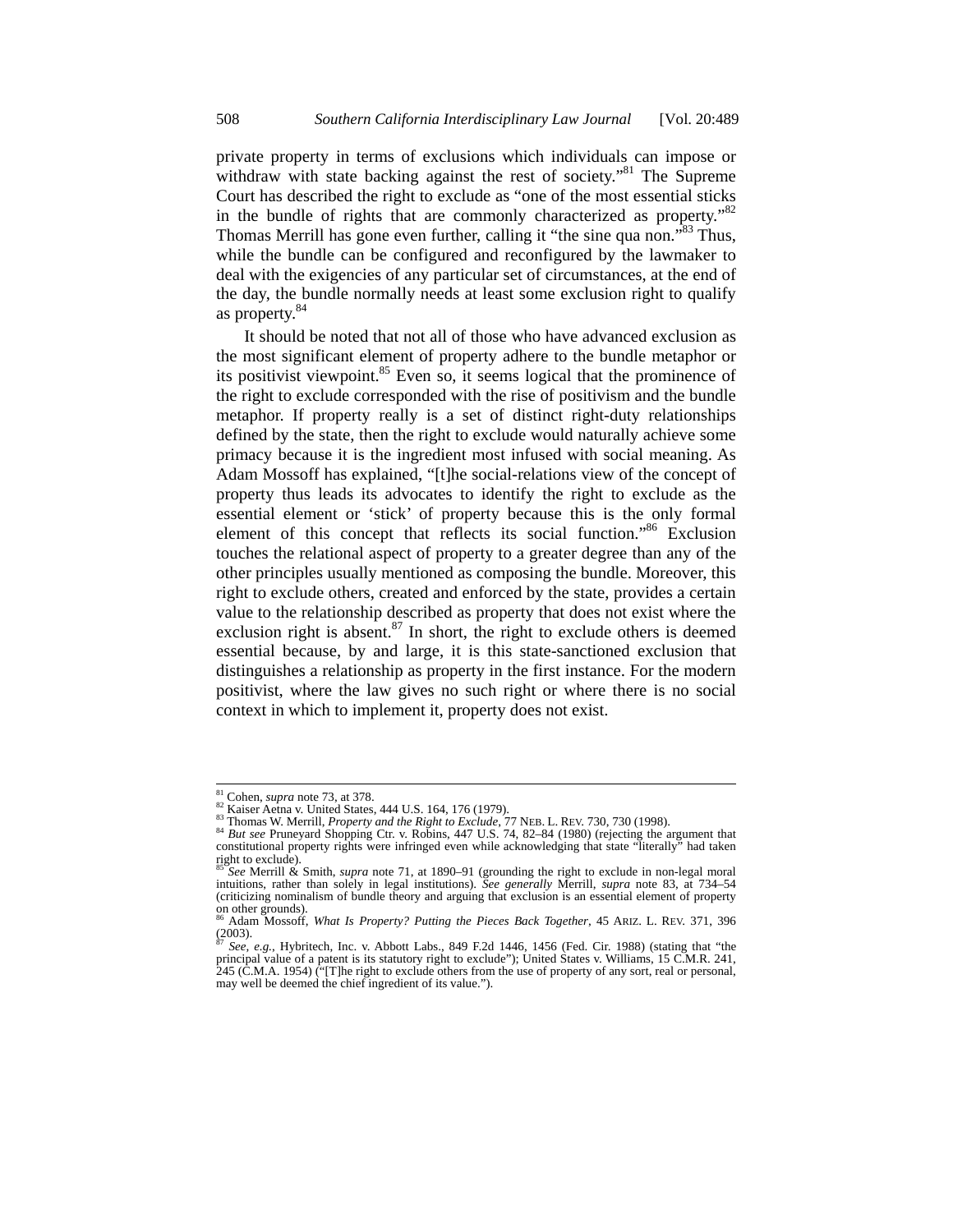#### 2. *Property as Natural Right—Of Labor and Possession*

Juxtaposed against the foregoing framework is an alternative theory of property, which also enjoys a long pedigree. In contrast to the positivist viewpoint outlined above, this alternate system views property as a natural institution that pre-exists and is independent of formal legal conventions. Aristotle, for example, viewed private property as an outworking of the natural moral order,<sup>88</sup> which had implanted in each individual a basic love of self.89 Property helps to satisfy this natural self-love by encouraging the individual to look after his own affairs, maximize his own happiness, and derive additional pleasure by benefitting others with his possessions.<sup>90</sup> In short, property "satisfie[s] an innate human urge to possess."<sup>91</sup> Centuries later, in response to Bonagratia's positivist description of property, Pope John XXII suggested a divine source of this urge, arguing that private property was established by God in the initial state of nature. $9$ 

Building on these traditions, later theorists rooted property rights squarely within natural law. Perhaps the most famous of these theories, especially in American thinking,  $93$  is that developed by English philosopher John Locke. Like Pope John, Locke posited that property was a God-given right that existed in the state of nature apart from and antecedent to the formation of political society.<sup>94</sup> Although this divine grant initially gave the fruits of the earth to all humanity in common, the natural order also included a means by which persons might appropriate these common jointly held benefits for their own individual good.<sup>95</sup> For Locke, this means of acquisition rested in each person's own labor.<sup>96</sup> Reminiscent of Aristotle's relationship between property and the self,  $\frac{97}{2}$  Locke suggested that "every man has a *property* in his own *person*," which "nobody has any right to but himself," which includes "[t]he labor of his body, and the works of his hands."98 Thus, by laboring, an individual extends the scope of his or her property beyond himself or herself to reach the objects of his or her labor, removing them from the common and rendering them his or her

 <sup>88</sup> *See* Abraham Bell & Gideon Parchomovsky, *A Theory of Property*, 90 CORNELL L. REV. 531, 541 (2005) (discussing Aristotle's conception of property). 89 ARISTOTLE, *The Politics*, *in* THE POLITICS AND THE CONSTITUTION OF ATHENS 9, 36 (Stephen

Everson ed., rev. student ed., Cambridge Univ. Press 1996).<br><sup>90</sup> Id.

<sup>&</sup>lt;sup>91</sup> Bret Boyce, *Property as a Natural Right and as a Conventional Right in Constitutional Law*, 29 LOY.<br>L.A. INT'L & COMP. L. REV. 201, 207 (2007).<br><sup>92</sup> See TIEDNEY supposed to 27 (2007).

 $\frac{62.73}{92}$  See TIERNEY, supra note 67, at 153-57 (discussing Pope John's theory).<br><sup>93</sup> See TIERNEY, supra note 67, at 153-57 (discussing Pope John's theory).

E Audit in the South Lockean ideas upon American conceptions of property is striking.").<br>
<sup>94</sup> JOHN LOCKE, SECOND TREATISE OF GOVERNMENT 8 (C. B. Macpherson ed., Hackett Publ'g Co.<br>
1980) (1690); *id.* at 18–19.

<sup>1980) (1690);</sup> *id.* at 18–19. 95 *Id.* at 18–19. 96 *Id.* at 19. 97 *See* Laura S. Underkuffler, *On Property: An Essay*, 100 YALE L.J. 127, 138 (1990) (noting that "Locke's conception of property" was "rooted in human personality"). 98 LOCKE, *supra* note 94, at 19.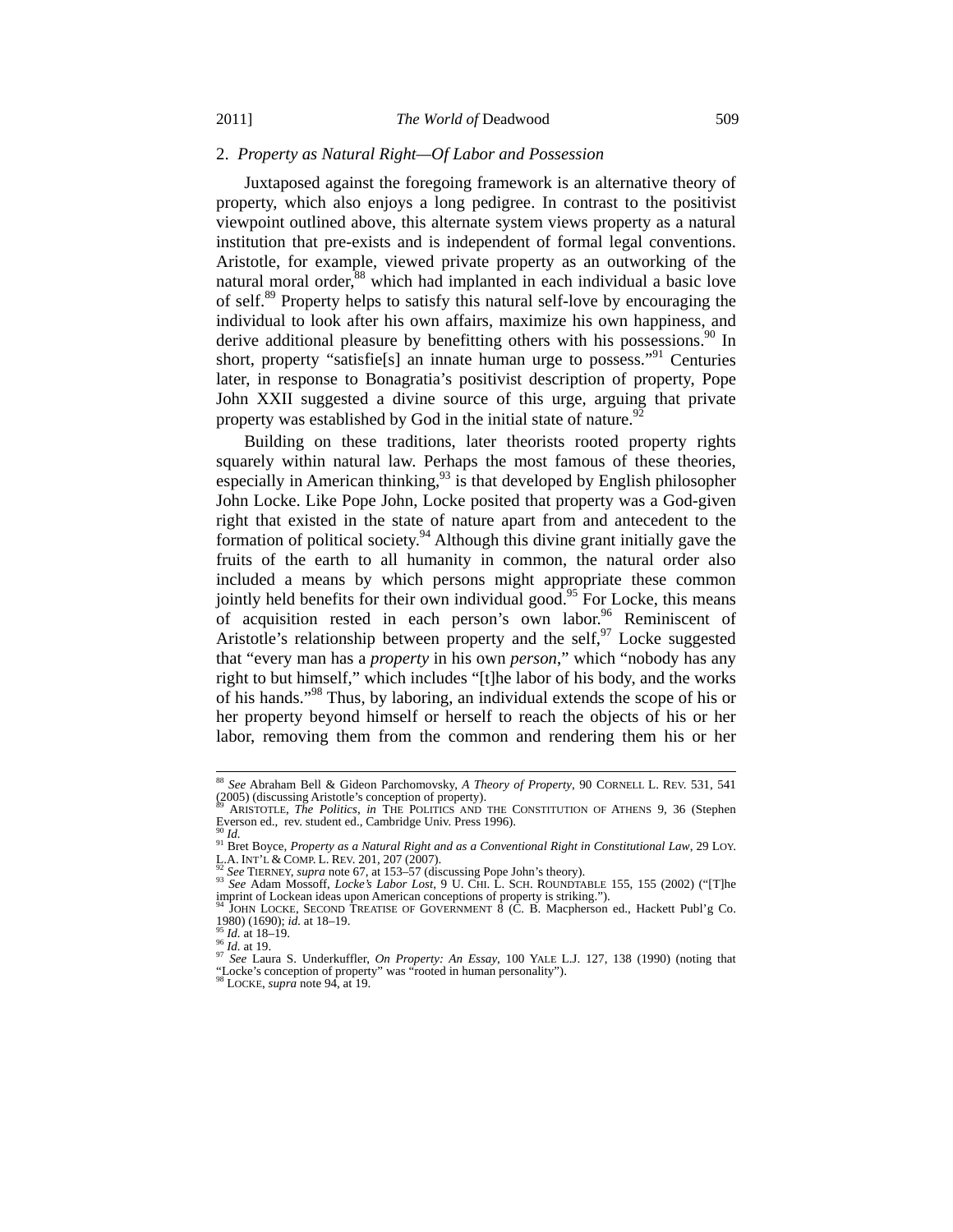own.99 In Locke's own words, "As much land as a man tills, plants, improves, cultivates, and can use the product of, so much is his property."<sup>100</sup>

Locke's conception of property enjoyed wide influence in the formative years of American law and politics.<sup>101</sup> For example, James Madison, in his 1792 essay concerning property, spoke of property both as an individual's "actual possessions" and as "the labor that acquires [his] daily subsistence."<sup>102</sup> Another celebrated example is Justice Paterson's 1795 opinion in *Vanhorne's Lessee v. Dorrance*, in which the jurist explicitly equated property with "the fruits of [an individual's] honest labour and industry. $103$  Traces of this same theory can be seen in a number of nineteenth century decisions connecting property with the expenditure of labor, $104$  and it has found some judicial acceptance more recently as well.<sup>105</sup>

Noting the influence of Locke's theory on American property jurisprudence, however, is not to say that the theory is without problems. Like the bundle theory of the legal realists, Locke's emphasis on labor raises some logical quandaries. As an initial matter, it is not entirely clear why an individual has property in his person or in the labor that flows from it. As Locke himself notes, mankind is the workmanship of God, and because of the divine labor expended in their creation, men and women "are his property, whose workmanship they are."<sup>106</sup> It is not self-evident, in light of this prior claim of divine ownership, why individuals can be viewed as having a property in their own persons. Moreover, even if we admit that each person has property in his labor, it is not obvious that the expenditure of that labor should extend the reach of that individual's property to things with which that labor is mixed. Why, instead, is the property not lost to the commons, rather than the commons appropriated

<sup>&</sup>lt;sup>99</sup> Id.<br><sup>100</sup> Id. at 21.<br><sup>101</sup> See Underkuffler, *supra* note 97, at 138 ("Locke's views exerted a powerful influence on the<br>American Founders and on the early years of American jurisprudence.").<br><sup>102</sup> James Madison, *Pro* 

Lerner, eds. 1987).<br>
<sup>103</sup> Vanhorne's Lessee v. Dorrance, 2 U.S. (2 Dall.) 304, 310 (C.C.D. Pa. 1795).

<sup>&</sup>lt;sup>104</sup> See, e.g., Hetterman Bros. v. Powers, 43 S.W. 180, 182 (1897) (holding that skilled laborers have property interest in label indicating their creation of a particular product); Randol v. Scott, 42 P. 976, 978 (Cal. 1895) (describing as "unjust" a forfeiture action brought by a lessor who received "a valuable property" resulting from the labors of the defaulting lessees); Matsell v. Flanagan, 2 Abb. Pr. (n.s.) 459, 461–62 (N.Y. Ct. Com. Pl. 1867) (invoking labor theory to protect trademarks and trade names); Chappell v. Cady, 10 Wis. 111, 114 (1859) (holding that bailee whose labor adds value to thing entrusted to him obtains lien rights in that thing). *See also* James W. Ely, Jr., *"To Pursue Any Lawful Trade or Avocation": The Evolution of Unenumerated Economic Rights in the Nineteenth Century*, 8 U. PA. J. CONST. L. 917, 929–38 (2006) (discussing use of Lockean labor theory by nineteenth century courts to create rights in occupational freedom).

<sup>105</sup> *See, e.g.*, Ruckelshaus v. Monsanto Co., 467 U.S. 986, 1003 (1984) (citing Locke's theory in discussing property rights in trade secrets); Washlefske v. Winston, 234 F.3d 179, 184, 184 n.2 (4th Cir. 2000) (citing Locke's theory for proposition that "private citizens ordinarily have a constitutionally protected property interest in the wages earned from their labor under employment contracts"). 106 LOCKE, *supra* note 94, at 9.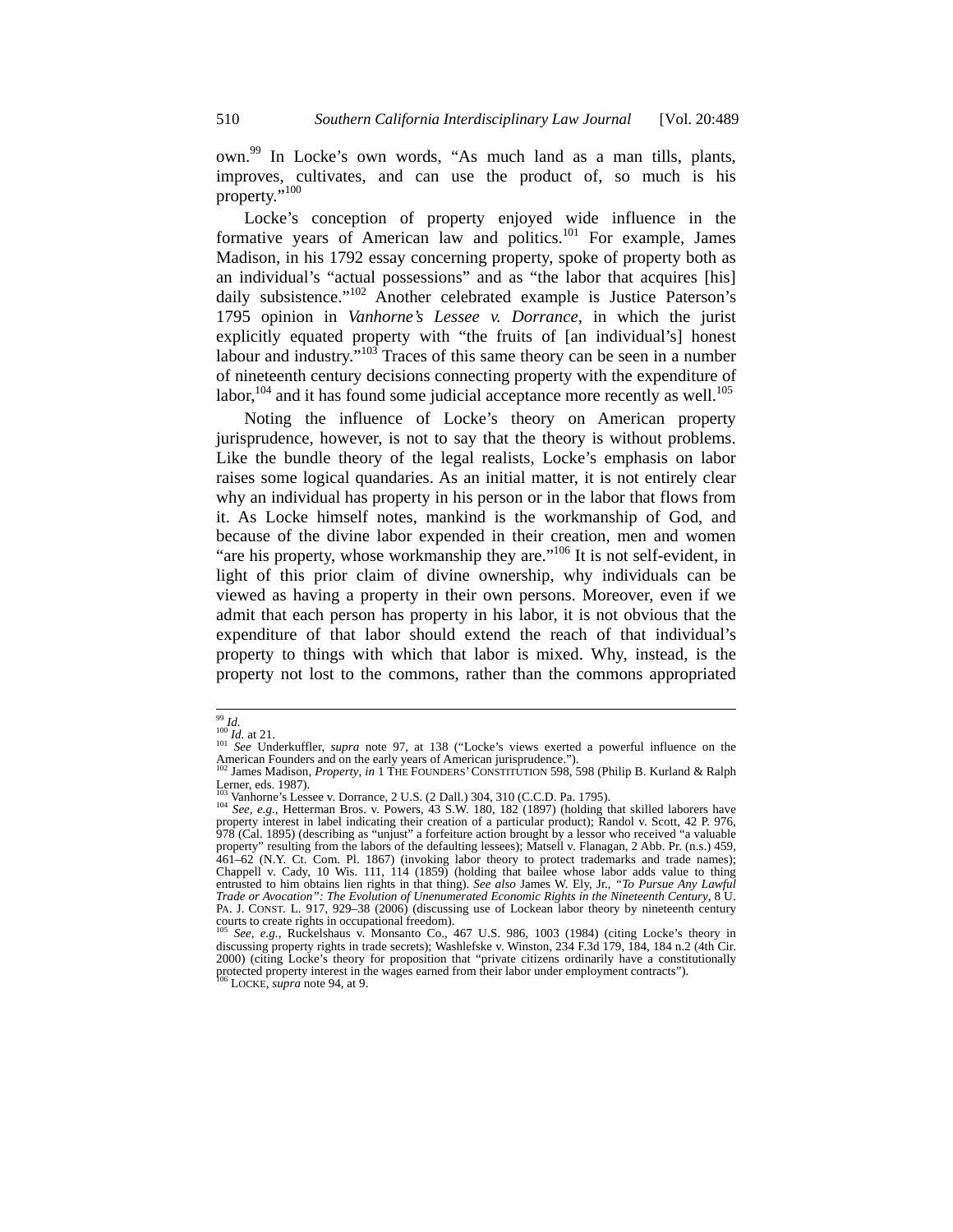via the labor? In the words of Robert Nozick's well-known query, "If I own a can of tomato juice and spill it in the sea so that its molecules . . . mingle evenly throughout the sea, do I thereby come to own the sea, or have I foolishly dissipated my tomato juice?"<sup>107</sup> Nozick's hypothetical raises additional questions, as well: How much labor, and of what type, is necessary to create a property right? If nothing more is required to own the seas than pouring in a can of tomato juice, for example, then Locke's theory loses its moral sway.108 Finally, as Carol Rose has pointed out, if we accept labor as the justification for property, we still have not defined the scope of the property rights established.<sup>109</sup> It is not necessarily manifest, to use Locke's own example, why cultivating a field bestows title to the field itself, rather than simply the crops produced by those actions. $110$ 

Just as the legal realists seized upon the right to exclude to overcome the logical hurdles of their bundle theory, many naturalists have seized upon possession—or more precisely, integrated possessory rights—to help answer the questions raised by the labor theory. As an initial matter, these scholars answer the question about ownership in one's labor by pointing out Locke's focus on self-preservation, both for the specific individual and the entire human race. After noting the divine workmanship that created mankind, Locke states: "Every one, as he is *bound to preserve himself*, and not to quit his station willfully, so by the like reason . . . ought he, as much as he can, *to preserve the rest of mankind*, and may not . . . take away, or impair the life, or what tends to the preservation of the life, liberty, health, limb, or goods of another."<sup>111</sup> Thus, for Locke, men and women do indeed belong to God, but they have received from him, as creator and owner, a moral command to preserve themselves and each other.<sup>112</sup> It is this obligation for preservation that leads to each individual owning his own labor, since labor is the mechanism by which such preservation can be accomplished.<sup>113</sup> Thus, for the Lockean, labor does not mean mere exertion or activity—such as pouring a can of tomato juice into the sea—but rather is understood as meaning the production of useful and valuable things that

<sup>&</sup>lt;sup>107</sup> ROBERT NOZICK, ANARCHY, STATE, AND UTOPIA 175 (1974).<br><sup>108</sup> *Cf.* Anupam Chander, *The New, New Property*, 81 TEX. L. REV. 715, 733 (2003) (criticizing system of allocating property rights in internet domain names as rewarding "[a] trivial amount of effort" with "a very valuable" property interest).

<sup>10</sup> Boyce, supra note 91, at 224.<br>
<sup>111</sup> LOCKE, supra note 94, at 9.<br>
<sup>111</sup> LOCKE, supra note 94, at 9.<br>
<sup>112</sup> See Mossoff, supra note 93, at 160 (discussing Lockean conception of self-preservation and its connection to labor).

<sup>113</sup> *See id. See also* LOCKE, *supra*, note 94, at 21 ("God and his reason commanded [man] to subdue the earth, i.e., improve it for the benefit of life, and therein lay out something upon it that was his own, his labour.").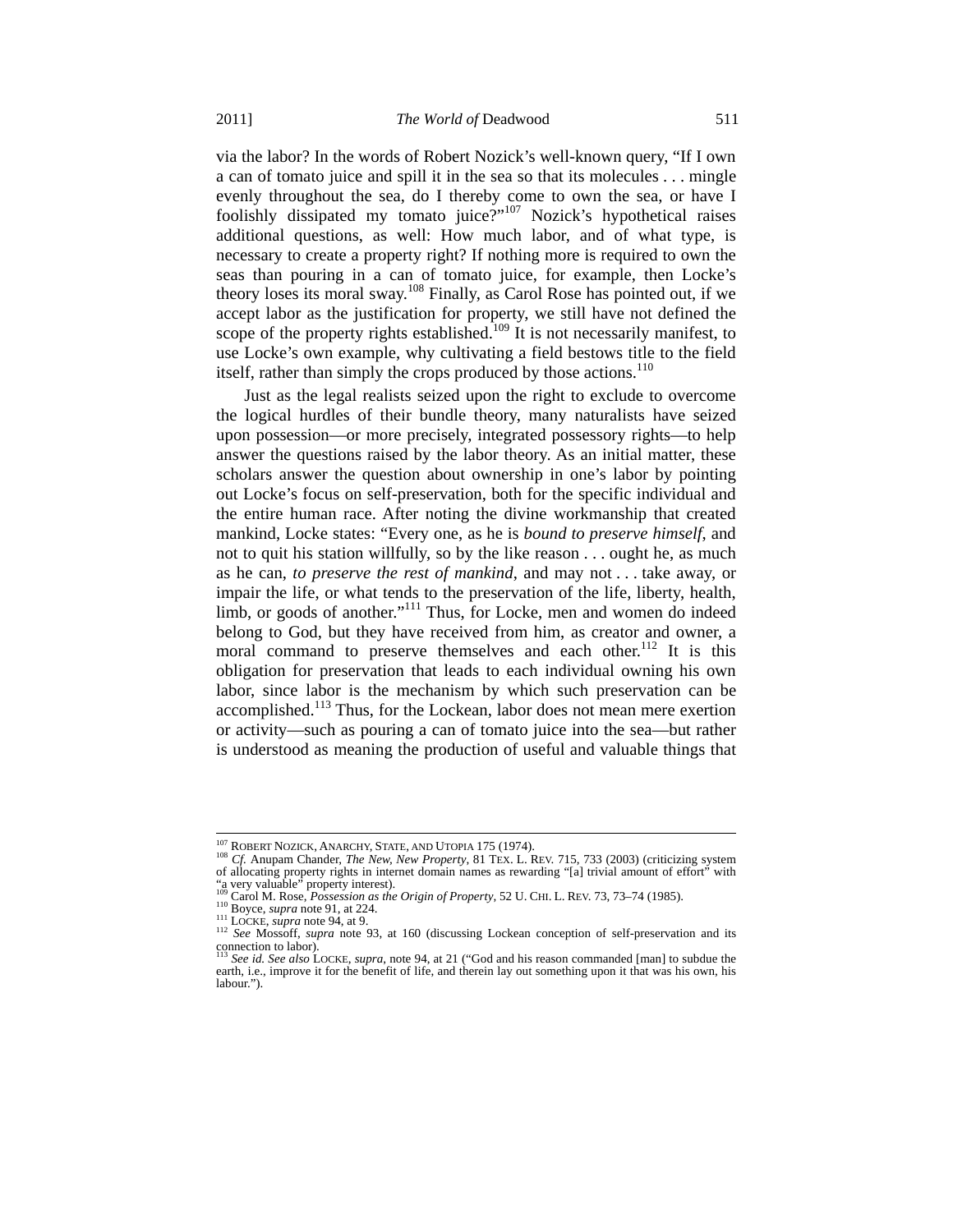serve to uphold and maintain an individual's own interest, and by extension the interests of mankind at large.<sup>114</sup>

This view of labor leads to a definition of property that promotes what we understand as rights of possession. The reason that an individual who cultivates a field is said to own that field is because it is her value-adding activity that accounts for the real worth of the field, which would be worthless apart from the things it could produce.<sup>115</sup> Put differently, the use of the field to create valuable commodities sets that field apart as valuable itself, and this value-adding use justifies the acquisition of the field by the user. To protect that acquisition, however, other rights must also be implied: For example, the right to transfer both the field and the things it produces, as well as the right to keep others from interfering with the value-adding means of production.<sup>116</sup> Taken together, these rights form the heart of the idea of property "as a unified whole of rights concentrated in the thing owned,"<sup>117</sup> rather than a bundle of separate rights focusing on social relationships. This group of rights ultimately can be viewed as giving the user of the field some sort of dominion and control over it, which goes by the shorthand term, "possession."118 And, for those in the Lockean tradition, this possession exists as a right of nature regardless of the existence of political society or the pronouncement of any positive regulation.

#### B. PROPERTY'S RELATIONSHIP TO SOCIAL AND POLITICAL STRUCTURES

In addition to the origins and scope of property rights, there has been much consideration of how property relates to social and political structures. This should be evident from the preceding discussions, where the differing views about property derive in some measure from differing associations between it and the context of human interaction. Although there are myriad dimensions to, and ideas about, this question, two are of particular significance to both American intellectual thought and the story of *Deadwood*: (1) property's relationship to the formation and functions of civil government; and (2) property's relationship to social and political power.

 <sup>114</sup> Mossoff, *supra* note 93, at 159–63. *See also* Chander, *supra* note 108, at 741–43 (linking Lockean concept of labor with value-adding activity).<br><sup>115</sup> Mossoff, *supra* note 93, at 161.

<sup>115</sup> Mossoff, *supra* note 93, at 161. <sup>116</sup> *See* Mossoff, *supra* note 86, at 402–03 ("The substantive role of acquisition, use and disposal derive from the fact that property is a consequent of the actions necessary to maintain life and liberty. The formal role of exclusion derives from the fact that property cannot do what it is supposed to do maintain one's life and liberty—if the owner cannot prevent other people in society from appropriating

the property.").<br><sup>117</sup> Eric Claeys, *Takings and Private Property on the Rehnquist Court*, 99 Nw. UNIV. L. REV. 187, 193 (2004). <sup>118</sup> *See* BLACK'S LAW DICTIONARY 1281 (9th ed. 2009) (defining "possession" in terms of dominion and

control).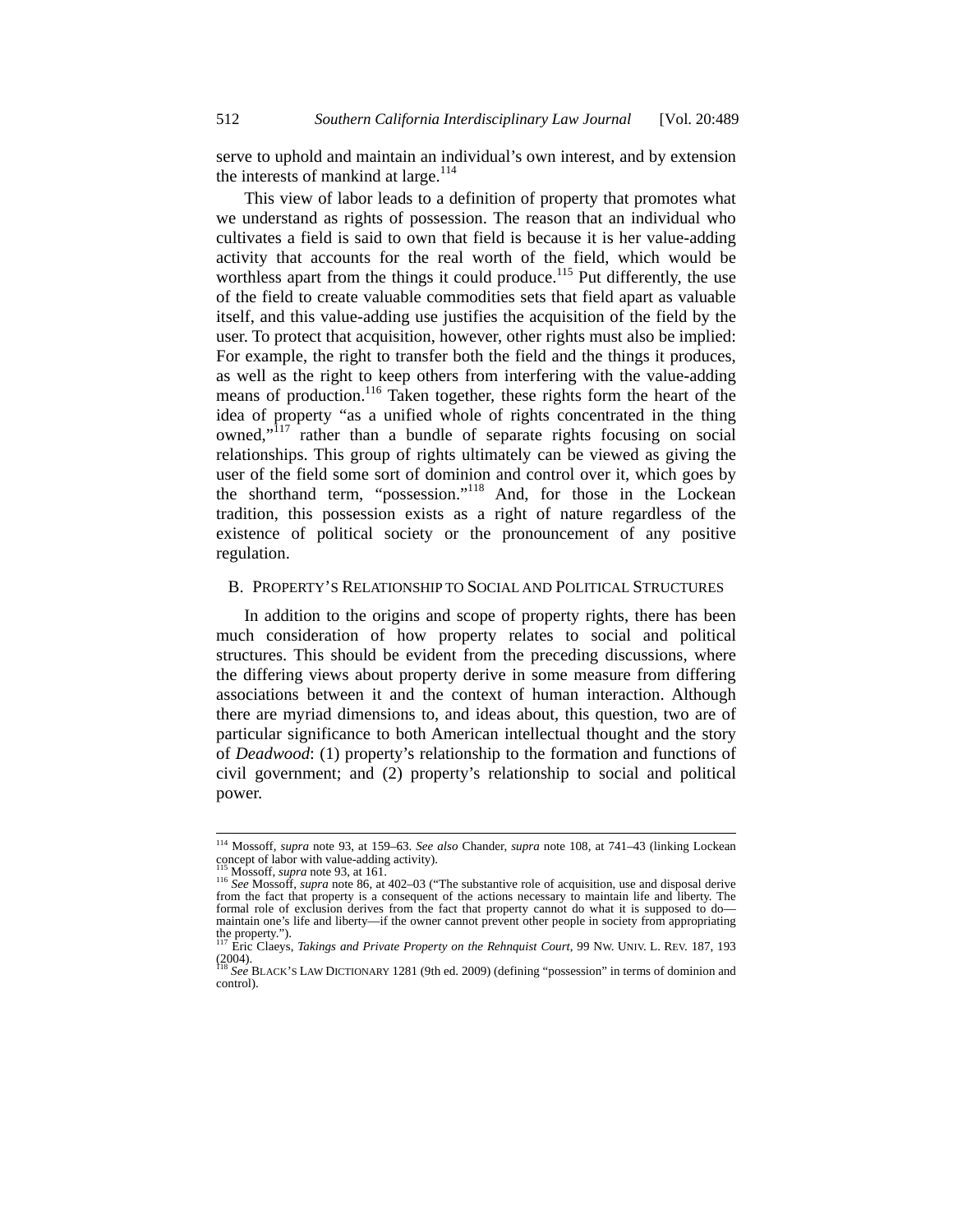## 1. Property and Civil Government<sup>119</sup>

That property serves as a powerful force in the formation of civil government is an idea deeply rooted in the American psyche. Indeed, many scholars have observed that protecting private property was one of the primary purposes of the men who created our constitutional system.<sup>120</sup> The delegates to the Constitutional Convention were in widespread agreement that the goal of the new government should be the protection of liberty and property, and at least three delegates openly described the protection of property as the superior concern.<sup>121</sup> Of those three, Gouverneur Morris of Pennsylvania, $122$  pronounced property to be "the main object of Society" and indicated that individuals gave up the state of nature solely "for the sake of property which could only be secured by the restraints of regular Government."<sup>123</sup> In his essay on property a few years later, James Madison expressed a similar sentiment: "Government is instituted to protect property of every sort . . . . This being the end of government, that alone is a *just* government, which *impartially* secures to every man, whatever is his *own*."124 American jurists concurred, incorporating these concepts into the case law of the young nation.<sup>125</sup>

Just as he had influenced early American thinking about the origins of property, John Locke served as one of the primary sources for these intellectual connections between property and government. According to Locke, all persons initially lived in a state of nature apart from any organized political society.<sup>126</sup> In this state of nature, each person enjoyed the freedom to decide for himself or herself how to arrange his or her own affairs, including the use and disposition of his or her person and possessions.<sup>127</sup> So long as individuals remained in the state of nature, however, this freedom lacked stability because every individual enjoyed the exact same freedom. None had authority to settle disputes or regulate

126 Locke, *supra* note 94, at 8. 127 *Id.*

 <sup>119</sup> The discussion in this section is based on Michael B. Kent, Jr., *From "Preferred Position" to "Poor Relation": History, Wilkie v. Robbins, and the Status of Property Rights Under the Takings Clause, 39*<br>N.M. L. REV. 89, 94–100 (2009).

<sup>&</sup>lt;sup>120</sup> *See id.* at 94 n.44 (citing various sources).<br><sup>121</sup> *See id.* at 94 n.44 (citing various sources).<br>CONSTITUTION 3–4 (1985).

<sup>&</sup>lt;sup>122</sup> According to McDonald, the other two were John Rutledge of South Carolina and Rufus King of Massachusetts. *Id.* at 3–4, 295–96.<br>
<sup>123</sup> Dave Discounting Carolina *Inc. Inc. Inc. Inc. Litter Discours Carolina* 

Proceedings of Convention, June 19-July 13, in 1 THE RECORDS OF THE FEDERAL CONVENTION OF 1787, at 524, 533 (Max Farrand ed., 1966).<br> $124$  Modison sum

<sup>124</sup> Madison, *supra* note 102, at 598.<br><sup>125</sup> *See, e.g.*, Vanhorne's Lessee v. Dorrance, 2 U.S. (2 Dall.) 304, 310 (C.C.D. Pa. 1795) (identifying the security of property as "a primary object of the social compact," because it "was one of the objects, that induced [people] to unite in society" in the first place); Johnson v. Duncan, 3 Mart. (o.s.) 530, 556 (La. 1815) (Derbigny, J.) (indicating that "protect[ing] the citizens in the enjoyment of their property" was one of the "first principles of the social compact"); Crenshaw v. Slate River Co., 27 Va. (6 Rand.) 245, 276 (1828) (Green, J.) (stating that "security of private property is one of the primary objects of Civil Government").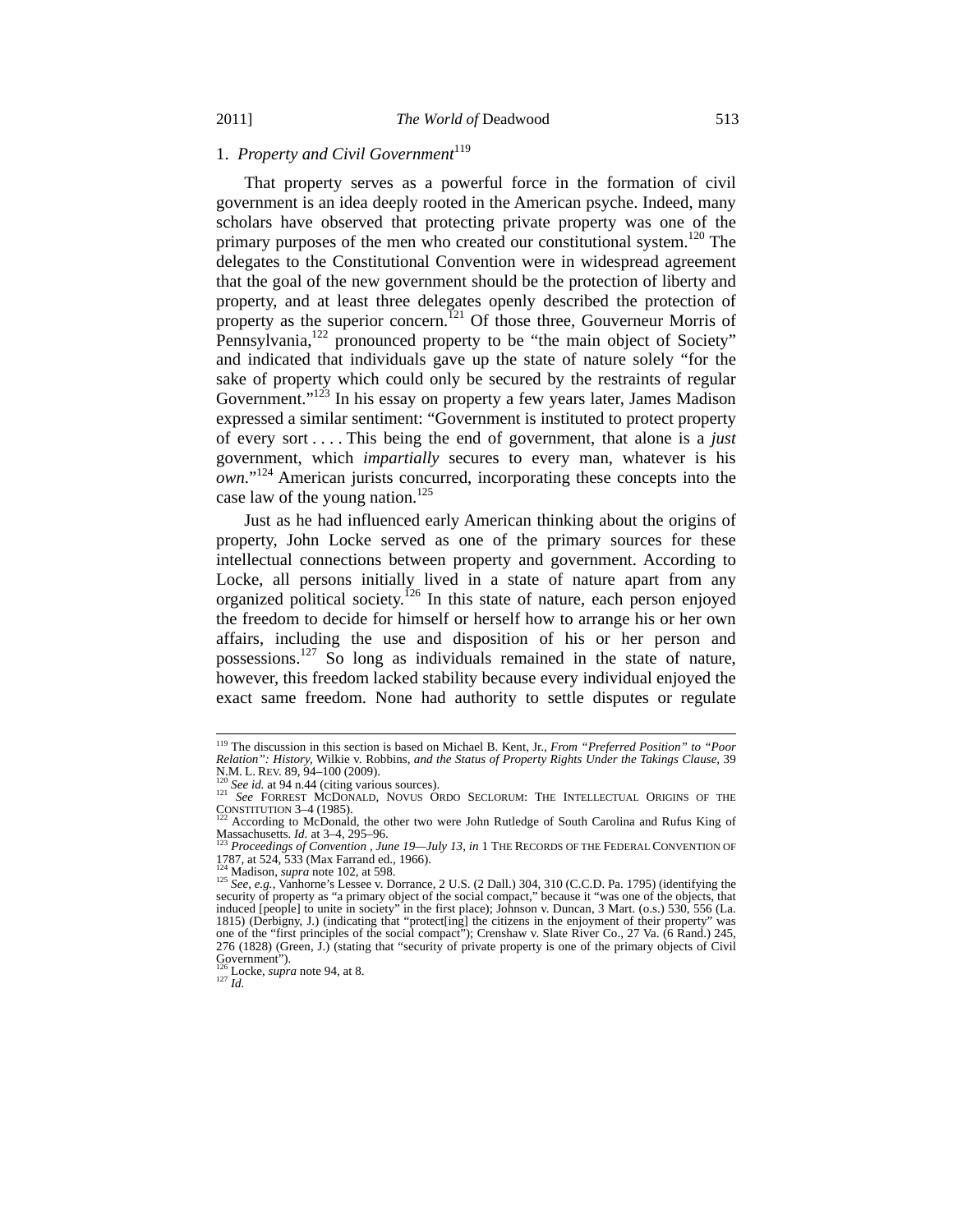conduct for the mutual benefit of all.<sup>128</sup> For this reason, the rights enjoyed in the state of nature were always in danger, being "constantly exposed to the invasion of others."<sup>129</sup> To obtain greater security for these rights, people united together "for the mutual *preservation* of their lives, liberties and estates," which Locke called "by the general name, *property*."130 Thus, for Locke, the primary purpose for which individuals create and submit to formal government "*is the preservation of their property*."<sup>131</sup>

Locke's view of government promoted the rights and choices of individual citizens, and property rights took center stage. Another philosophical tradition prevalent during America's formative years republicanism—placed a greater emphasis on the community of which those individuals were a part. Nonetheless, property played a central role in this theoretical system as well. Republican philosophy promoted the idea that government should advance the best interests of the entire political community, which occasionally necessitated the subordination of individual interests to the needs of the commonwealth. $132$  This idea depended on the concept of public virtue, the ability of every citizen to give "himself totally to the good of the public as a whole."<sup>133</sup> Virtue, in turn, required that no citizen should be dependent upon another, lest he be corrupted by that dependency and act in the interests of those to which he was beholden, rather than in the common interest.<sup>134</sup> For republicans, a significant mechanism for fostering this type of virtue was private property.<sup>135</sup> Property ownership advanced virtue by instilling values important to the preservation of autonomous and responsible citizens: "an attachment to community, self-sufficiency, stability, and wisdom."<sup>136</sup> As one commentator has explained: "Only a person who was independent in this sense, who could transcend selfish considerations and resist manipulation by men ambitious for power, was truly free politically to act for the good of the commonwealth."<sup>137</sup> Thus, whether viewed through the Lockean system of individual rights or the republican system of community wellbeing, private property has been strongly connected to our views about government since the beginnings of the American republic.

<sup>1&</sup>lt;sup>28</sup> *Id. See also id.* at 66. 1<sup>29</sup> *Id.* at 66. 130 *Id.* at 66. 130 *Id.* at 66. 130 *Id.*<br><sup>130</sup> *Id.*<br><sup>131</sup> *See, e.g.*, MCDONALD, *supra* note 121, at 70–71. *See also* 1 ALFRED H. KELLY, WINFRED A. HARBISON & HERMAN BELZ, THE AMERICAN CONSTITUTION: ITS ORIGINS AND DEVELOPMENT 67 (7th ed. 1991).<br> $133$  MCDONALD, *supra* note 121, at 71.

<sup>134</sup> *See id.* at 70–71.<br>
<sup>134</sup> *See id.* at 70–71.<br>
<sup>135</sup> *See id.* at 74–75.<br>
<sup>136</sup> DANIEL A. FARBER & SUZANNA SHERRY, A HISTORY OF THE AMERICAN CONSTITUTION 13 (2d ed. 2005). 137 1 KELLY, HARBISON & BELZ, *supra* note 132, at 39.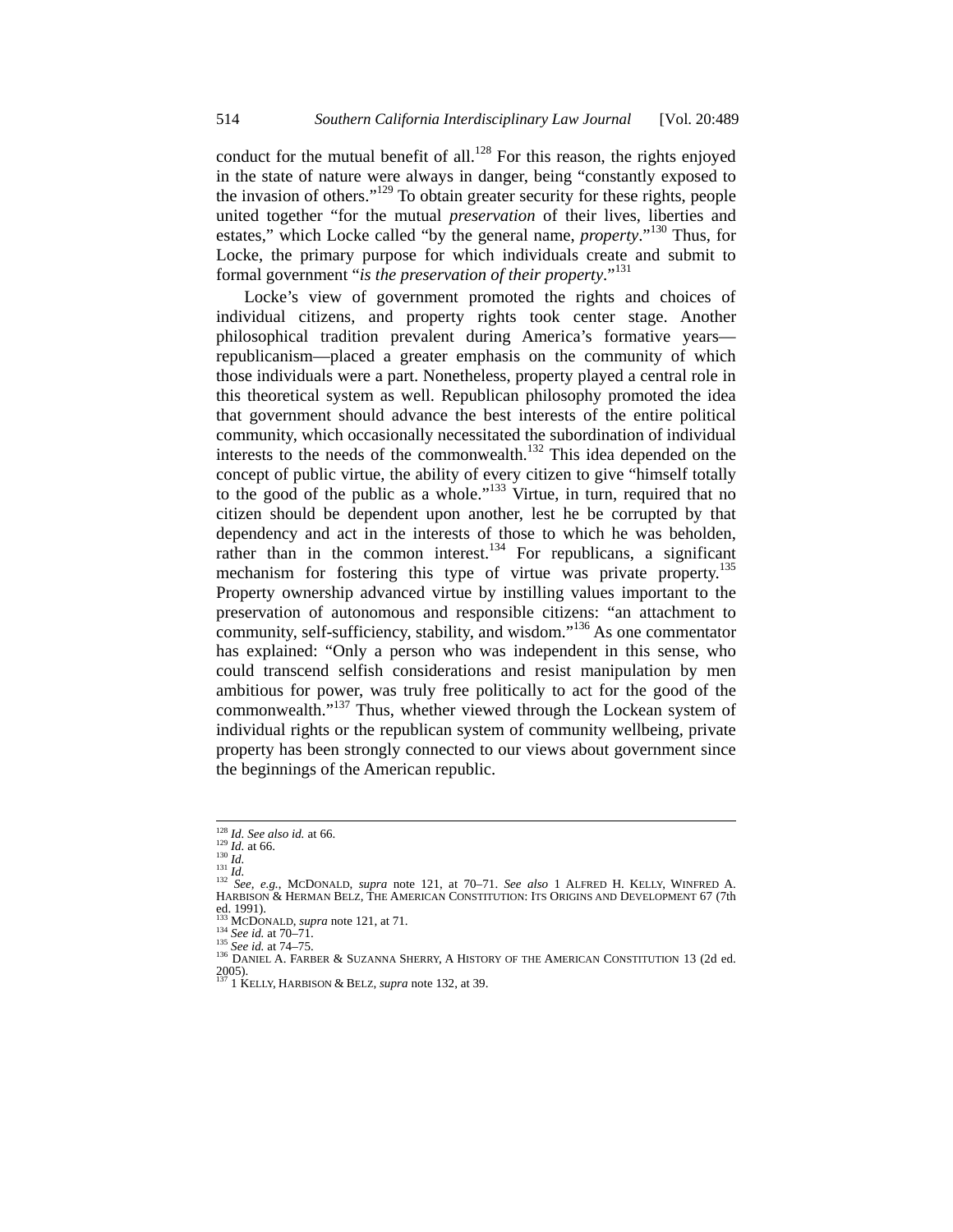#### 2. *Property and Power*

Property also has been characterized by its strong relationship to social and political power. Indeed, this idea is implicit in the philosophical systems already discussed. Whether one identifies with a liberal or communitarian viewpoint about government, there is much truth in Charles Reich's statement that "property guards the troubled boundary between individual man and the state."<sup>138</sup> Equally true, regardless of whether one views property in positivist or naturalist terms, is that property often tends to the troubled boundary between an individual and his neighbors. The ability of an individual to control valuable or value-producing objects necessarily speaks to the power that individual has vis-à-vis others.

Looking first at its relationship to external power, Anglo-American thought has long associated property with the ability to be independent from outside coercion. In his *Commentaries on the Laws of England*, for example, William Blackstone described property in terms that made its connection to personal freedom obvious. Property consisted of "the free use, enjoyment, and disposal of all [of an individual's] acquisitions, without any control or diminution, save only by the laws of the land."<sup>139</sup> Thus, property bestows on its owner a unique sphere of sovereignty that allows him or her a certain amount of liberty. To quote Reich again:

Property draws a circle around the activities of each private individual or organization. Within that circle, the owner has a greater degree of freedom than without. Outside, he must justify or explain his actions, and show his authority. Within, he is master, and the state must explain and justify any interference. . . .

 Thus, property performs the function of maintaining independence, dignity and pluralism in society by creating zones within which the majority has to yield to the owner.<sup>140</sup>

Importantly, the circle drawn by property not only protects the owner from governmental intrusion, but also allows him or her to enlist the government in helping ward off intrusions by other private actors.<sup>141</sup> Where the owner can be sure that this sphere of sovereignty will be recognized and enforced, property fosters self-sufficiency, predictability, and order by "afford[ing] day-to-day protection in the ordinary affairs of life."<sup>142</sup>

In addition to protecting against external power, however, property also enables the individual to exert power himself or herself. By creating this

. . .

<sup>&</sup>lt;sup>138</sup> Reich, *supra* note 70, at 733. COMMENTARIES ON THE LAWS OF ENGLAND, \*138 (Childs & Peterson 1<sup>39</sup> 1 WILLIAM BLACKSTONE, COMMENTARIES ON THE LAWS OF ENGLAND, \*138 (Childs & Peterson 1860).<br>
<sup>140</sup> Reich, *supra* note 70, at 771.

<sup>141</sup> R. WILSON FREYERMUTH ET AL., PROPERTY AND LAWYERING 5 (2d ed. 2006). <sup>142</sup> Reich, *supra* note 70, at 771.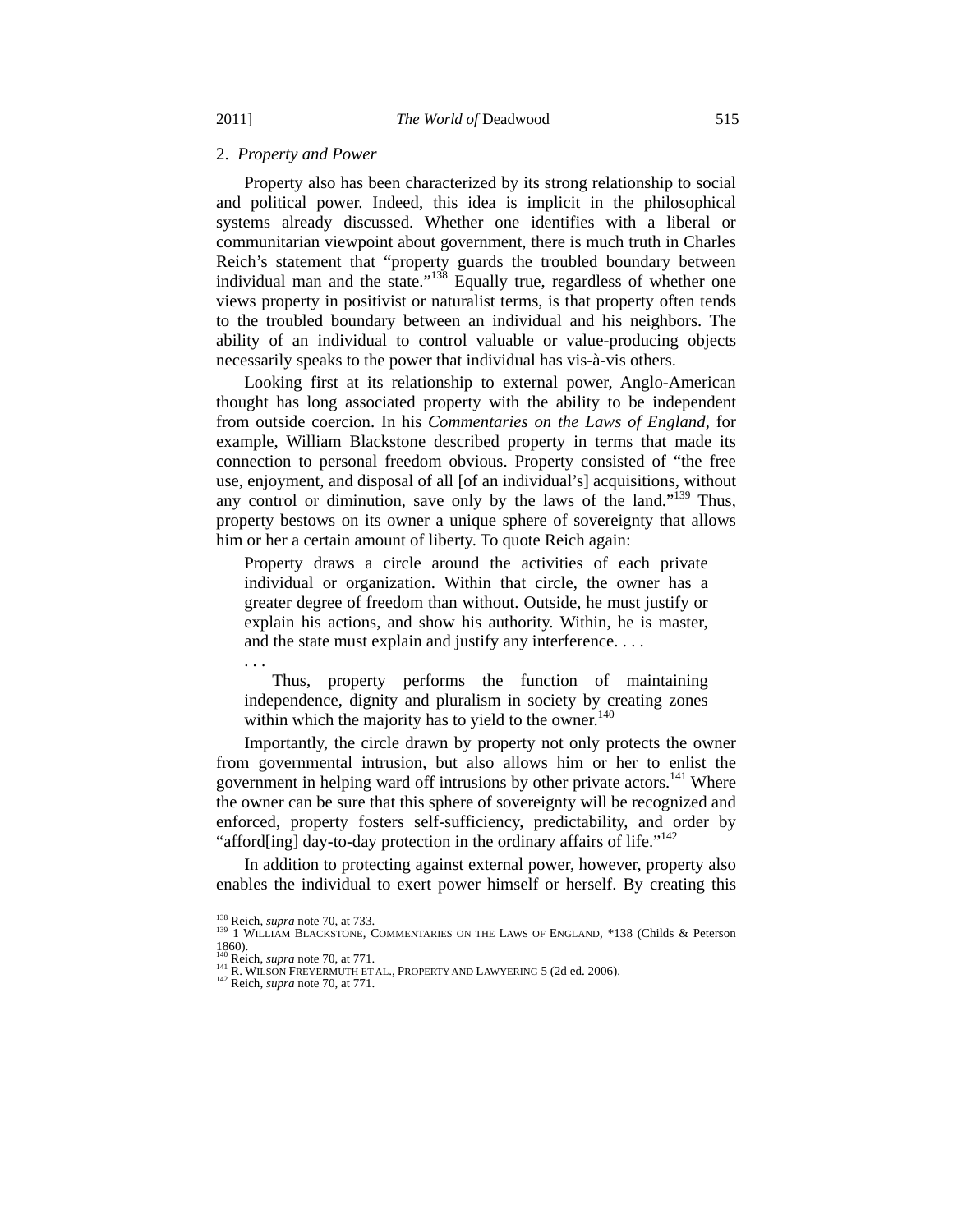sphere of sovereignty, property vests the owner with authority to decide whether, how, and when to utilize and exploit the thing that is owned. $^{143}$ The exercise of this power, in turn, can have profound effects on the rights of others. Property includes, to varying degrees, the ability to influence resource allocation, economic production, the actions of other persons, and the mechanisms of governance. Abuse of this ability can easily lead to a myopic view that ignores, or in some cases exploits, the rights and interests of other persons or groups. Large aggregations of property can make this abuse easier to undertake and more intense in its effects.<sup>144</sup> Property, then, might be viewed as a double-edged sword, providing the means to resist power and, at the same time, the means to exert it.

#### C. PROPERTY'S RELATIONSHIP TO PERSONHOOD AND COMMUNITY

This dual nature of property also suggests that it speaks, in some manner, to its owner's persona, character, and identity. Inasmuch as property bestows power on its owner, whether that power is defensive or offensive in nature, it relates to who he is as a person. So, too, does the manner in which he chooses to exercise that power, or whether he even exercises it at all. These ideas lead to the final category in our theoretical excursion—the relationship of property to personhood and community.

Modern discussions of this subject conventionally begin with German philosopher Georg W.F. Hegel. Hegel's thought describes "a person" as "a consciously free will . . . consist[ing] in a formal, simple and pure reference to itself as a separate and independent unit."<sup>145</sup> A chief problem for a person, however, concerns how this will is manifested. Because the individual lives in a world of physical objects external to his will, he needs some objective means of expressing that will. Otherwise, he is at risk of being only "something subjective," which ultimately "contradicts and destroys" his nature.<sup>146</sup> To achieve full realization, the person must express his will in some material way through these external objects, $147$  and the mechanism by which that expression occurs is property.<sup>148</sup> By exerting power over the external object, the person gains possession of it, and this possession results in "a tangible existence" by which the abstract will becomes "an actual will."149 For Hegel, this self-actualization is a necessary

 <sup>143</sup> *See* Michael B. Kent, Jr., *Pavesich, Property and Privacy: The Common Origins of Property Rights and Privacy Rights in Georgia*, 2 J. MARSHALL L.J. 1, 21 (2009) (describing property rights in terms of these attributes).

<sup>144</sup> *Cf.* Walton H. Hamilton, *Property—According to Locke*, 41 YALE L.J. 864, 877–78 (1932) (discussing property in context of industrialization). 145 GEORG H.W. HEGEL, PHILOSOPHY OF RIGHT ¶ 35, at 2 (S.W. Dyde, trans., Cosimo, Inc. 2008)

 $(1821)$ .<br><sup>146</sup> *Id.* at 3.<br><sup>147</sup> *Id.* at 4.

<sup>146</sup> *Id.* at 3. 147 *Id.* at 4. 148 *Id.* at 6–7. 149 *Id.* at 7.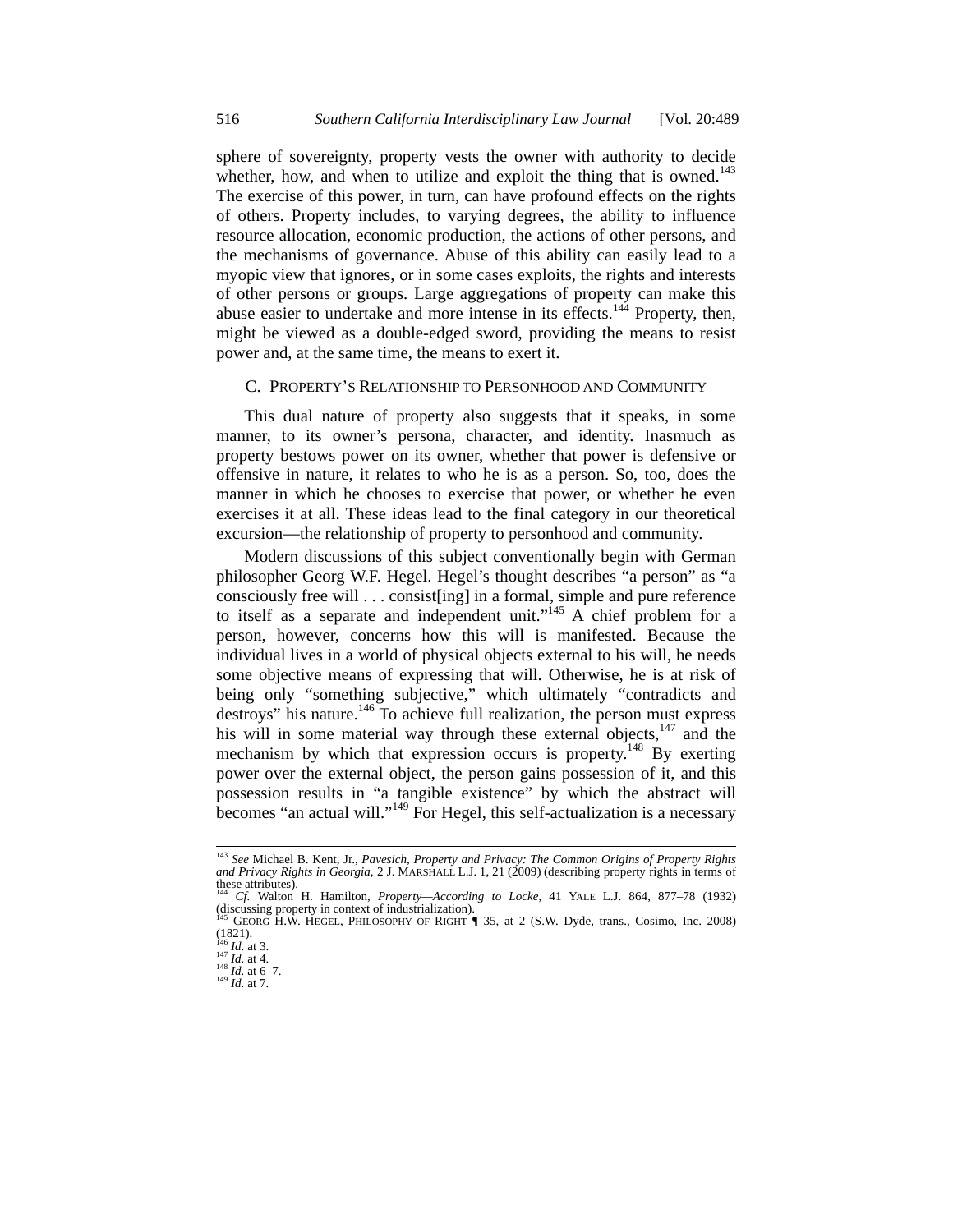first step in the process of becoming a fully developed individual, which starts with a person's relation to external things and progresses to higher relations with other persons—specifically in the group context of family and state.150 For Hegel, then, property is an essential expression of personhood and individuality that leads to higher and better expressions of groups and communities.

In American thinking about property, Hegel's theory has found its most prominent voice in Margaret Jane Radin's *Property and Personhood*. 151 Radin argued that Hegel's system offered three primary insights relating to property regimes. First, Hegel's view of self-actualization through the material world underscored not only the "ongoing relationships" between persons and their physical environments, but also "that these relationships can be very close to a person's center and sanity."<sup>152</sup> Second, Hegel's concept of this self-actualization as leading to fuller relationships with other persons implied that "certain groups are likely to be constitutive of their members in the sense that the members find self-determination only within the groups."<sup>153</sup> Finally, Hegel's theory supported the intuitive notion "that certain kinds of property relationships can be presumed to bear close bonds to personhood."<sup>154</sup>

For Radin, these insights suggested that property be considered along a continuum, receiving increasing protection as one progressed from one end to the other.<sup>155</sup> At the lower end were "fungible property" rights, identified with those objects, such as money, that are "perfectly replaceable with other goods of equal market value."156 At the higher end were "personal property" rights, identified with things like a wedding ring or a family home, the loss of which "causes pain that cannot be relieved by the object's replacement."<sup>157</sup> In such a system, the level of protection afforded to any given property interest will depend to some degree "on an internal quality in the holder or a subjective relationship between the holder and the thing."<sup>158</sup> This is so because, in certain contexts, property can be more than just an object or a set of rights. It also can be something that is almost "part of oneself."<sup>159</sup> that is inextricably wrapped up in "human flourishing."<sup>160</sup>

 <sup>150</sup> *See* Margaret Jane Radin, *Property and Personhood*, 34 STAN. L. REV. 957, 972–77 (1982) (discussing Hegel's theory); Peter G. Stillman, *Hegel's Analysis of Property in the* Philosophy of Right, 10<br>
10 CARDOZO L. REV. 1031, 1035–41 (1989) (discussing Hegel's theory).<br>
<sup>151</sup> Radin, *supra* note 150.<br>
<sup>152</sup> *I* 

<sup>&</sup>lt;sup>160</sup> See Margaret Jane Radin, *Market-Inalienability*, 100 HARV. L. REV. 1849, 1904 (1987) (linking "personhood" to a "conception of human flourishing").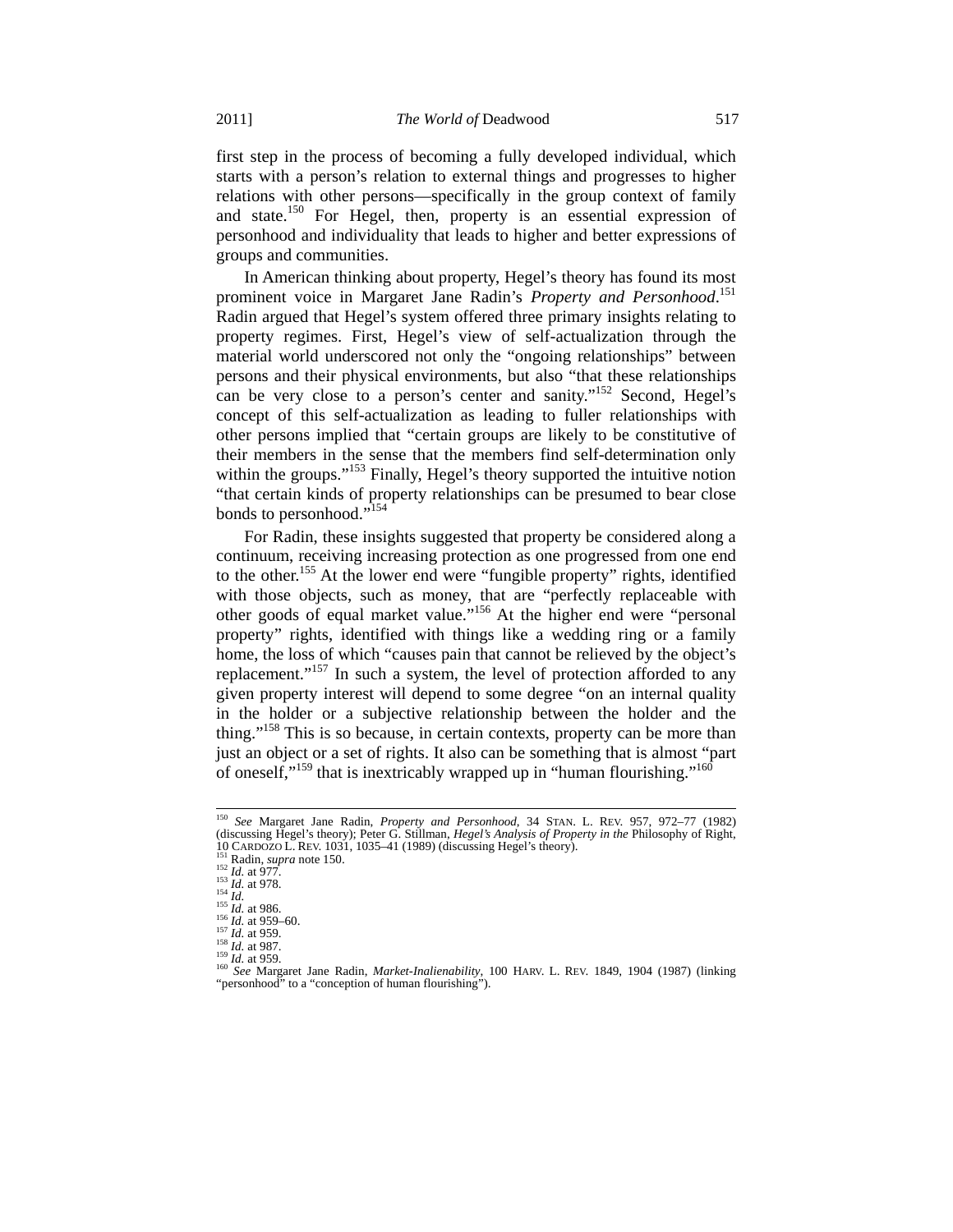From this idea that certain types of property can help define individual identity, it is but a small leap to consider how property might also shape the identity of an entire community. Indeed, Radin allowed for this when she mentioned that property claims by "a minority group or some group outside the mainstream of American culture" might be stronger because the claimed property rights would be "more clearly necessary to their being able to constitute themselves as a group and hence as persons within that group."<sup>161</sup> Other scholars have extended this idea to argue for a "peoplehood" view that protects property based on the degree to which it serves to identify a particular group, such as Native Americans.<sup>162</sup> Property plays a vital role in identifying not only the individual self, but also the community in which that individual participates because the two, ultimately, are inseparable.<sup>163</sup>

#### IV. PROPERTY THEORY IN ACTION: DEADWOOD

The importance of property to identity is evident in the lives of those who reside in Deadwood. This relationship between ownership and self should not be surprising. Property's promise draws the initial settlers to Deadwood. Safeguarding the fruits of this promise brings the community together in the search for law's protection. Through this process, individual identity lessens and collective identity takes shape. Growing pains between Deadwood and the outside world follow, which in large measure mirrors the theoretical struggle between the Lockean and positivist conceptions as to the nature of property. The wild card is Hearst. This Part explores the unfolding of these events in *Deadwood* through the lens of the various property theories discussed above. What emerges is a compelling picture as to why freedom and identity depend on meaningful property protections. In an integrated world, the right of property can never be absolute. Civilization demands that human beings give up some of their natural property rights for the security of having the greater whole of their rights protected by broader society. This exchange works both ways, however. When the governing collective breaches its side of the promise by failing to protect a basic level of individual property interests, both the individual and society suffer tremendously. From this perspective, *Deadwood* is simultaneously a story of hope and warning—of success and failure. In keeping with Milch's grand design for *Deadwood*, this duality also tells the story of the universal human condition.

<sup>&</sup>lt;sup>161</sup> Radin, *supra*, note 150, at 1013.<br><sup>162</sup> *See, e.g.*, Kristen A. Carpenter, *Real Property and Peoplehood*, 27 STAN. ENVTL. L.J. 313, 344–64  $(2008)$ .

<sup>163</sup> *See* Gregory S. Alexander & Eduardo M. Peñalver, *Properties of Community*, 10 THEORETICAL INQ. L. 127, 139 (2009) ("Each of our identities is inextricably connected in some sense with others with whom we are bound as members of one or typically more communities.").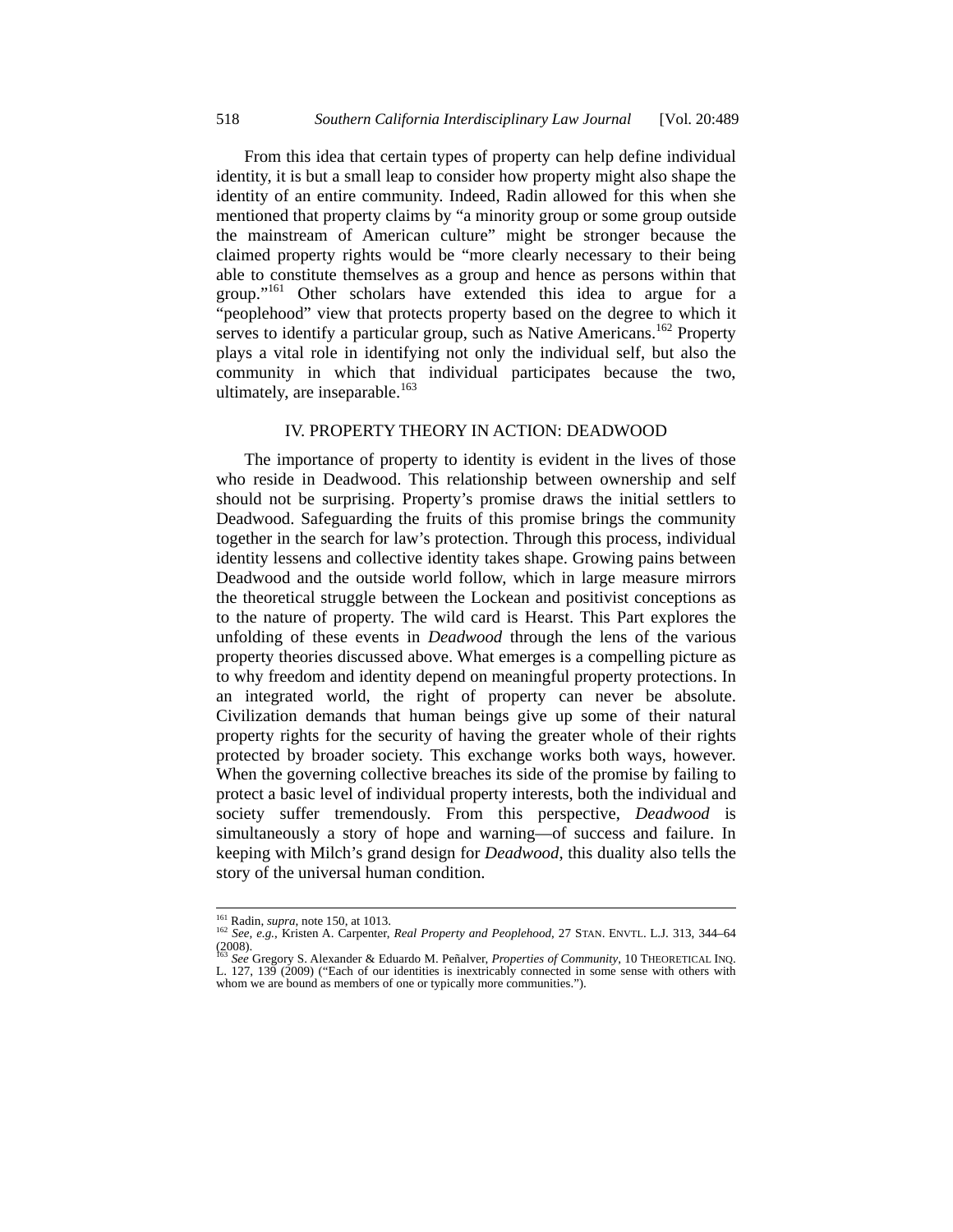#### A. THE WORLD WITHOUT LAW: *DEADWOOD* MEETS JOHN LOCKE

What is property? Are the naturalists correct that it is an organic right that pre-exists civil government? Or are the positivists correct that it is a creature of positive law made necessary to regulate social relationships? The initial settlers in Deadwood would seem to fall squarely on the natural rights side of this debate. In the early days of the camp, gold claims are established by a simple precept: you work it, you own it. There is no law; there is no government. There is, however, property, created by the sweat equity of those who got there first. The idea that property originates from labor, not law, obviously reflects a Lockean perspective, one that Swearengen makes explicit early in the show's first season. Noting the increasing presence of newcomers to the camp, Swearengen complains: "Where were they when Dan and me were chopping trees in this gulch? Hands all blistered. Bucktooth fuckin' beavers rolling around in the creek. Slappin' their tails in the water like we was hired entertainment."<sup>164</sup> For Swearengen, the value-adding labor of those who created the camp simultaneously created the property being sought out by the later interlopers. This was accomplished without law, government, or any formal society.

A similar spirit of freedom, self-reliance, and self-interest animates a conversation between Swearengen and gold prospector Ellsworth in one of the very first scenes in Season One:

ELLSWORTH: Now, with that limey damn accent of yours, are these rumors true that you're descended from the British nobility?

AL: I'm descended from all them cocksuckers.

ELLSWORTH: Well, here's to you, your majesty. I'll tell you what. I may have fucked my life up flatter than hammered shit, but I stand here before you today beholden to no human cocksucker. And workin' a payin' fuckin' gold claim. And not the U.S. government sayin' I'm trespassin' or the savage fuckin' red man himself, or any of these limber dick cocksuckers passin' themselves off as prospectors had better try and stop me.

AL: They better not try it in here.

ELLSWORTH: Goddamn it, Swearengen. I don't trust you as far as I could throw ya, but I enjoy the way you lie.

AL: Thank you, my good man.

ELLSWORTH: You're welcome! You conniving, heavy thumbed motherfucker.<sup>165</sup>

<sup>164</sup> *Deadwood: Reconnoitering the Rim*, *supra* note 14. 165 *Deadwood: Deadwood*, *supra* note 1. Blogger Chris Moeller helpfully explains the real meaning of this passage:

ELLSWORTH: Are you descended from British royalty, Al?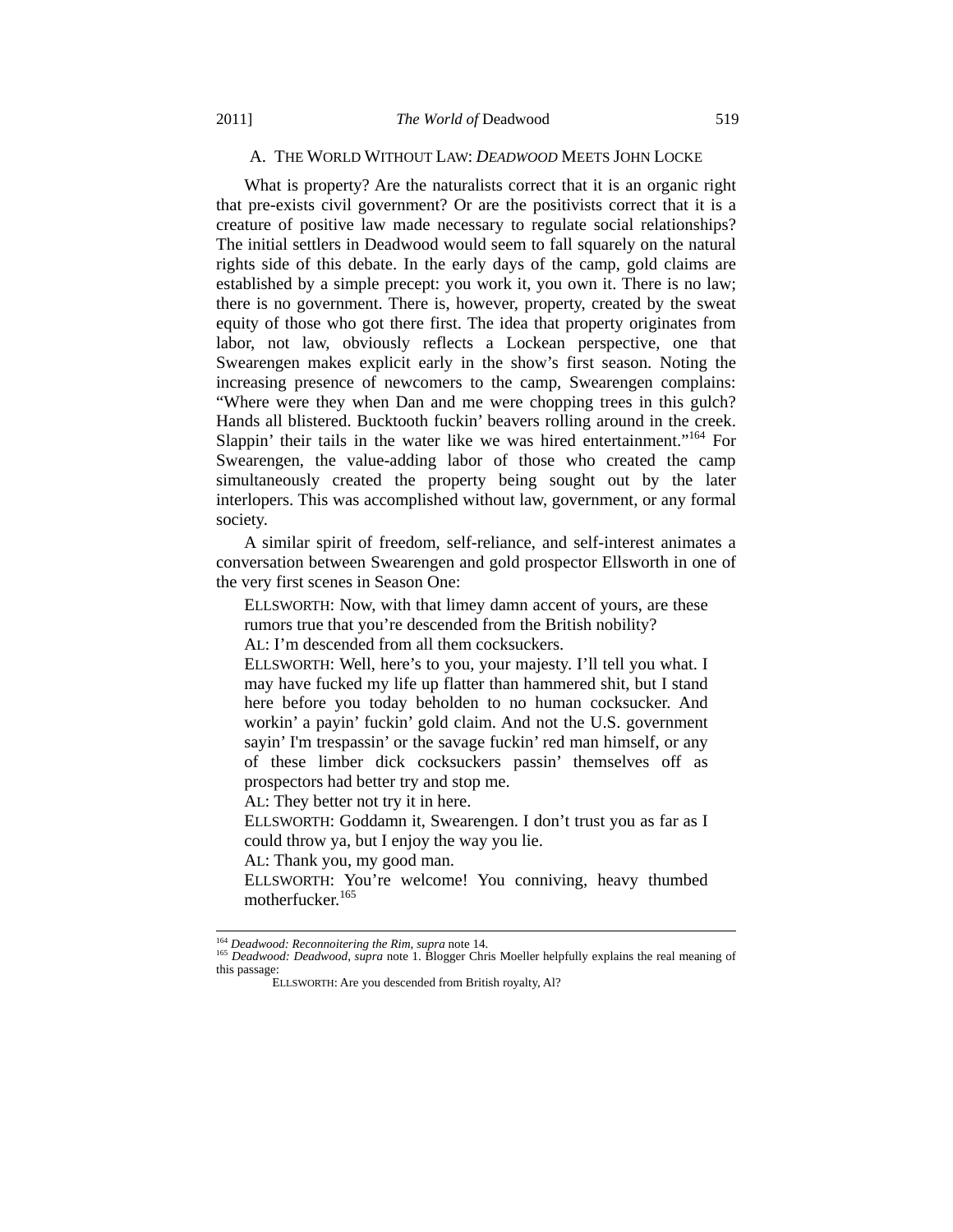Ellsworth's labor—his "workin' a payin', fuckin' gold claim"—creates an expectation in his mind that the land upon which he works belongs to him alone—not the Sioux (the legal owners of the land), the federal government, or other prospectors in the area. Significantly, Ellsworth's claim is not simply to the gold he brings out of the ground; rather, in Lockean fashion, that claim extends to the ground itself, over which Ellsworth asserts the dominion and control associated with integrated possessory rights. This mindset of acquisition and possession through personal conquest provides a living example of Locke's state of nature in action. Property rights come from labor, not law.

Other early settlers in Deadwood share Ellsworth's conception of the origins and nature of property. The most obvious manifestation of this community consensus is the respect afforded by everyone to the organic claim system that arises in law's absence. No one contests Ellsworth's asserted ownership of the land that he works. No one contests that the plot of land Bullock and Star seek to purchase belongs to Swearengen, implicitly because Swearengen was among the pioneers to forge the camp out of the "nothing" that was there before. The negotiations over the purchase and sale of the plot presuppose that whatever agreement is reached will be honored. More remarkably, even after murdering Alma's husband over a dispute involving the Garrett gold claim, Swearengen still recognizes that the best way to reacquire what had been his is through bargaining, not violence. When bargaining fails, Swearengen gives up the chase, foregoing a vast amount of wealth in the process.

Why does Swearengen give up the chase? Because Swearengen, who epitomizes Deadwood by being its de facto leader, has invested himself in the idea that labor creates property, and that ultimately means honoring the

SWEARINGEN: Yes.

ELLSWORTH: I come from humble stock myself, but I've worked pretty hard to get what I have. SWEARINGEN: I know that's true. ELLSWORTH: Here's to you, Al.

SWEARINGEN: Cheers.

The Chris Moeller Archives, *'Cocksucker' University: The Deadwood-To-English Dictionary* (Feb. 24, 2006, 5:43 PM), http://chrismoeller.blogspot.com/2006/02/cocksucker-university-deadwood-to.html. This humorous "translation" demonstrates that *Deadwood*'s heavy use of profanity serves a compelling purpose. In the famous case of *Cohen v. California*, Justice Harlan observed the link between language and emotional expression: "[M]uch linguistic expression serves a dual communicative function: it conveys not only ideas capable of relatively precise, detached explication, but otherwise inexpressible emotions as well. In fact, words are often chosen as much for their emotive as their cognitive force." Cohen v. California, 403 U.S. 15, 26 (1971). In the context of *Cohen*, saying "Fuck the Draft" expressed a qualitatively different thought than simply saying "The Draft is Bad" or "I Hate the Draft." The "fuck" changed the contours of the underlying idea being expressed. Similarly, any attempt to sanitize the dialogue in *Deadwood* strips the language of much of its original intention. Profanity oftentimes conveys meaning, and this expressive function has a large place in the Lockean self-identity of the people of Deadwood. *See also* MILCH, *supra* note 3, at 19 ("The prospect of freedom drew so many characters to the gold strike camps. They wanted a liberation from the restrictions of language just as they wanted a liberation from politics.").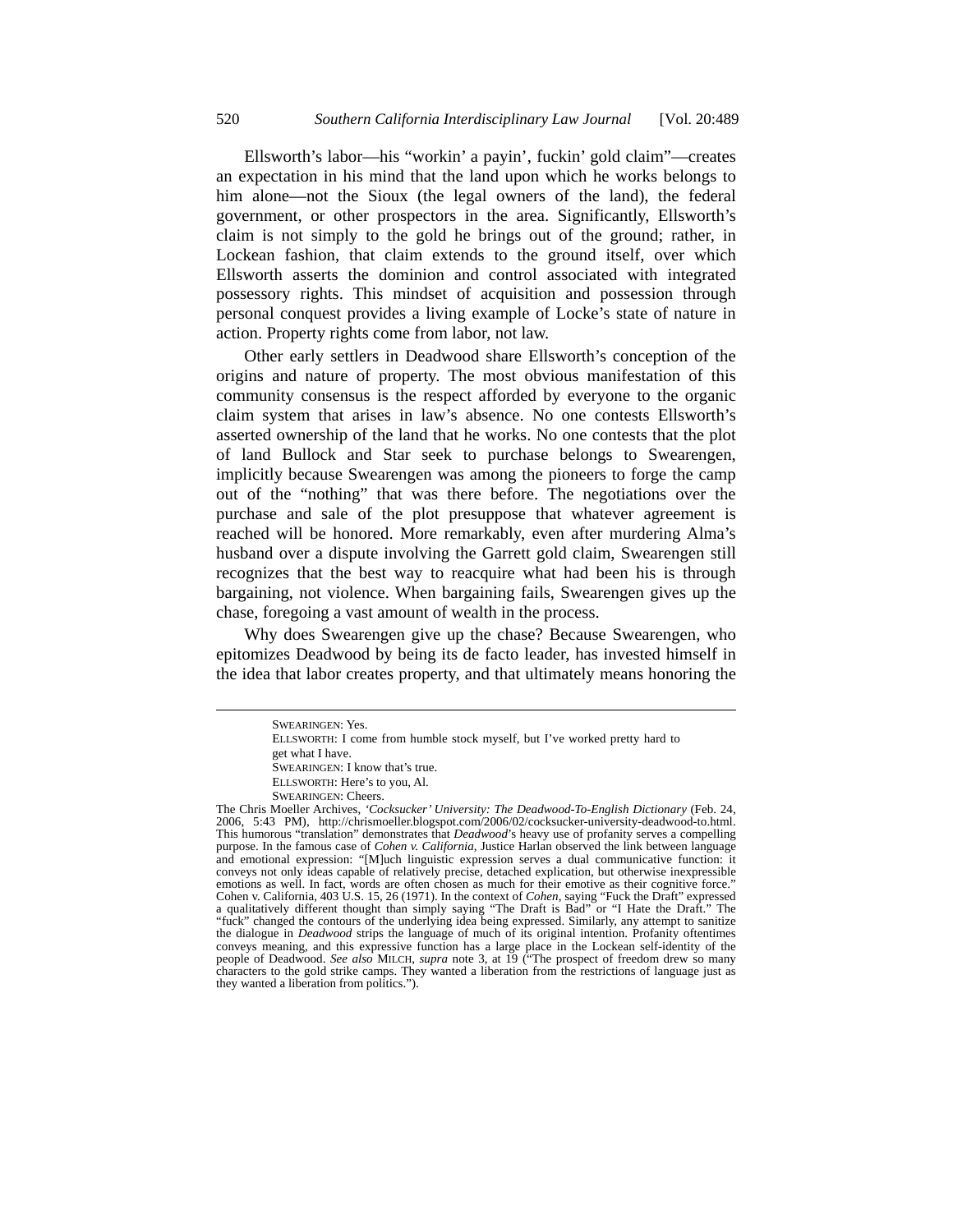possessory rights others have in the things one desires to obtain for oneself. This investment has social implications, to be sure. Gold is the engine behind the camp's growth, and this type of development can only exist where market transactions are certain and settled. Accordingly, rules and norms must be obeyed. In the final analysis, the violent and incorrigible Swearengen seems to acknowledge property rights for their own sake, which is what one would expect from a man who views property as a naturally occurring right resulting from industry and persistence. Protection of one's own rights necessitates some recognition of the rights of others. And protecting the possessory rights acquired by one's labor is of utmost importance to the continued preservation of self that, according to Locke, gives an individual rights in his or her labor to begin with. Thus, from a Lockean perspective, the honoring of these customs is really about protecting one's own property and therefore serves as a bridge between the state of nature and the beginnings of a formal social compact.

Season One of *Deadwood* depicts the maneuvers behind this transition. Two different stories unfold. First, there is the internal narrative: How do those in Deadwood interact—and, more importantly, transact—with each other in a world without law? Second, there is the external narrative: How do those in Deadwood approach their dealings with the powerful outside interests that threaten the camp's cherished autonomy? These dual storylines fittingly merge at the season's end as Deadwood goes through the motions of erecting an "informal municipal organization" to "persuade those territorial cocksuckers in Yankton that we're worthy enough to pay them their fucking bribes."166 Much like the decision to acquit Jack McCall for Wild Bill Hickok's murder, the choice to form a quasi-government is an internal decision compelled by external considerations. Even in the lawless wilderness, Deadwood is never truly alone.

While the enthusiasm for this move toward the illusion of a social compact is tepid at best, the leaders of Deadwood recognize the inevitability of government. The idea of Deadwood—the world without law—works best when meaningful economic opportunity is available to all. When this condition exists, self-interest produces a rough conformity that benefits the camp's pioneers. But what happens when the saturation point is reached and there are no more plots to buy or gold claims to develop through one's labor? Many arrive too late to enjoy the spoils of the initial financial windfall. The interest of this later group is not to safeguard the fruits of its (or anyone else's) labor, but rather to appropriate—via politics, violence, or any other means—the wealth of those who came before.

 <sup>166</sup> *Deadwood: No Other Sons or Daughters*, *supra* note 10.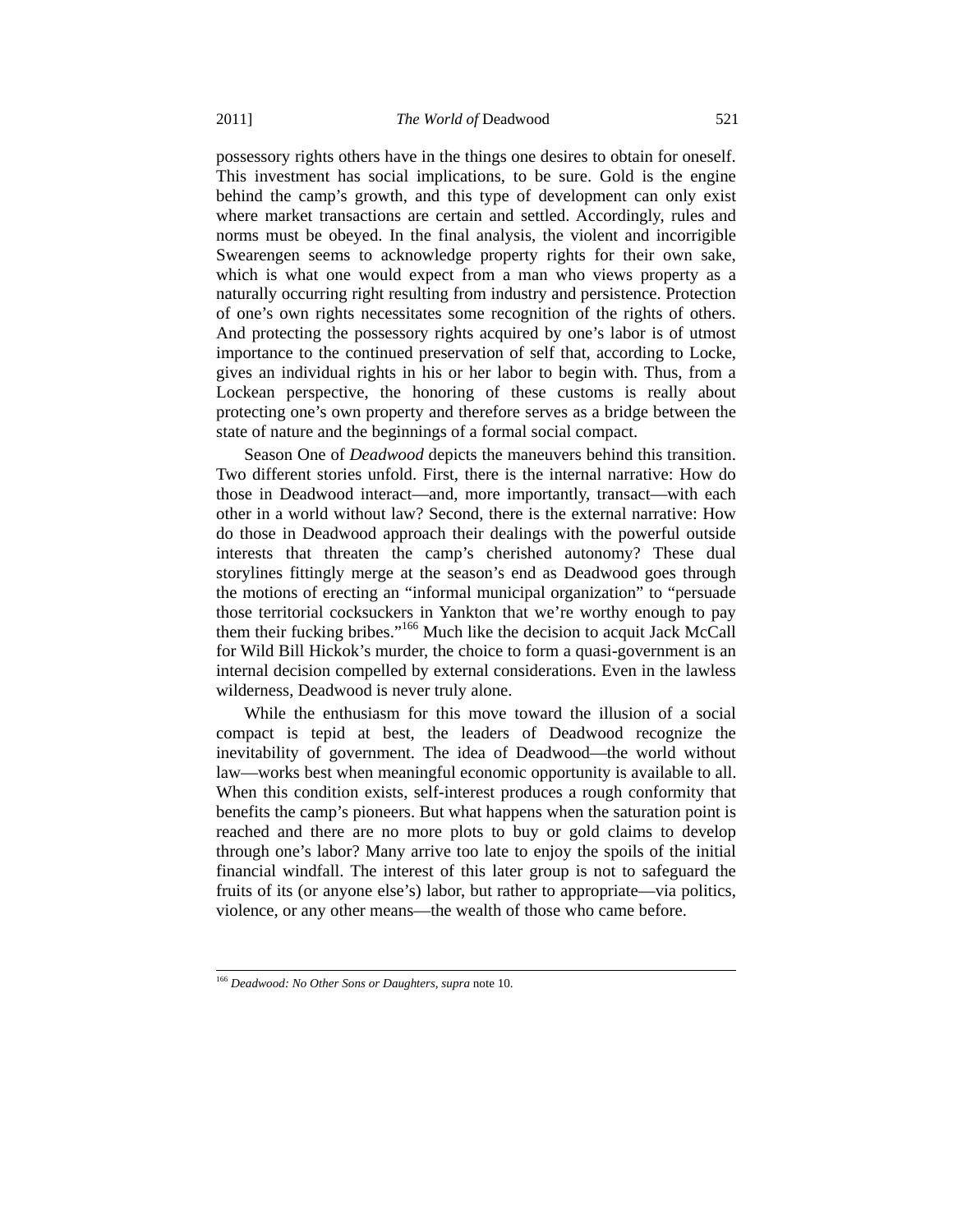Bullock, especially, seems to understand the danger that others may become emboldened to take away what he considers to be his. When Hickok observes that "pretty quick you'll have laws here and every other damn thing," Bullock replies, "I'd just settle for property rights."<sup>167</sup> In other words, Bullock, the former marshal and future sheriff, seeks from the law a guarantee that the property he accrues through hard work will be protected from attack. His statement tracks Madison's thinking, highlighted in Part III about the primary role of the state: "Government is instituted to protect property of every sort . . . . This being the end of government, that alone is a *just* government, which *impartially* secures to every man, whatever is his *own*."168

The paradox of Deadwood is this: its property and freedom become threatened by the very independence and lack of government that drew in most of its early settlers. Locke theorized that rights held in the state of nature are "constantly exposed to the invasion of others" due to the lack of enforcement mechanisms.<sup>169</sup> Autonomy has its limits. This fundamental truth applies with special force to Deadwood, which (a) finds itself surrounded on all sides by bigger and stronger neighbors and (b) possesses property in the form of gold that contains enormous value to the outside world. These basic facts ensure that, at some point, the external narrative of the *Deadwood* story will consume the internal narrative. Milch describes the progression:

Deadwood, like other gold rush towns, was a kind of reenactment of the founding of our country. When gold was discovered, there was a rush toward a new territory, followed by a collective regression from society—thus, the Wild West. And later, there was a regeneration of society seemingly *de novo*, from new. That happens in the hopes that the contradictions of the old social order will finally be resolved. But once the news comes of a strike, settlement patterns immediately change. Waves of prospectors and parasites, merchants, fortune hunters, displaced persons, and government bureaucrats rush in to this new space, bringing with them all the old forms of civilization from which the first wave of adventurers had fled.<sup>170</sup>

The world without law cannot last long. Either law will arrive, or lawlessness will collapse on itself.

<sup>&</sup>lt;sup>167</sup> *Deadwood: Here Was a Man, supra* note 15.<br><sup>168</sup> Madison, *supra* note 102, at 598. *See also* MILCH, *supra* note 3, at 119 ("Law is a fiction the members of society rely on to protect their lives and to preserve the order they have already built. Cops preserve order while pretending to be interested in the law."). 169 LOCKE, *supra* note 94, at 66. 170 MILCH, *supra* note 3, at 41, 43.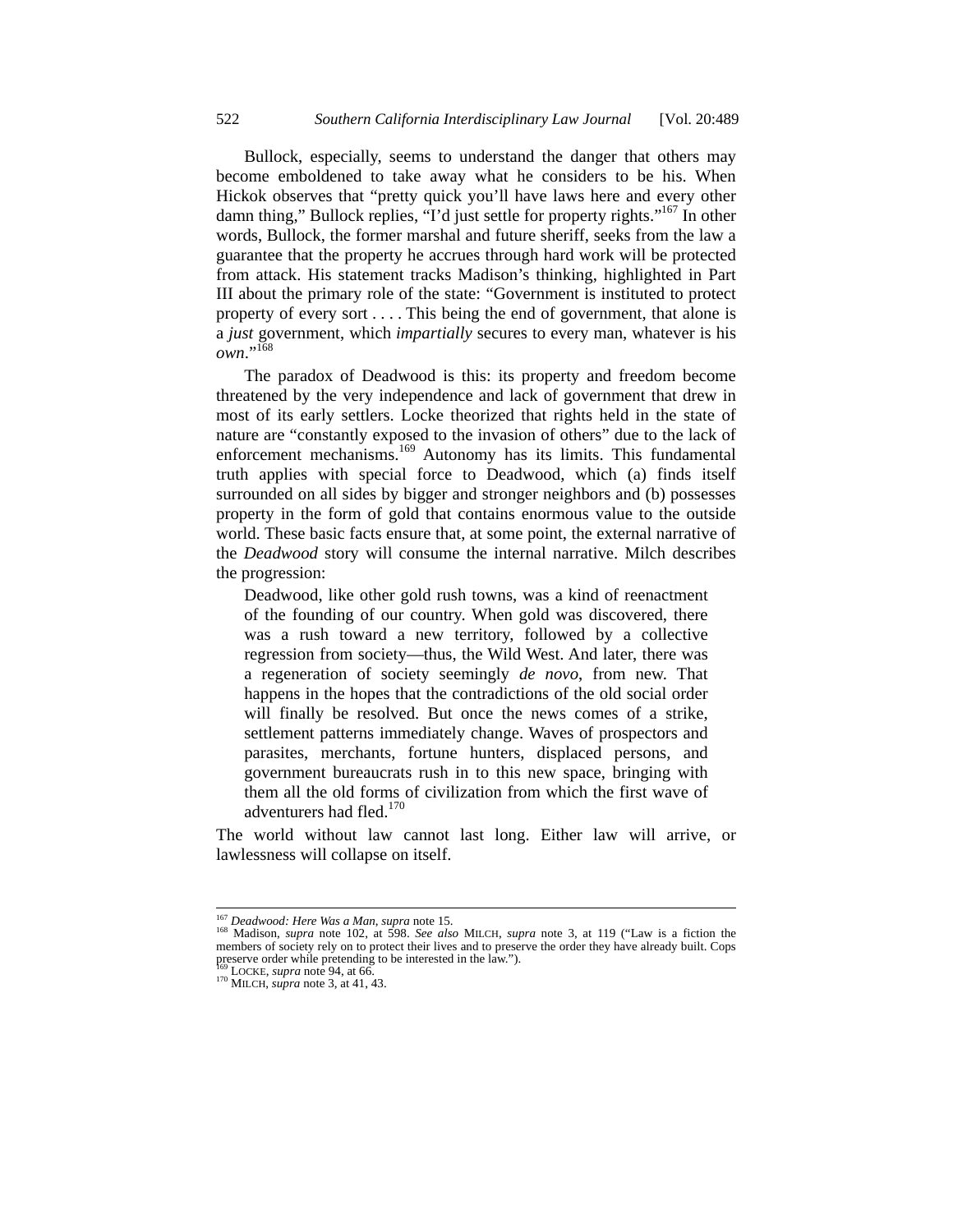Recognizing their vulnerability, the leaders of Deadwood make the fateful, albeit reluctant, choice to embrace the concept of government. Once this decision to organize is made, it is clear that law will soon be coming to Deadwood. This impending presence of formal laws and institutions promises to test the labor-based view of property around which the camp has been structured. A new era of Deadwood is set to begin.

#### B. THE RUMOR OF LAW: DEADWOOD VS. THE POSITIVISTS

If Season One of *Deadwood* helps demonstrate, however imperfectly, Lockean ideas about property and the social compact, then Season Two suggests what might happen when the social compact actually begins to take shape. Uncertainty about the future sets the residents of Deadwood on a journey that ironically ends with their decision to acquire the trappings of the very order Deadwood was designed to avoid. Although this decision initially has an air of insincerity about it, there seems to be an understanding on the part of both those inside and outside the camp that some type of genuine government must come. Deadwood's residents reluctantly acquiesce to this realization as the best hope for securing their property and, with it, their freedom. Those outside of Deadwood on whom the promise of stability and government ultimately depend have different understandings. Season Two of *Deadwood* thus shows the tensions that arise at the birth of the social compact, as the state of nature begins to give way to the state.

As noted above, Season Two revolves largely around the actions of Hugo Jarry and Francis Wolcott. In many ways, these characters and their actions can be viewed as representing a more positivist outlook than is revealed by Deadwood's leaders. Whereas Swearingen looks back to days when the first few settlers fashioned the camp out of the surrounding wilderness, Jarry and Wolcott see the camp as a future part of the Dakota Territory and the United States, with all of the social implications that such a relationship entails. Both men, of course, are corrupt exploiters of the first order, and it is clear that getting the camp's gold into their hands (or the hands of those whose bidding they do) is of primary importance. But this should not completely overshadow the larger reality. Once legitimated, Deadwood will serve several important functions, from a strategic military outpost to a burgeoning center of "civilization" in the heart of Indian country. And the gold, too, will serve important functions, bolstering the financial stability and influence of the territory, serving as a catalyst for investment and economic activity, and providing the means by which the camp might indeed be transformed into a town. What difference does it make, these characters might ask, if a few pockets happen to get lined in the process? For them, the gold in Deadwood ultimately means progress.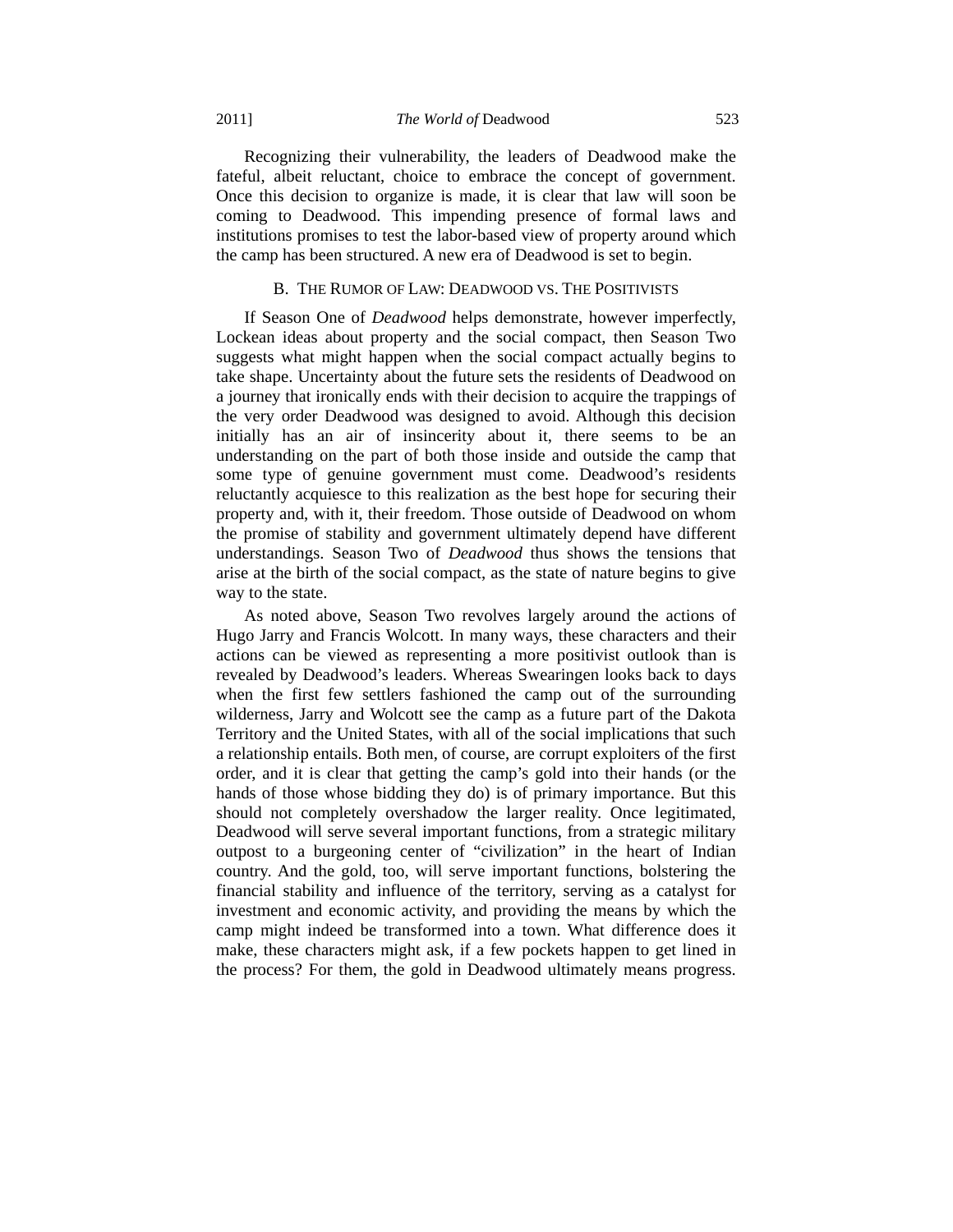Thus, with the prospect of law still in nascent form, the gold to which the camp owes its existence is evolving, below the surface, from a thing acquired and possessed via the hard work of autonomous individuals into a complex engine of social change and transformation.

For this transformation to take place, however, the property rights in the gold cannot remain stagnant. For Jarry and Wolcott to achieve their ends, the gold claims must be redefined, or at least be susceptible to redefinition, to accommodate the new order. Consider again the public notice posted by Jarry:

#### NOTICE!

As to ownership of the claims in the newly constituted County of Lawrence, as annexed to the Dakota Territory, a presumption of legitimate title shall obtain for claims filed, or staked according to custom, and worked actively and continuously prior to amendment of the treaty with the Sioux Nation, September 1876. This presumption shall be subject to qualification, according to mitigating facts. New title will be awarded on claims to which title is denied, at set prices, via lottery, as conducted by the county commissioner, at times and locations to be publicly announced.<sup>171</sup>

Although it seems to acknowledge Deadwood's preexisting property regime, the notice simultaneously suggests that any rights acquired under that regime are subject to alteration by the territorial government. Property, in Jarry's view, is not some indissoluble right of the natural order. Rather, echoing a positivist viewpoint, Jarry's notice implies that property is a construction of the law that is designed to meet specific societal contexts. As those contexts change, so too does property. Property is, in other words, a bundle of legal rights, and the existence and definition of that bundle depend on how the law is structured and restructured over time. In this view, as the unruly mining camp of Deadwood transforms into a civilized member of the Dakota Territory, it is only to be expected that the rights and relationships that make up the bundle will undergo some transformation as well.

To some degree, this seems to be a natural outworking of Locke's social compact. Once individuals consent to unite in political society, they necessarily must be viewed as surrendering some of the privileges and freedoms they enjoyed apart from that society. Locke himself noted that once an individual consents to government, he also submits his person and possessions to the positive legislation adopted by that government. "[I]t would be a direct contradiction," Locke wrote, "for anyone to enter into

 <sup>171</sup> *Deadwood: Complications (Formerly "Difficulties")*, *supra* note 29.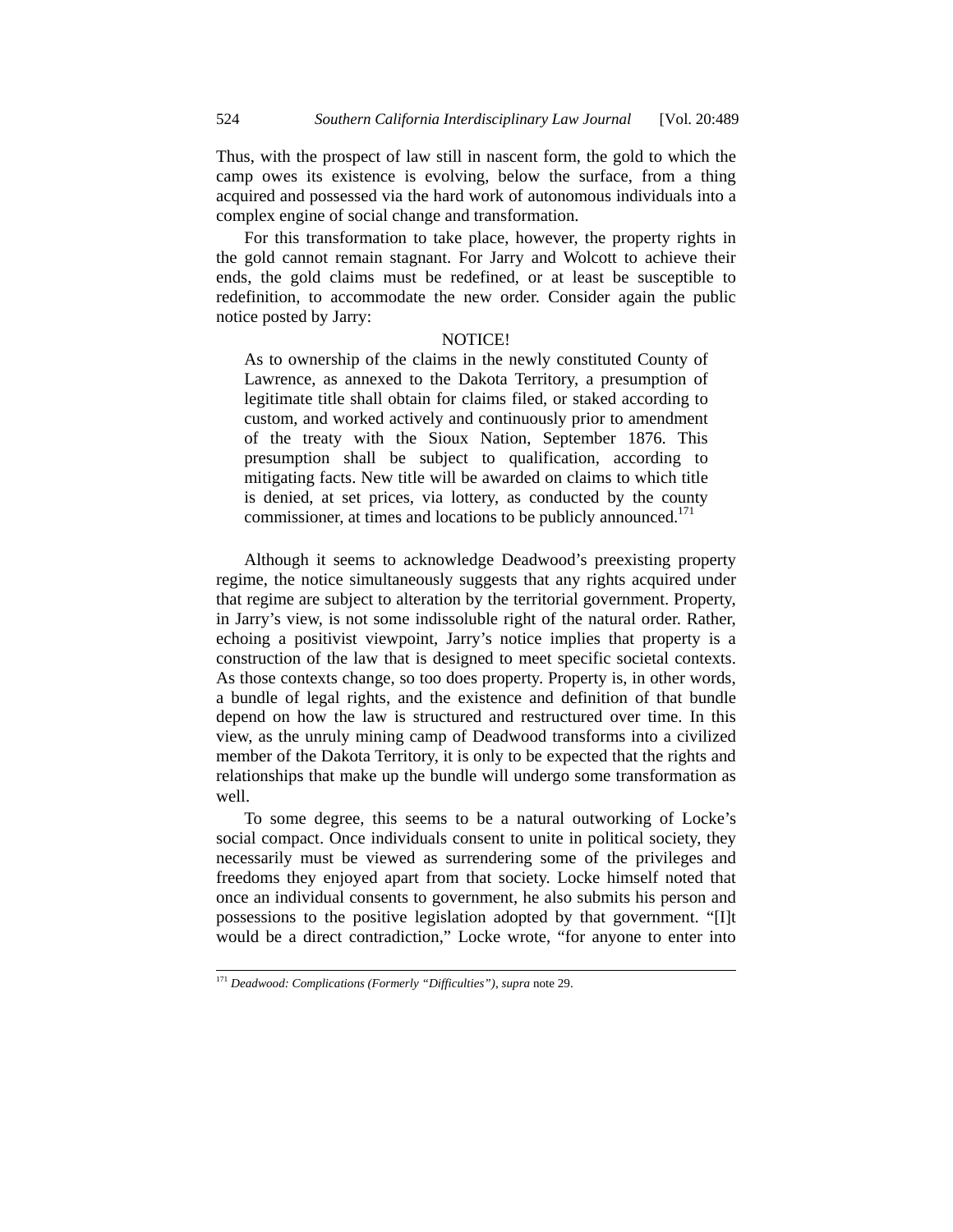society with others for the securing and regulating of property; and yet to suppose his land, whose property is to be regulated by the laws of the society, should be exempt from the jurisdiction of that government, to which he himself, the proprietor of the land, is a subject."<sup>172</sup> To escape the evils presented by the state of nature, one must give up some of the freedoms of the state of nature; to do otherwise would be a denial of the social compact itself. Applied to *Deadwood*, if the camp wants the benefits of territorial membership, then it must live by the rules the territory promulgates, including those regulating its gold.

The independent residents of Deadwood naturally chafe at this idea, and their discomfort is only made worse by the maneuverings of Jarry and Wolcott, who use the law not only to regulate the prior relationships but also to turn them completely on their heads. The threat posed by Jarry's notice—that the law can and will reshape property in ways that contradict earlier expectations—creates panic and further instability. Wolcott exploits this climate of uncertainty to work a redistribution of the gold claims, securing them for his employer, Hearst, at a fraction of what they would be worth in a more settled market. $173$ 

However, it is important to note that Jarry and Wolcott do not overtly steal the claims. They do not trespass, or ride in with armed gunmen. Even in the context of their exploitative activities, these men attempt to attain their goals through recognized channels. Ultimately, they purchase the gold claims and do not resort to taking them. Thus, unlike many of the legal realists for whom property is an empty concept, Jarry and Wolcott tacitly acknowledge that property means something. It is malleable, to be sure, and can be changed by the state as the state deems best, but property also means something. Jarry and Wolcott's purchase of the claims suggests that, while many of the expectations of the camp's early residents will be up for grabs once law officially arrives in Deadwood, the residents' right to exclude others from their property will largely remain intact. This concern

<sup>&</sup>lt;sup>172</sup> *See* LOCKE, *supra* note 94, at 64.<br><sup>173</sup> One intended lesson of this story arc is to highlight the disjunction between law and order. In Season One, order exists in Deadwood without the presence of law. In Season Two, the fear of law creates disorder and confusion. Milch explains:

A misapprehension that can distort one's understanding of Deadwood—and the world in which we live today—arises from the way that law and order are commonly conjoined. The phrase "law and order" can easily create the impression that these two very different social phenomena arise from a common human impulse, or that they are somehow one and the same. Law and order are not the same. It is common for us to try to retrospectively apply the sanction of law to the things we do to maintain order. Our desire for order comes first, and law comes afterward.

MILCH, *supra* note 3, at 121. The people of Deadwood seek the protection of law to protect the old order they established in law's vacuum, that is, the Lockean transformation from the state of nature to the social compact. Jarry, on the other hand, sees law as a positivist tool to create a new order based on new understandings. In both cases, the end is the creation of a recognizable order. Law is merely the means of accomplishing this objective.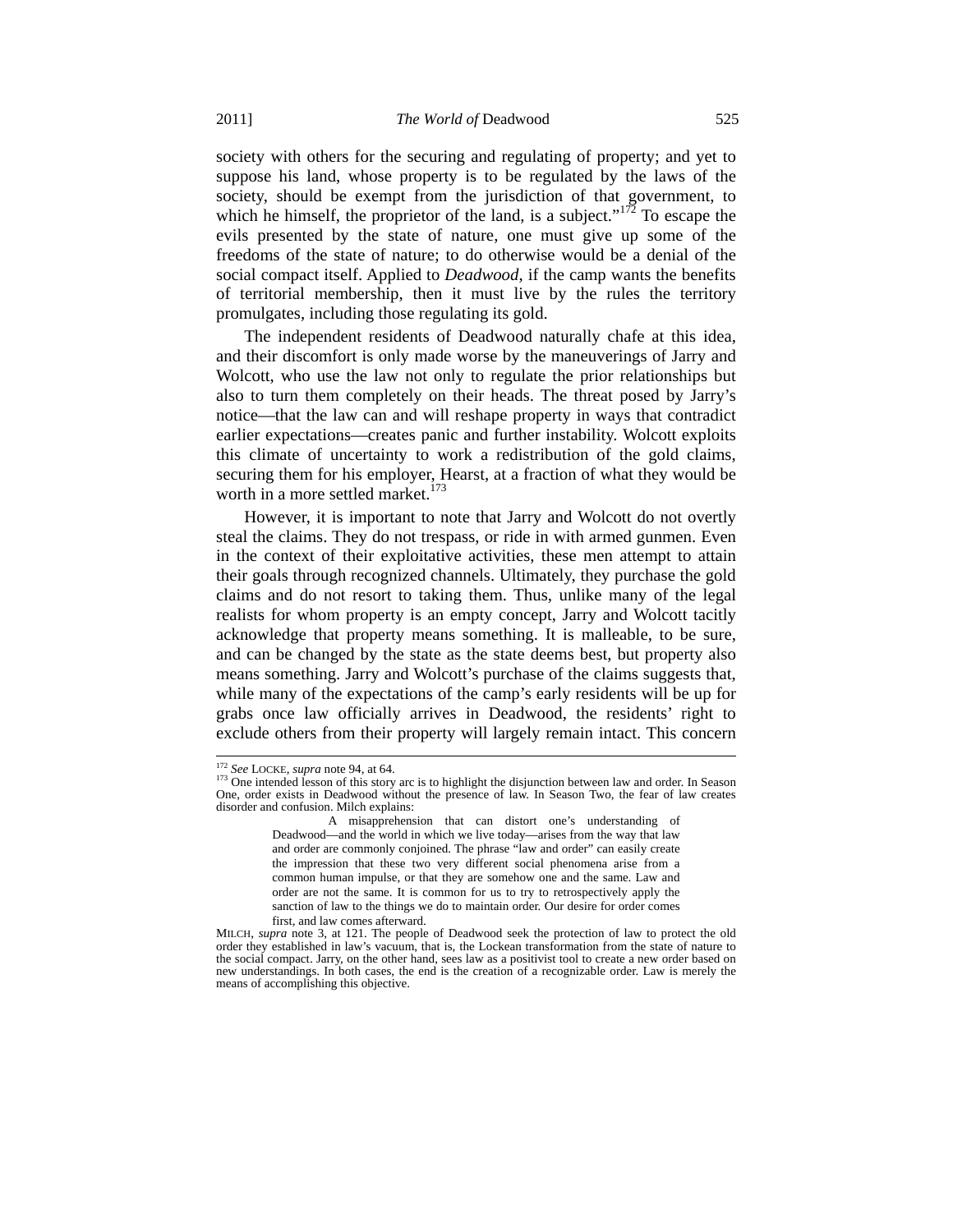for exclusion seems to underlie not only the strategy to purchase the claims (rather than simply squat on them), but also to do so as quickly as possible. Inasmuch as the right to exclude essentially characterizes property from a social-relations point of view, to deny such a right would be to admit that the gold claims were not property. And that admission would mean that the claims were valueless, both to the initial settlers and to anyone who came after. At the same time, it is concern over this same right to exclude that pushes Jarry and Wolcott to act quickly, procuring the claims before annexation occurs and formal mechanisms for enforcement exist. Thus, Jarry and Wolcott appear to reflect the modern perspective about property: it is a set of right-duty relationships between persons, defined primarily by the ability of some of those persons to exclude others from engaging in certain conduct or behavior. So long as these exclusion rights exist, the relationship qualifies as property, regardless of how else it might change.

As this positivist mindset creeps into Deadwood, its residents get more than they bargained for. The move toward government was designed to help secure their property interests and way of life, but those interests now face new threats as a result of the government's different understanding of property and the abuse of power that the gold has helped create. The instability created by these competing ideas about property prompts a massive transfer of the gold, and as the gold changes hands, so does the balance of power inside the camp. In response to the change of power, Deadwood residents adjust and formulate a new plan of action by placing property interests center stage. Not all of the gold belongs to Hearst yet. The Garrett claim remains in Alma's hands, providing a counterbalance to the Hearst machine. Moreover, learning from their experience with the positivists, Deadwood's leaders understand that the claims now held by Hearst are also subject to redefinition if the political and social context changes yet again. Coalescing around the strength provided by the Garret claim, Swearengen and the others seize the opportunity to create their own brand of apprehension by spreading rumors that the camp might be annexed to Montana instead of Dakota. Such a move would potentially jeopardize Hearst's interests and deprive Dakota of the social and political influence of the gold mining operations. The immediate result of this ploy is a promise of official elections, by which Deadwood might better achieve a political voice and regain some modicum of autonomy. Beyond that, however, these struggles over property and power continue to transform Deadwood; the identities of its residents and the town itself are changing.

#### C. THE BIRTH OF LAW: POWER AND PERSONHOOD IN DEADWOOD

In Season Two, the arrival in Deadwood of George Hearst, who now owns the bulk of the town's gold claims, heightens the already elevated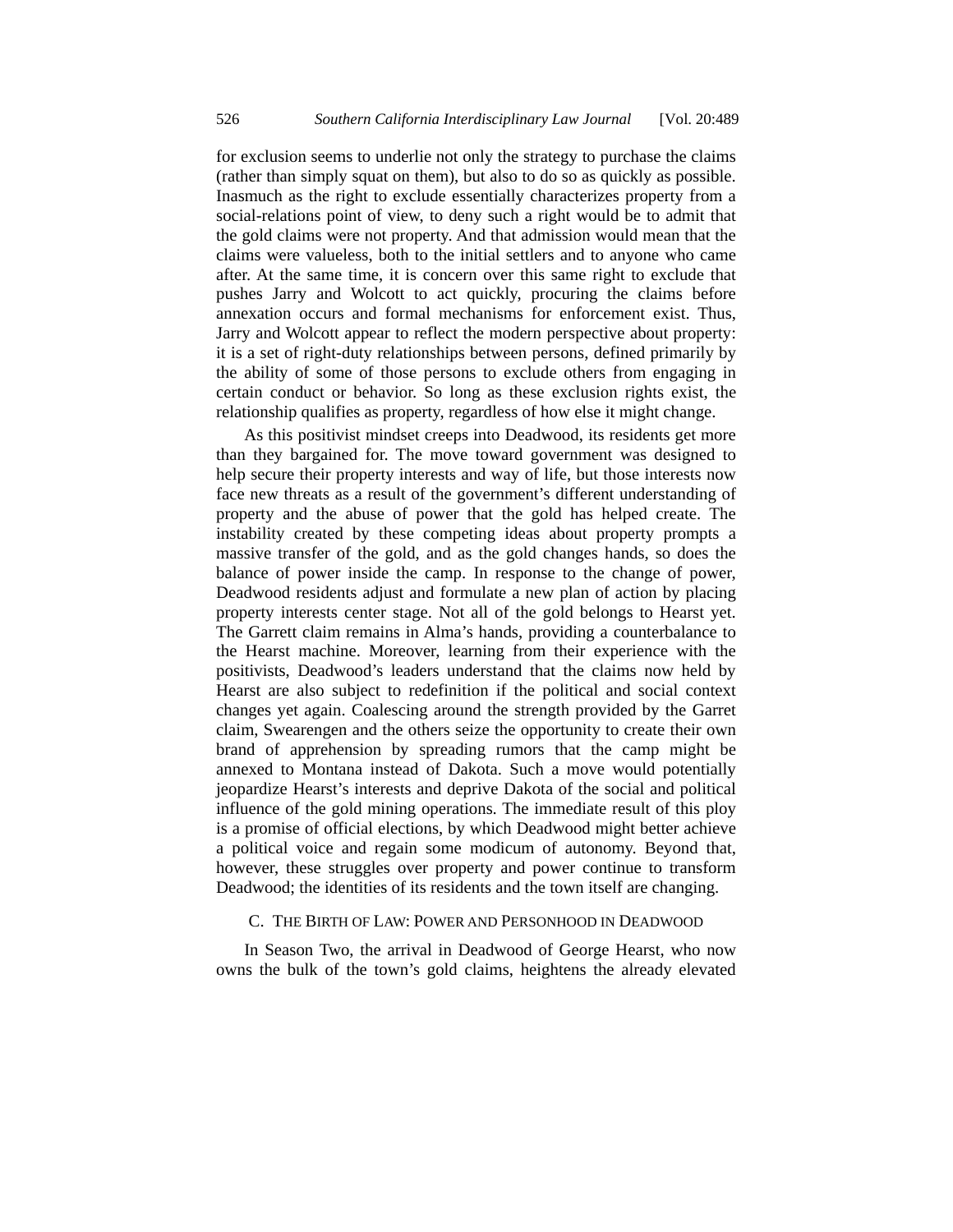tensions and serves as a focal point for the residents' anxiety. Hearst's presence, which coincides with the dawning of a formal legal regime, also provides a compelling illustration of the link between property and power. It is Hearst's ownership of other gold claims located elsewhere that gives him the political sway he enjoys over Dakota's territorial leaders, who not only post the aforementioned notice that destabilizes the claims in Deadwood, but who also help rig the promised elections according to Hearst's designs.<sup>174</sup> It is his newfound ownership of the gold in Deadwood itself that supplies the audacity for Hearst's actions once present in the town, allowing him to interfere with the freedom of the press, murder those who stand in his way, and even pressure the previously untouchable Swearengen. Hearst is a personification of what can happen when property, and the sovereignty and influence that it helps create, are abused. Moreover, the vastness of Hearst's property only creates a larger sphere of sovereignty and influence that makes his efforts to manipulate and ignore the rights of other people easier to accomplish. This truth is recognized by Bullock's deputy sheriff, who angrily labels Hearst's agent Wolcott, "Mr. Amalgamation and capital."<sup>175</sup> In Hearst, the worst potential of property as a tool for tyranny is on full display.

But the promise of property as a positive force for freedom is equally exhibited as the show progresses into its final season. As noted earlier, until the very end of Season Three, one claim remains outside the grasp of Hearst's control—that of Alma Garrett—and it is this claim that ultimately provides whatever liberty the town continues to enjoy. As the only landowner in Deadwood whose holdings can in any way compete with Hearst's, Alma begins to exemplify the town's deeply held desire for independence. Her gold claim provides Alma with a sphere of sovereignty that, if not exactly comparable to Hearst's, nonetheless prevents him from exercising complete control.<sup>176</sup> Alma's claim represents the freedom that property provides, a freedom from undue interference resulting from a circle of control that allows people to go about their ordinary lives. $177$ 

<sup>&</sup>lt;sup>174</sup> The bastardized version of the Golden Rule has figurative and literal meaning here: "He who has the gold makes the rules." *See, e.g.*, Stacy D. Phillips, Divorce: It's All About Control—How to<br>Win The Emotional, Psychological and Legal Wars 20 (2005) (stating that "[h]e who has the most gold rules").

<sup>175</sup> *Deadwood: Amalgamation and Capital* (HBO television broadcast May 1, 2005). Interestingly, Wolcott responds to the deputy's question—"It's all fuckin' amalgamation and capital, aint it, Wolcott?" with a series of questions that suggest his own recognition that property can be viewed in both positive and negative terms: "Mr. Utter, are you a student of Hume? Smith? A disciple of Karl Marx?" *Id.* These questions also suggest that there may be more similarity between Hearst and the early residents of Deadwood than the deputy cares to admit—that is, both the pioneers and Hearst were drawn to Deadwood by the hope of utilizing property—and the sovereignty it produces—for their own individual purposes.<br><sup>176</sup> Id.

<sup>176</sup> *Id.* <sup>177</sup> *See* Reich, *supra* note 70, at 771.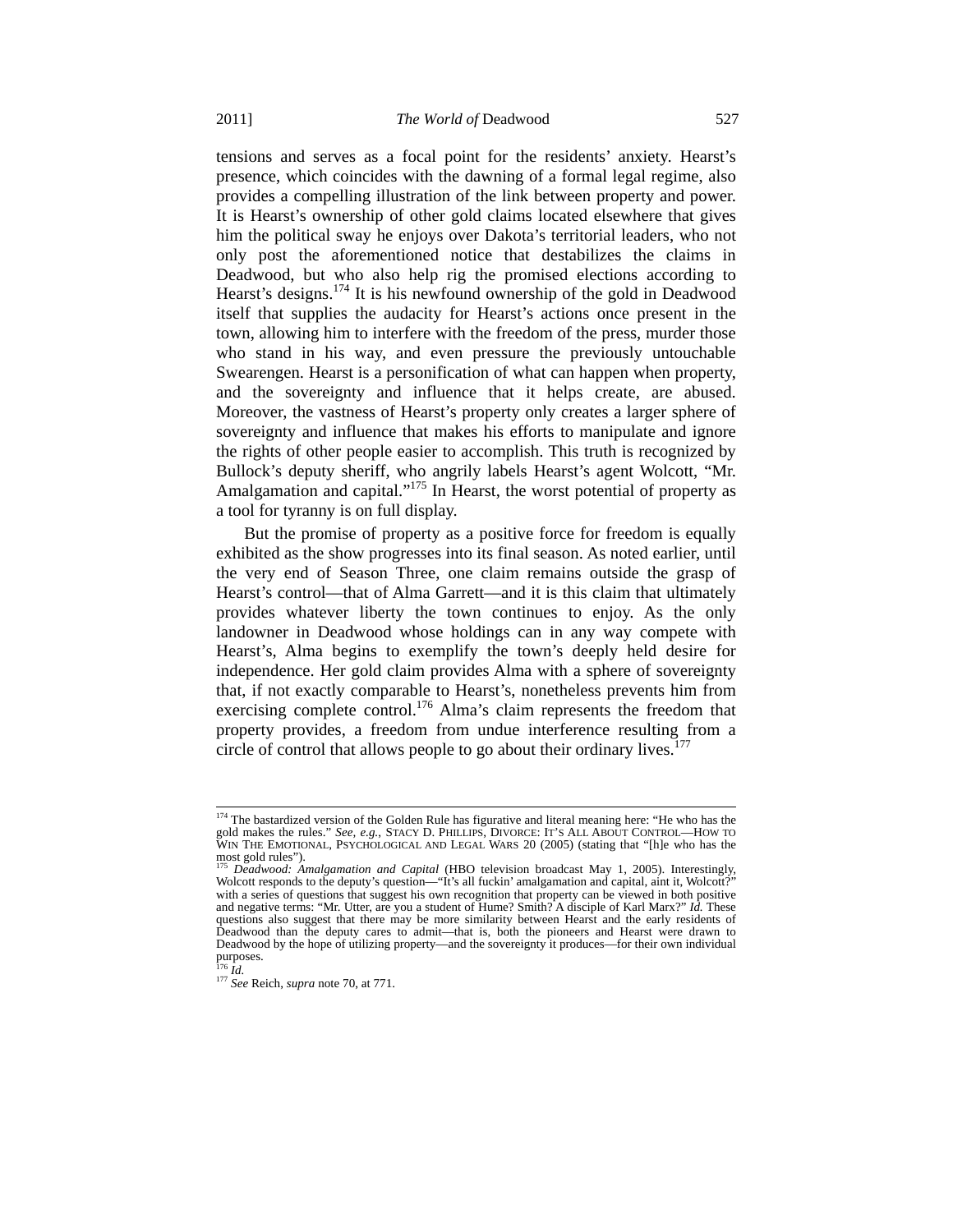The rest of the town, understanding the significance of her claim, gradually begins to identify with Alma. Swearengen, who earlier ordered the murder of her husband and contrived for her departure, now views Alma's presence as the town's last, best hope against the threats from Hearst. As Swearengen tells her, "[Y]our staying suits my purpose."<sup>178</sup> Later, when Alma is shot at by Hearst's men, Swearengen becomes her rescuer, leaping from a balcony to escort her to safety inside his saloon.<sup>179</sup> Additionally, Swearengen orders one of his confidants to guard Alma's adopted child.<sup>180</sup> Upstairs in his office, an exchange between these former enemies reveals a growing respect and appreciation:

AL: Easily as it could have been some hooplehead, not knowing who or what he was shooting at, it's likely prudent to credit you as the target.

ALMA: Yes.

Al: If I'd been aimed at, of course dozens of authors would need be considered.

 $AIMA·Yes$ 

AL: So I know someone's in there, vary your replies, such as, "Yes…and I'd be one of them."

ALMA: That wouldn't be very grateful of me.

AL: It's horrible being shot at. Never gets no better.<sup>181</sup>

As Swearengen leaves the room, Alma explicitly thanks him, and later acknowledges to one of his prostitutes that she is "very grateful to be under Mr. Swearengen's protection."<sup>182</sup>

The events surrounding the shooting is one of a myriad of examples in *Deadwood* of how property helps to mold not only the identity of its owners, but also the identity of the larger community in which they interact. In Hegelian fashion, the residents of Deadwood seem to find initial actualization by relating to their physical environments. Gold is the catalyst that draws them together, and it becomes a part of who they are as persons. This extends from the community's individual relationships with this external commodity and begins to bind them together in deeper ways. The gold not only becomes a part of each individual's own personal story, but it also entwines those stories with the stories of others, forming a common narrative in the process. In *Deadwood*, we see the personhood theory of property in action—the residents' individual relationships to property become bound up with the individuals themselves, and those individuals

<sup>178</sup> *Deadwood: E.B. Was Left Out*, *supra* note 32. 179 *Id.*

<sup>180</sup> *Id.* <sup>181</sup> *Deadwood: A Constant Throb*, *supra* note 50. 182 *Id.*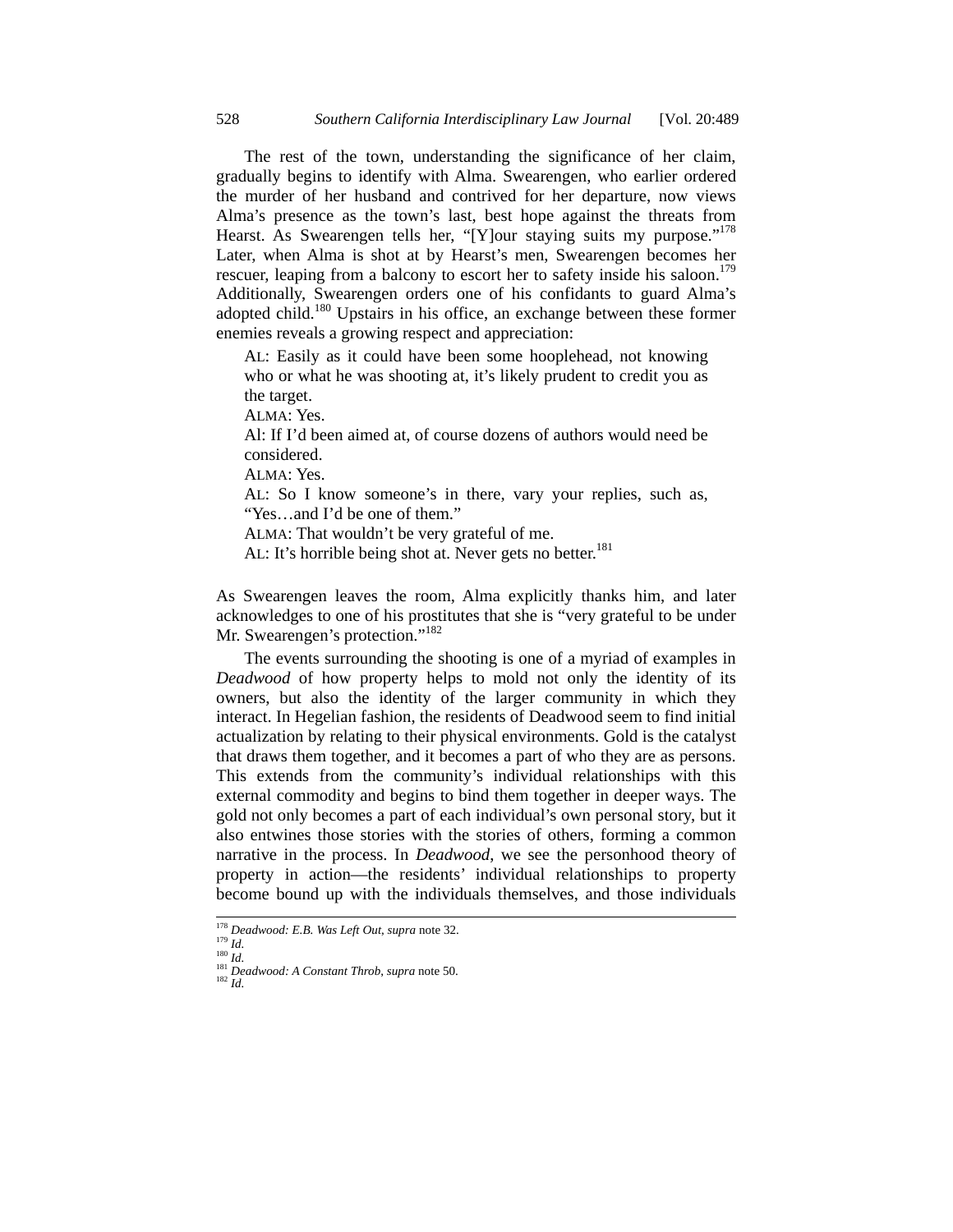eventually become bound up with each other, forming a larger collective also linked to (and by) property. Thus, new identities begin to take shape.

In *Deadwood*, property simultaneously serves as a means for promoting both individual freedom and community welfare. The prospect for wealth and autonomy first drew people to Deadwood, and as these people are increasingly connected through their shared pursuits, their social relationships become richer. The wilderness is transformed into a camp, which in turn becomes a town. The promise of personal prosperity enables a more communitarian outlook.<sup>183</sup> Bullock, who comes to the camp as an individualistic entrepreneur, ends up as the town's pillar of stability and justice. Calamity Jane, a dysfunctional drunk who arrives with Wild Bill Hickok (seemingly to escape conventional society), becomes the camp's Florence Nightingale during a smallpox epidemic. Alma, who at one point complains that "my life is living me, and soon will be over, and not a moment of it will have been my own,"<sup>184</sup> nonetheless remains in Deadwood and uses her position to form a bank for "the good of the camp."185 Her second husband, Ellsworth, explains to Alma's adopted daughter that her mother is a "service to the camp, turning her mine into houses and the like getting built, businesses begun. Some for people that'll never know her name."<sup>186</sup> These examples provide a budding virtue of the type promoted by the civic republicans—in other words, the ability of individual persons to give of themselves for the greater good. Just as republican thinking viewed property as essential to the fostering of such virtue, in *Deadwood* property is found at the center of the camp's virtuous transformation.

Even so, the wheels of corruption set in place by Hearst and his followers eventually take their toll. At the end of the series, Alma finds another husband murdered and her gold claim in Hearst's hands. Not all, however, is lost for Alma and her neighbors. Despite the threat of immense violence that will soon engulf Deadwood, Hearst, having finally secured all of the property that interests him, leaves town, tacitly turning his attention to other pursuits. Property has once again defined Deadwood's course. At the end of the day, the town is left in peace, with the bulk of its property and freedom intact. What is more, Deadwood is now a community of individuals that, while still seeking to advance their own respective

<sup>&</sup>lt;sup>183</sup> As explained by one commentator: "In Deadwood, when people get together, social life becomes rationalized along economic lines, people seek ways in which to specialize their service, and the social life of the camp moves, sometimes in fits and starts, toward peace." Jordan J. Ballor, *A Law Beyond Law: Life Together in* Deadwood, RELIGION & LIBERTY, Summer 2007, at 44–5. The examples of Seth Bullock, Calamity Jane, and Alma Garrett discussed in this paragraph are all raised in Ballor's article.

See id.<br><sup>184</sup> Deadwood: Boy-the-Earth-Talks-To, supra note 41.

<sup>&</sup>lt;sup>185</sup> Deadwood: Something Very Expensive (HBO television broadcast Apr. 10, 2005).<br><sup>186</sup> Deadwood: Full Faith and Credit (HBO television broadcast July 2, 2006).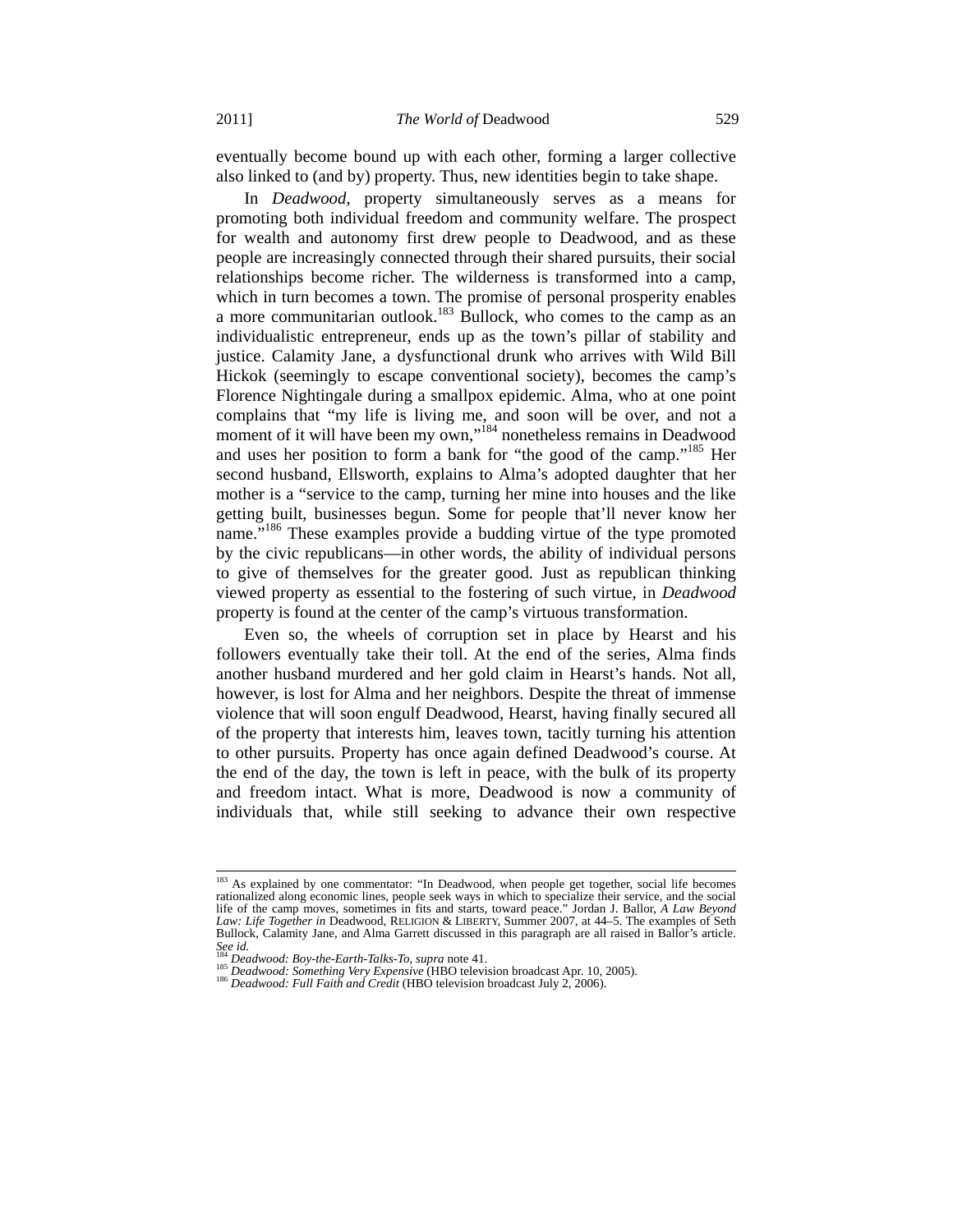interests, seek, however imperfectly, to look after each other's interests as well.

#### V. CONCLUSION

David Milch calls *Deadwood* a story about "men coming together out of the most limited motives to create something larger than themselves."<sup>187</sup> Consider the case study of the character of Ellsworth, who is a microcosm of the entire *Deadwood* experiment. In the show's inaugural episode, Ellsworth colorfully asserts to Swearengen, "I stand here before you today beholden to no human cocksucker."<sup>188</sup> It is hard to conceive of a more forceful statement of personal autonomy. The source of this autonomy is Ellsworth's possession of a "payin' fuckin' gold claim" that belongs to him alone.189 Emphasizing his Lockean sense of independence, Ellsworth goes on to proclaim his property and his labor off-limits to all outsiders: "[N]ot the U.S. government sayin' I'm trespassin' or the savage fuckin' red man himself or any of these limber dick cocksuckers passin' themselves off as prospectors had better try and stop me."190 Ellsworth belongs to himself and no one else.

But just as Deadwood matures from camp to town through an increase in communal ties, Ellsworth abandons his radical individualism by purposefully binding himself to other people in deep and meaningful ways. His marriage to Alma Garret was briefly referenced in Parts II and IV. Left unstated were the circumstances that brought the two together. Impregnated by the married Bullock, Alma faces the social scorn of having a baby outof-wedlock. To preserve Alma's virtue in the eyes of the community, Ellsworth offers to marry her, expecting nothing in return.<sup>191</sup> He thereafter becomes surrogate father to Sofia, a young orphan adopted by Alma after bandits murder her parents. The metamorphosis of a man "beholden to no human cocksucker" to selfless husband and father serves a metaphor for the process of civilization-building that so intrigues Milch. Ellsworth

MILCH, *supra* note 3, at 99.

<sup>&</sup>lt;sup>187</sup> MILCH, *supra* note 3, at 135.<br><sup>188</sup> *Deadwood: Deadwood, supra* note 1.<br><sup>190</sup> *Id.* <sup>191</sup> As Deadwood matures, so do its customs. Ellsworth's overture arguably demonstrates the civilizing<br><sup>191</sup> As Deadwood matures, effect that property has on individuals and communities. Milch expands on this idea by tracing the growth of marriage to the evolving needs of a society seeking to obtain order:

I think marriage is a name given to a series of accommodations of convenience that are repeated enough times that their utility gains some independence. And so we say that it's right for a man and woman to marry, and we recognize their union as productive for the stability of the society. Marriage is a foreign condition in Deadwood, but as the town becomes dependent not exclusively on gold, but on a whole series of collateral arrangements that are secondary to it, what happens is that institutions can organically develop, of which marriage is one.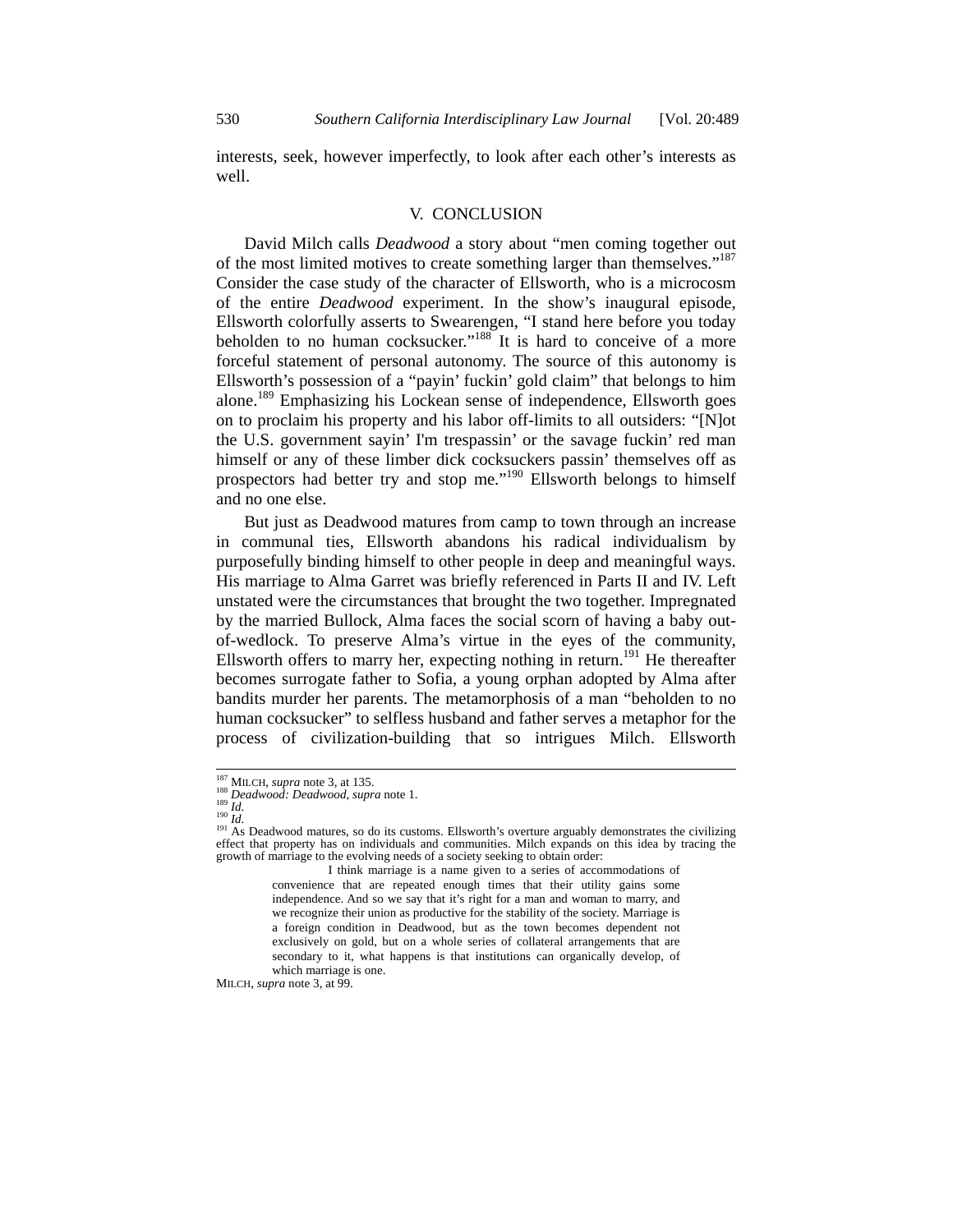surrenders part of himself to become a functioning part of something bigger. He is then murdered because of this decision.

In Ellsworth's growth and tragic death, the best and worst of America are on full display. Milch explains:

None of us want to realize that we live in Deadwood, but all of us do. That is the point of the exercise. After first recoiling in horror, we come to love the place where we live, in all of its contradictions. To love not just America, but the world of which America is simply the most recent form of organization. American materialism, in all of its crassness and extravagance, is simply an expression of the fact that we have organized ourselves according to a more energizing principle that any civilization that came before us.

I'd guess I'd paraphrase Jefferson, that with all its horrors, Deadwood is the last, best chance of all human cocksuckers.<sup>192</sup>

This "energizing principle" of which Milch writes is the American consensus that gold is property and has value so as to serve as the means of exchange for other types of property.<sup>193</sup>

It is gold that originally draws people to Deadwood. It is gold that motivates a group of strangers to come together to form a town out of the mud. It is gold that produces stability in the absence of law. It is gold that motivates Ellsworth to work a gold claim, Bullock to open a hardware store, Swearengen to operate a saloon, Alma to form a bank. It is gold that prompts the people of Deadwood to form a government to protect one another's interests—property and otherwise. It is gold that spurs progress and brings the hope of law. Conversely, it is also gold that drives the ruthless and relentless Hearst. It is gold that leads the scores of prostitutes in Deadwood to sell their bodies several times a day. It is gold that buys off the corrupt politicians, thus revealing the limits of formal legal regimes. It is gold that murders Ellsworth and forces Alma to relinquish her claim with a gun to the back of her head. Yet it is ultimately gold that yields a reluctant peace among divisive factions who hate one another passionately.

What then are the lasting lessons of *Deadwood*? As an initial matter, the series reinforces the characterization of property noted earlier in this Article: in *Deadwood*, property is "a vital need of the soul."<sup>194</sup> *Deadwood*, of course, is fiction, but it provides a realistic glimpse of the human

<sup>&</sup>lt;sup>192</sup> *Id.* at 213.<br><sup>193</sup> *Id.* at 41 ("Everyone in town takes up a position in a social order that is based on the premise that gold has value.... The agreement to believe in a common symbol of value is really a society find a way to organize itself in some way other than, say, hunting or killing. I read somewhere that baboons cannot move in groups of more than forty because they have to be able to see their leader. Humans need to see only the *totem* of the leader. If you can symbolize the leader, you can begin to organize in larger groups. You are no longer confined to tribes.").

TIERNEY, *supra* note 67, at 157.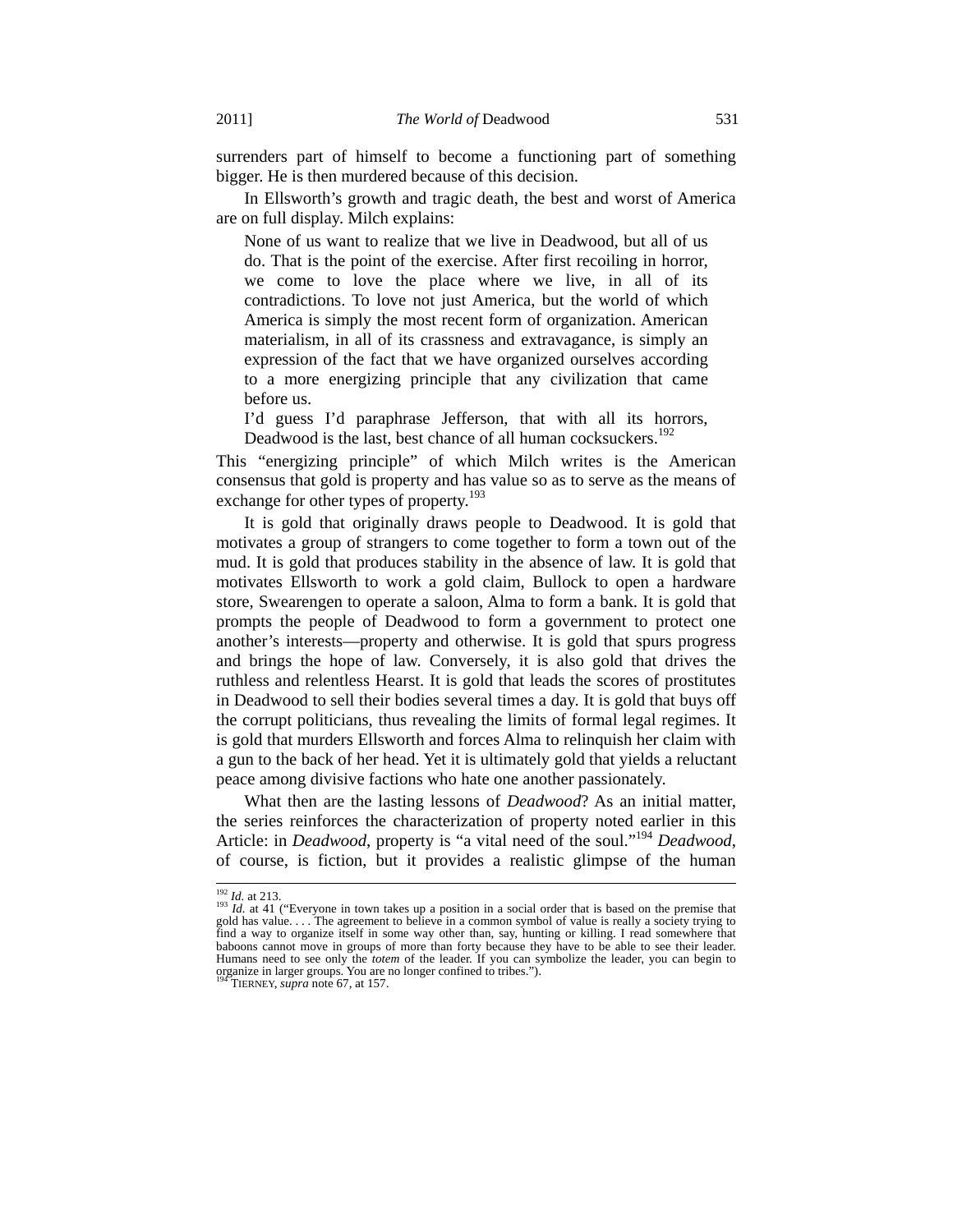condition. Human beings tend toward the establishment of some system of ownership, some way of separating what things belong to what person, some method of determining "mine and thine."195 And as *Deadwood* suggests, this impulse toward property does not appear to depend on formal legal regimes. History is replete with examples of men and women forming property arrangements in the absence of law or recognized enforcement mechanisms. Two famous illustrations of this process in action include the nineteenth century whaling industry<sup>196</sup> and the American gold miners on whom *Deadwood* is based.<sup>197</sup> In both instances, entire property systems arose organically through custom and tradition. Scholars have also noted other areas where custom and social norms continue to play significant, albeit more subtle, roles in shaping property expectations.<sup>198</sup> In the world of *Deadwood*, which is consistent with Aristotlian theory, property is a natural result of human nature, which occurs whether political society exists or not.

Similarly, *Deadwood* also suggests that property's independence from law and government can be a positive attribute. As noted above, property provides stability and order apart from law, serving as a backdrop to the usual affairs of everyday living, even when the law seems complex or chaotic. Property serves as a source of power, enabling its owner to resist tyranny and interference, and in some cases even from the state itself. Property also serves to animate the human spirit. In *Deadwood*, it is not law that lures the settlers, nor is it government that stimulates their creative efforts. Rather, they are motivated primarily by the prospect of acquiring and controlling an asset that will help them better control their own destinies. And in the process of obtaining this asset, community and civilization are born. James Kent, the famous American jurist, vividly touched upon this aspect of property:

The sense of property is graciously bestowed on mankind for the purpose of rousing them from sloth, and stimulating them to action . . . . The natural and active sense of property pervades the foundations of social improvement. It leads to the cultivation of the earth, the institution of government, the establishment of justice, the acquisition of the comforts of life, the growth of the useful arts,

 <sup>195</sup> *See* Timothy Sandefur, *Mine and Thine Distinct: What* Kelo *Says About Our Path*, 10 CHAP. L. REV. 1, 1 (2006). <sup>196</sup> *See* Ghen v. Rich, 8 F. 159, 160–62 (D. Mass. 1881) (allocating property rights in a whale according

to the custom of whaling industry); Robert C. Ellickson, *A Hypothesis of Wealth-Maximizing Norms: Evidence from the Whaling Industry*, 5 J.L. ECON. & ORG. 83, 83 (1989) (stating that evidence from whaling industry "strongly supports the proposition that property rights may arise anarchically out of social custom" rather than solely from state action). <sup>197</sup> *See* Charles W. McCurdy, *Stephen J. Field and Public Land Law Development in California, 1850–*

*<sup>1866:</sup> A Case Study of Judicial Resource Allocation in Nineteenth-Century America*, 10 LAW & SOC'Y

REV. 235, 236 (1976) (discussing system of property developed by gold miners in 1850s California). 198 *See, e.g.*, Henry E. Smith, *Community and Custom in Property*, 10 THEORETICAL INQ. L. 5, 6 (2009) (identifying adverse possession, nuisance, and law of waste as areas where custom influences legal decisionmaking).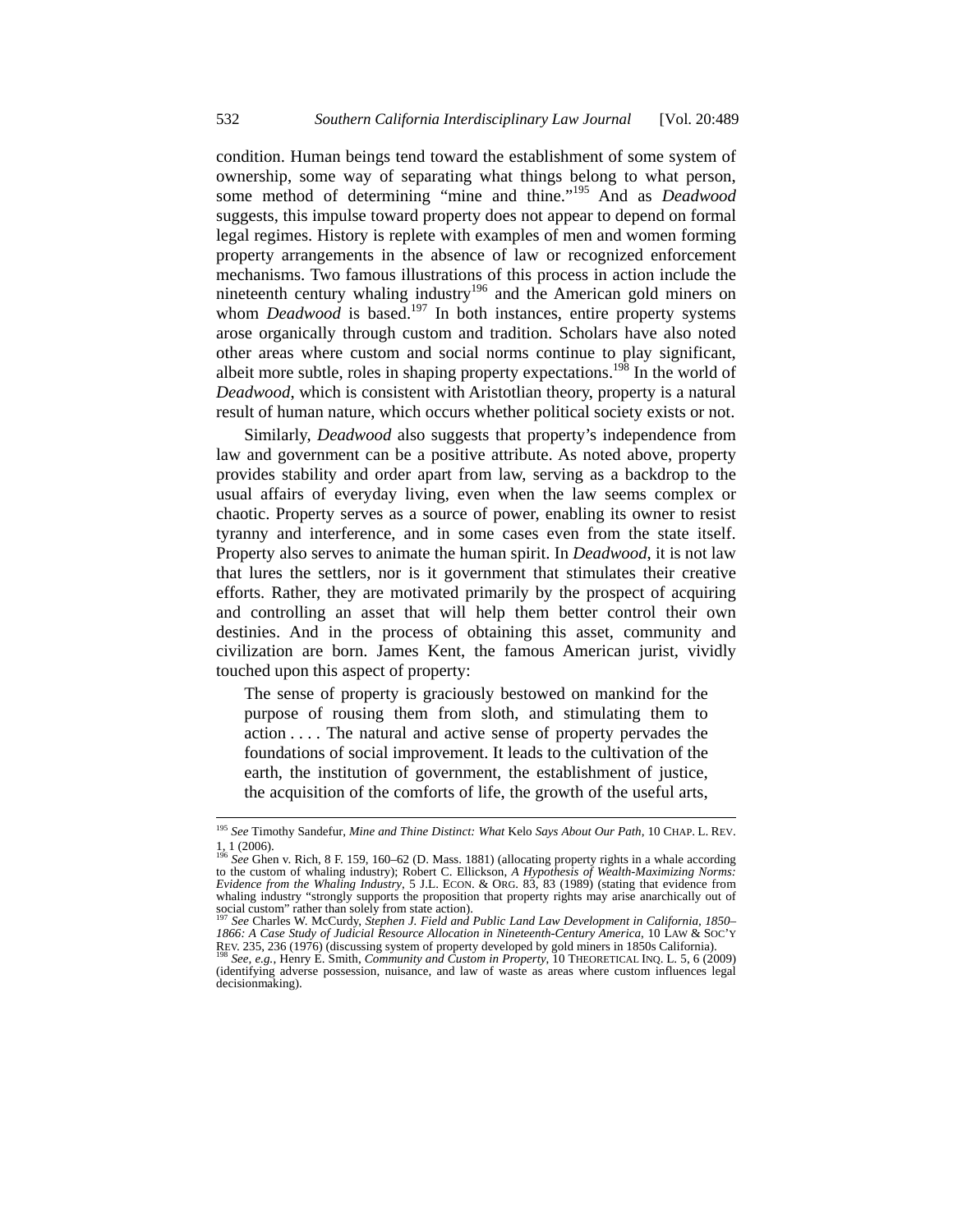the spirit of commerce, the productions of taste, the erections of charity, and the display of the benevolent affections.<sup>199</sup>

In this view, echoed by the story of *Deadwood*, it is not law that begets property, but property that begets law (and much more).

The view that property exists apart from the law, however, should not be confused with the idea that property rights are in all respects absolute. That property pre-exists political society does not mean that political society is not beneficial. As Locke theorized, property without law can be a risky proposition. The social compact is designed ultimately to provide better protection and stability for each individual's rights (property and otherwise), and this is accomplished by means of each individual sacrificing some of his autonomy for the good of the collective. For law to accomplish its purpose, there are times when the individual must yield. On this score, the positivists clearly have a point. Property does serve a social function, and this function requires that it be susceptible to some degree of regulation and refinement. *Deadwood*'s fictional portrayal of George Hearst illustrates that property can be used as much for tyranny and oppression as for liberty and edification, and the law certainly has a role in preventing the former while promoting the latter.

The law of eminent domain provides a less dramatic, but still useful, example of how the social compact works in action.<sup>200</sup> When the state needs property to provide some service for the general welfare, such as a public road, the rights held by the individual property owner must give way. Because government exists for the purpose of securing the rights of all citizens, each citizen must pay his fair share of the collective burden. It would be inequitable to allow the landowner, whose own property benefits from similar roads and other services, selfishly to thwart a project necessary to promote commerce and safe travel for the whole community. At the same time, the state's power to redistribute property to the public depends on the payment of just compensation to the owner, which operates as the mechanism by which his property, though taken, is nonetheless protected.

Another lesson from *Deadwood*, however, is that the state, itself vulnerable to corruption, might not always live up to the bargain. Indeed, the state may act in ways that betray the purposes underlying its creation, which in turn may lead to increased frustration, distrust, and instability on the part of those it was designed to protect. A real world example of sorts is

<sup>&</sup>lt;sup>199</sup> 2 JAMES KENT, COMMENTARIES ON AMERICAN LAW 320 (O.W. Holmes ed., 12th ed. 1873).<br><sup>200</sup> *See, e.g.*, Parham v. Justices of Inferior Court of Decatur Cnty, 9 Ga. 341, 344–45 (1851) (discussing eminent domain in terms of the social compact).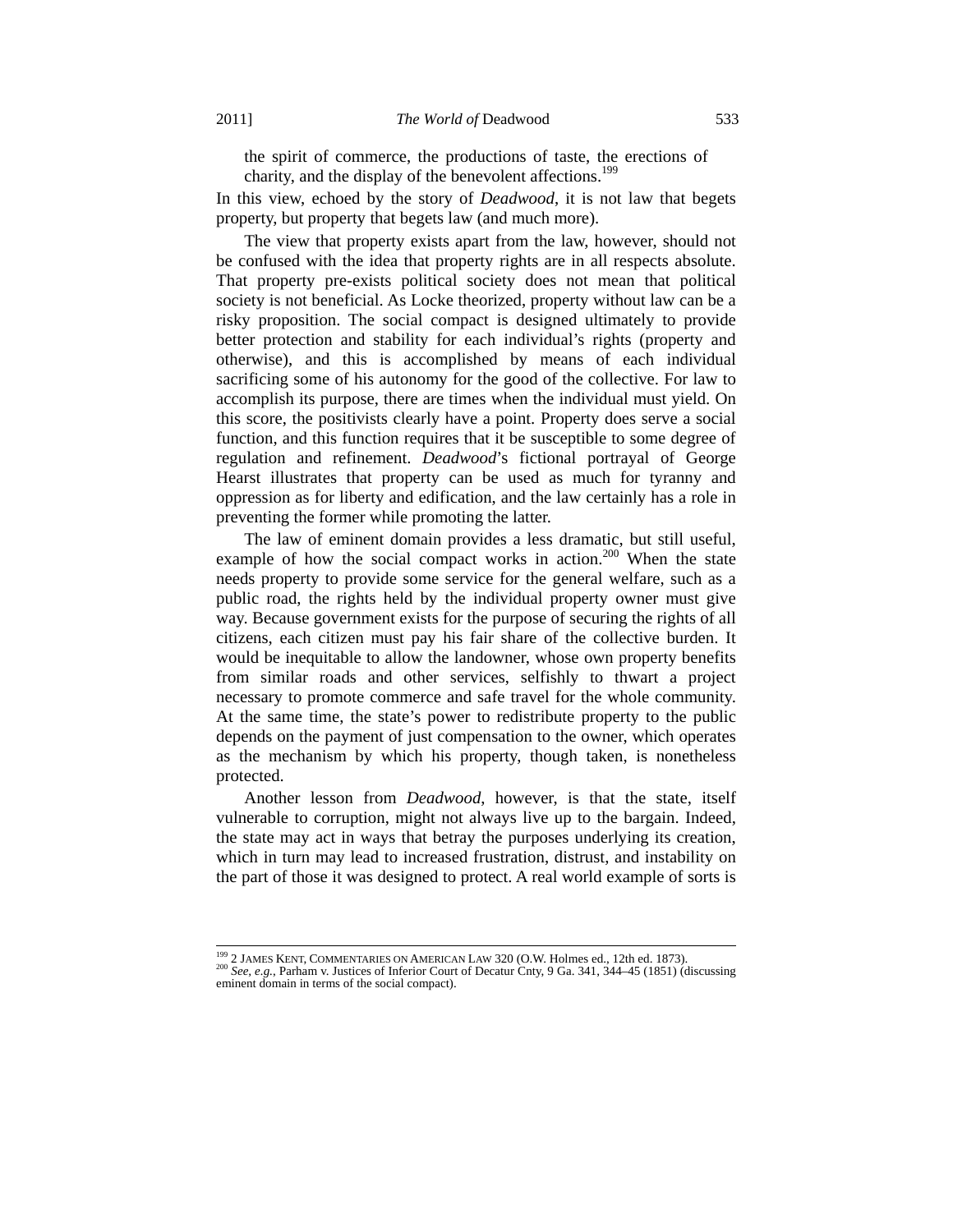provided by the case of *Kelo v. City of New London*, 201 where the state utilized the law to work a result considered by many to be not only unjust, but also a denial of first principles.<sup>202</sup> The tradeoff of Locke's social compact, the reason that the residents of Deadwood relinquish their autonomy, is the securing of what each citizen already believes to be his or hers. The purposes for which government is created thus act as a limit on the state's ability to reshape those interests. *Deadwood* colorfully shows the dangers that can arise when the state exceeds that limit and ignores the objectives it was designed to fulfill.

Just as law should keep in view the goals it was designed to achieve, *Deadwood* suggests that it would also do well to recognize the powerful role property plays in shaping persons and communities. A legal regime that too quickly overlooks the interconnection between persons and the things they hold dear may ultimately fail in its larger purposes. The plaintiffs in *Kelo*, for example, did not appear to be economic holdouts that is, they were not exercising monopoly power to leverage exorbitant prices for commodities they actually were willing to sell. Rather, it seems that the *Kelo* plaintiffs challenged the condemnation of their homes because they attached a different, and perhaps greater, value to those homes than the market recognized.<sup>203</sup> The popular outrage over *Kelo* had as much to do with the idea that "one's home is one's castle" as it did with government overstepping its bounds.<sup>204</sup> As Eduardo Penalver has explained:

[P]eople do really think of their homes, however humble, as their castles. . . . To fail to treat someone's home with the respect that it deserves is to seriously insult their sense of dignity and self-worth. Far more than they expect to be free from any state interference in their use and enjoyment of their homes, people expect their homes and their homeownership to be treated with the respect and dignity appropriate to the significance it has in their lives. $205$ 

<sup>&</sup>lt;sup>201</sup> Kelo v. City of New London, 545 U.S. 469, 469 (2005) (holding that because the economic benefits gained by the community when the city used its eminent domain power to transfer property from one

private owner to another constituted a "public use," the city did not violate the Fifth Amendment).<br><sup>202</sup> See Alberto B. Lopez, *Revisiting Kelo and Eminent Domain's "Summer of Scrutiny*," 59 ALA. L.<br>REV. 561, 609 (2008) ( interests to capture governmental decisionmaking power and use it to violate the cherished right of private property. *Kelo* breached [the] 'social compact'—government invaded the right of private property for the benefit of a private party that happened to be a big business."). *See also* Sandefur, *supra*  note 195, at 2 (describing *Kelo* as "the result of a crisis in American political philosophy"). 203 *See Kelo*, 545 U.S. at 475 ("[Petitioner Susette Kelo] has made extensive improvements to her house,

 $^{203}$  See Kelo, 545 U.S. at 475 ("[Petitioner Susette Kelo] has made extensive improvements to her house, which she prizes for its water view. Petitioner Wilhelmina Dery was born in her Fort Trumbull house in 1918 and has lived there her entire life. Her husband Charles . . . has lived in the house since they married some 60 years ago.").

<sup>204</sup> *See* Eduardo M. Peñalver, *Property Metaphors and* Kelo v. New London*: Two Views of the Castle*, 74 FORDHAM L. REV. 2971, 2975 (2006). 205 *Id.*